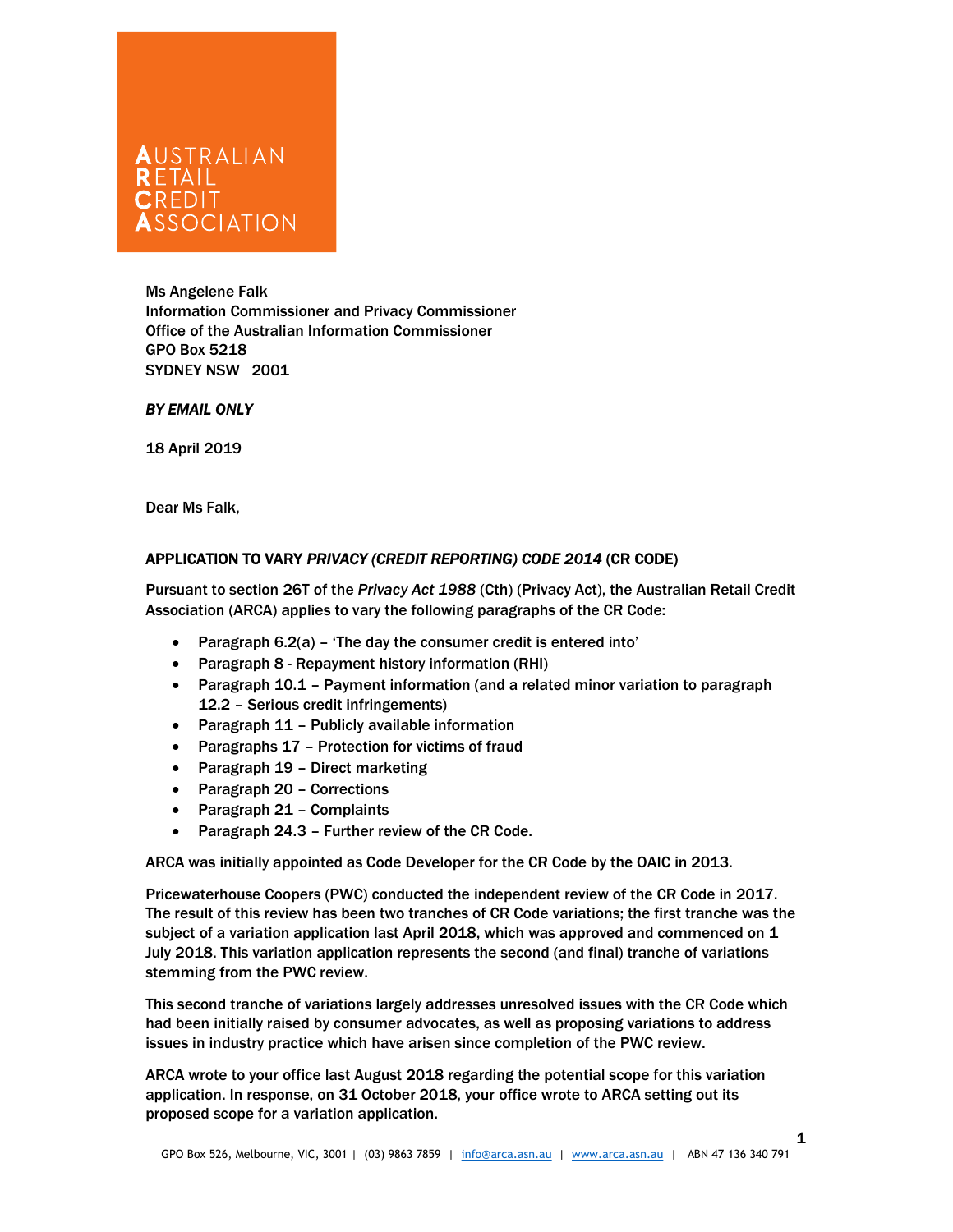Following receipt of this correspondence, we have conducted both an initial informal consultation session with a targeted group of stakeholders, and (incorporating the outcomes of this initial consultation) a second four-week long formal public consultation on proposed variations to the CR Code. This two-stage approach to the consultation was appropriate to adequately identify the stakeholder issues in the context of possible variations to the CR Code and the impact of these variations.

To support this application, ARCA provides the following:

- A varied CR Code, both in 'track change', and 'final' version (Annexure A).
- A detailed analysis of each variation, setting out the wording, explanations and reasons for the variation, consequences of each variation, commentary from the PWC report about the relevant CR Code provision, and feedback obtained by ARCA during the variation consultation processes (Annexure B).
- A consultation statement, providing information about the consultation conducted by ARCA between 30 January 2019 and 28 February 2019 (Annexure C), as well as details of the consultation material provided to stakeholders (Annexures D and E), feedback from specific stakeholder consultation session (Annexures F), and written submissions received from external stakeholders (Annexure G).
- A copy of a letter sent from ARCA to the OAIC today regarding paragraph 21 of the CR Code (Annexure H).

In ARCA's view this material indicates that adequate consultation of the proposed variations has occurred, with the relevant entities impacted by the variation afforded an opportunity to provide feedback.

Moreover, as the analysis of this material demonstrates, ARCA has carefully taken into consideration all stakeholder views, and sought to draft each of the variations to appropriately incorporate and manage these views.

If you have any questions or concerns please contact ARCA's Legal & Regulatory Affairs Manager, Elsa Markula, on



Yours sincerely

Mike Laing Executive Chair

cc. Ms Kellie Fonseca, Director, Regulation and Strategy Branch, OAIC Mr David Moore, Adviser, Regulation and Strategy Branch, OAIC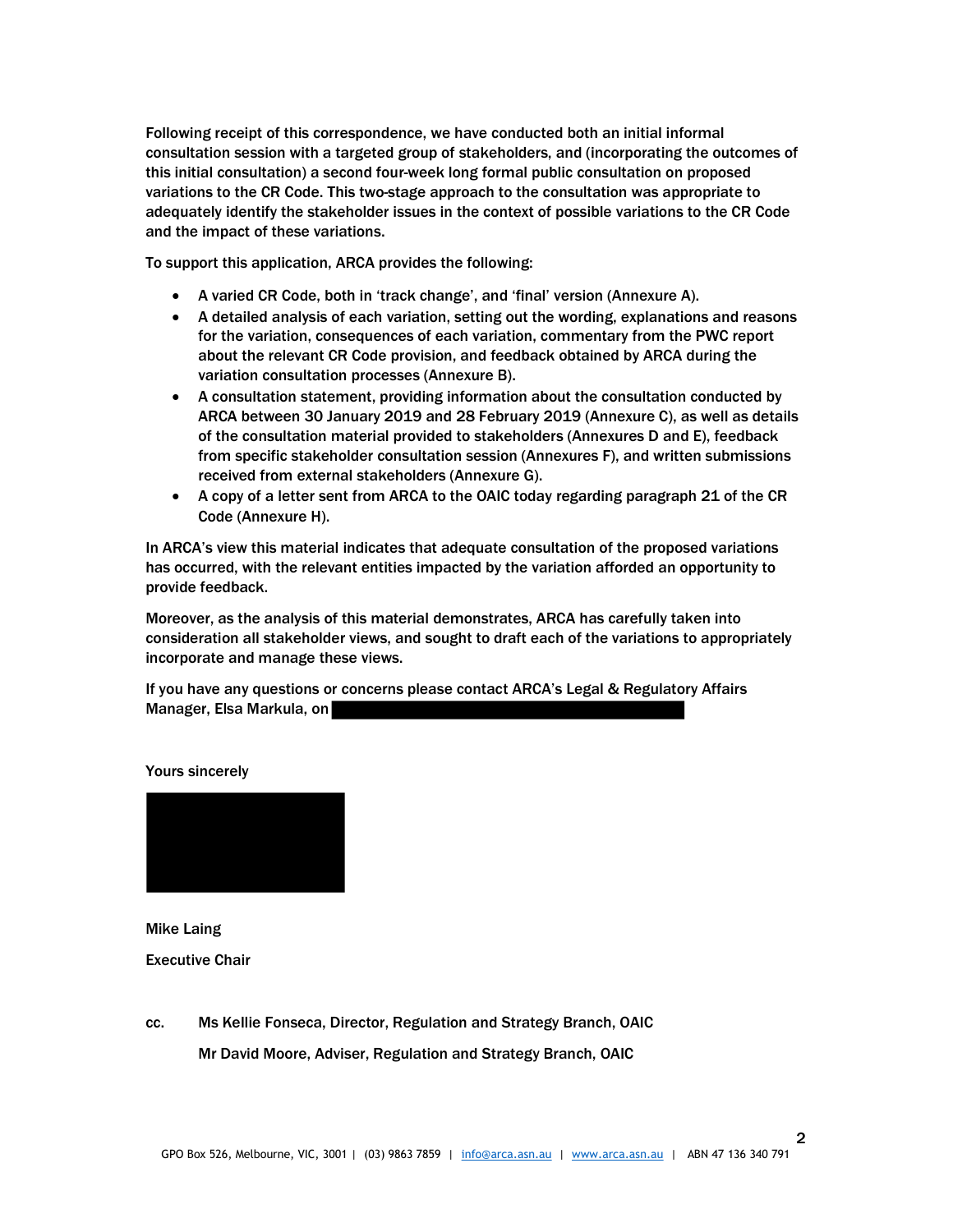# Privacy (Credit Reporting) Code – Variation application

# ANNEXURE B - VARIATIONS

# 1. Paragraph 6.2(a) – "the day consumer credit is entered into" (account open date)

# Wording

"6.2 (a)  $\qquad$  "the day the **consumer credit** is entered into" is:

- (i) for consumer credit liability information disclosed up to and including [date 12 months from day of commencement of the varied CR Code], the day that, under the terms and conditions of the consumer credit, the credit is made available to the individual; or
	- (ii) for consumer credit liability information disclosed from [day of commencement of the varied CR Code], the day that, the consumer credit is unconditionally approved by the credit provider, and the credit provider has generated the consumer credit account within its credit management system;"

## Explanation and reasons

The proposed variation to the 'account open' date addresses issues identified with the existing definition.

The existing definition is problematic because:

- It is unclear and potentially contradictory. In the existing account open definition, '[t]he day that credit is entered into under terms and conditions' may vary to the 'day that credit is made available to the individual'. For instance, credit in the form of a credit card may be entered into on the day that the credit is approved by the credit provider (CP), but the credit is not available to the individual until the day the card is activated by the individual.
- In the absence of a clear and consistent definition, the disclosure of when credit is entered into then varies across CPs. This has the potential to diminish the reliability of information held on an individual's credit report, because whether credit is disclosed as open will depend upon the practice of the CP making that disclosure.

The varied definition proposes to solve these issues by introducing a single, consistent disclosure of account open day based on unconditional approval by the CP, and also allowing for account generation by that CP.

Unconditional approval means:

- The individual has applied to the CP for credit
- The CP (if a regulated Australian Credit Licensee) has conducted its responsible lending assessment under the National Consumer Credit Protection Act 2009 (NCCP), and otherwise has conducted any credit assessment
- Any conditions placed on the credit assessment have been satisfied and, on that basis, unconditional approval of the credit has been granted by the CP.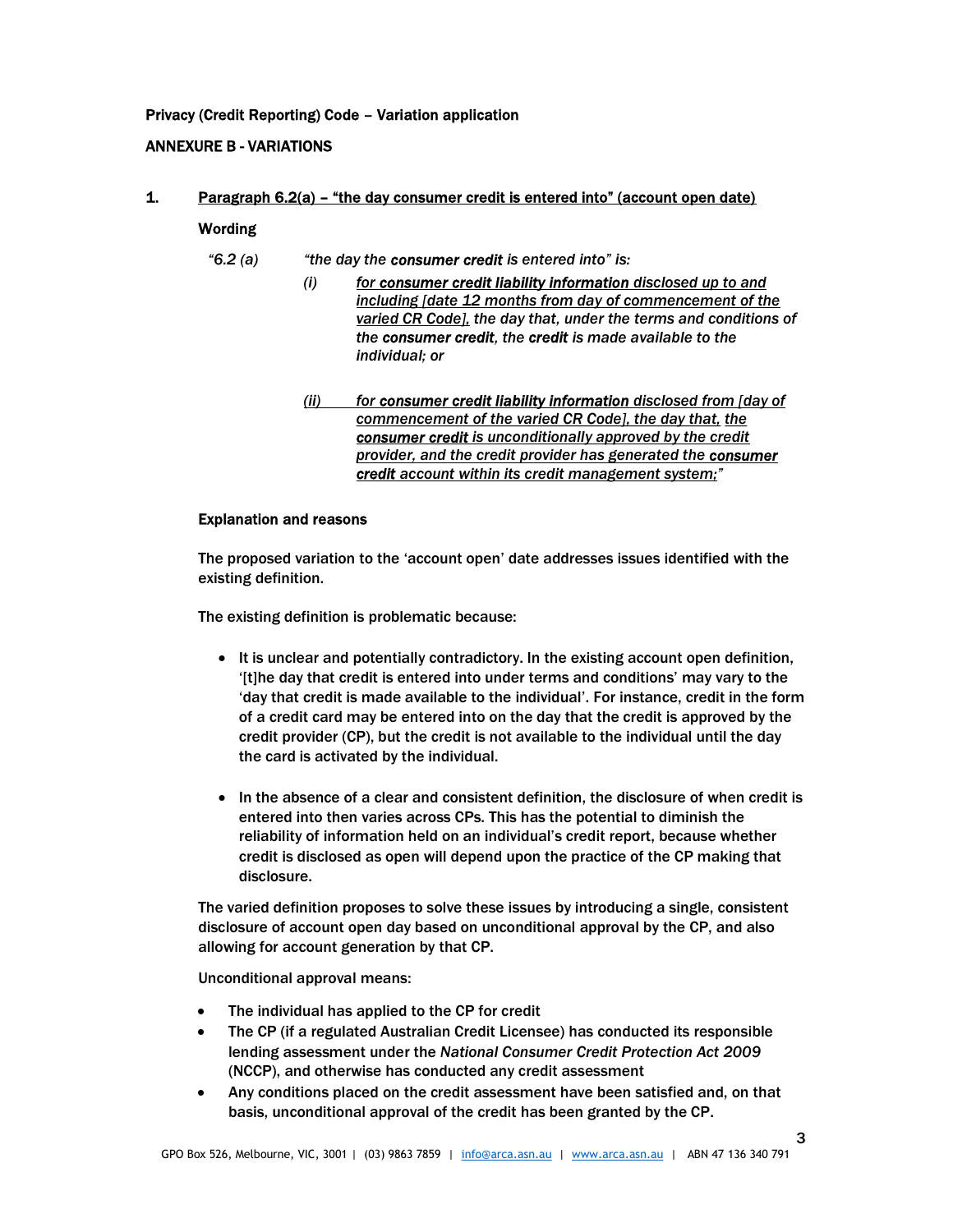Unconditional approval does not require the credit funds to have been made available to the individual. For example, a credit card product that has been unconditionally approved may require the individual to 'activate' the card in order to access funds. Likewise, an individual may be required to provide evidence that a stage of construction has been completed before funds are provided under a 'construction home loan' (which is a loan provided for the construction of a new home and funds are progressively made available as the construction progresses).

Generation of the consumer credit account within the credit management system of the CP refers to the process of creating the account record by the CP. Some CPs have identified that system processing can mean that a short lag of no more than one to two days exist from the time of unconditional approval, to the setting up of the account within the CP system. For these CPs, the information provided to the customer will record an account open date based upon the setting up of the account, so consistency between this date and the date used for the account open disclosure is necessary.

The change to the account open definition means that credit may be disclosed as 'open' before the credit has been utilised by the individual. However, the purpose of identifying credit as open at this early stage is to ensure that information about a liability which has been assessed and granted to the individual is available to other credit providers, as information being relevant to that individual's creditworthiness.

To illustrate this issue:

- X applies, and is approved, for a credit card from ABC Bank
- The card and contract documents are given to X
- In order to access funds, X must first activate the card
- Prior to activating the card, X applies for a personal loan from XYZ Bank, which obtains a credit report from a credit reporting body
- XYZ Bank approves X for the personal loan
- X then activates the credit card and accesses funds under the credit card.

A credit provider making a responsible lending assessment under the NCCP will, amongst other things, need to consider the individual's ability to repay the new credit plus any other existing credit. In the above example, there will be two points at which this assessment must be made: when X applies for the credit card from ABC Bank and when X applies to XYZ Bank for the personal loan. It is important that XYZ Bank has a full understanding of X's potential liabilities when assessing X's application for the personal loan. This change will ensure that the potential liability with ABC Bank is visible to XYZ Bank, even though X has not yet activated the card.

This approach is consistent with the broad definition of credit in the Privacy Act which includes a 'contract, arrangement or understanding' for payment of a deferred debt.

While each CP's terms and conditions will determine when a contract is formed, at the time each CP has granted unconditional approval for the credit, an arrangement exists for the payment of the deferred debt.

For example, a credit card product may provide that a contract is only formed when the individual first uses the account or activates the card, on the basis that the use or activation constitutes that individual's acceptance of the contract.

However, an arrangement is in place at the time of unconditional acceptance. Under this arrangement: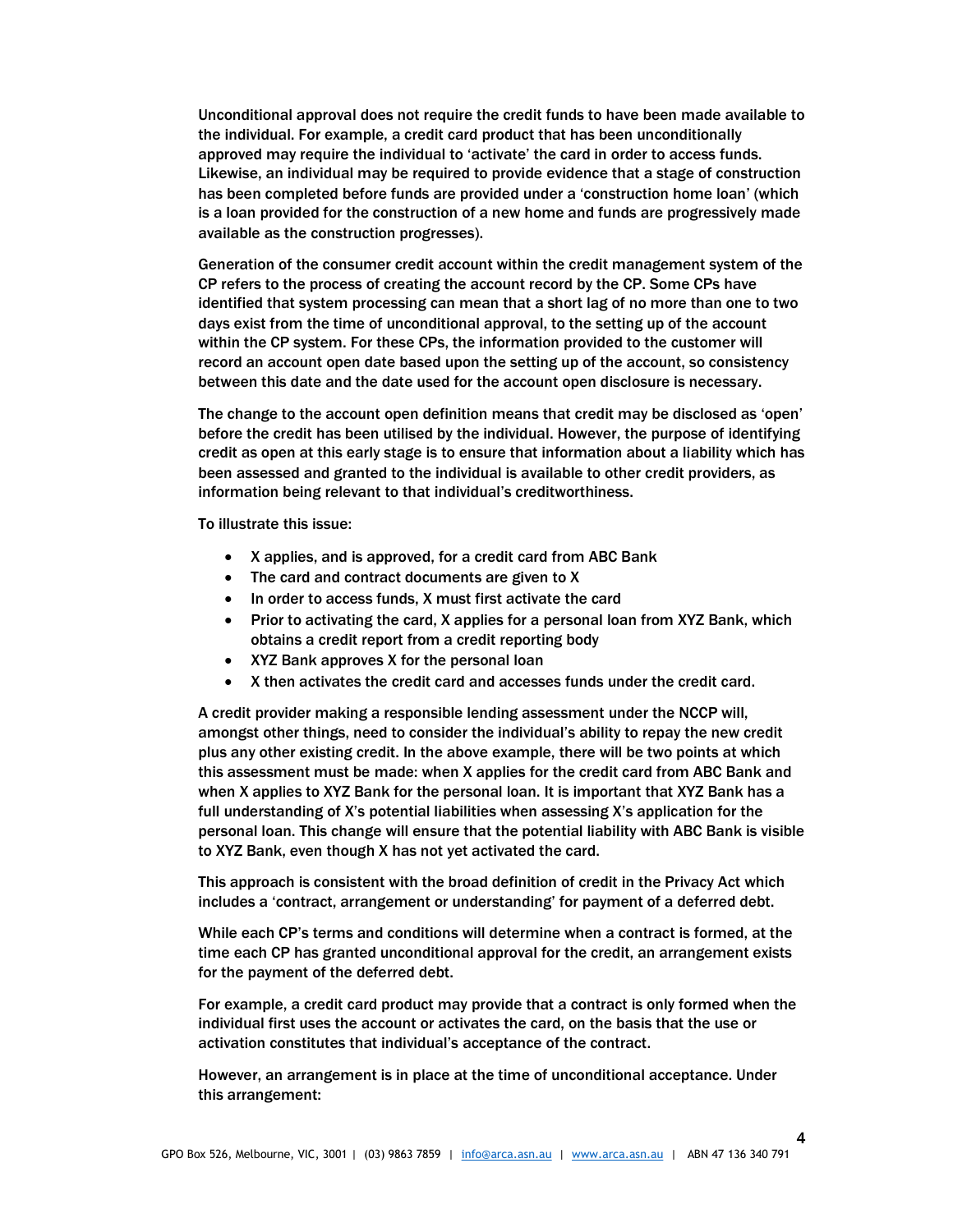- The CP's terms and conditions of the credit are established and unable to be negotiated or varied by the individual, and may only be accepted or rejected
- The CP has assessed the individual's credit application and issued an unconditional approval of that credit
- It is then a simple administrative step for the individual to accept and utilise the credit, which ordinarily can occur by using the card or telephoning a number and 'activating' the card through an automated process.

Where an individual does not utilise the card, CP policy will then be to close the account within a certain period (for example, 24 months). Similarly, where the individual opts to reject the card, the CP can again close the account.

It should be noted that not all CPs take the approach that 'activation' constitutes entry into the credit card contract. Some CPs will provide that the first utilisation of the card signals entry into the contract, other CPs will take the approach that entry occurs within a fixed timeframe of processing (for instance with a balance transfer, the credit may be entered into within a fixed number of days following the approval of the application and the generation of the consumer credit account within the CP's credit management system).

There are strong policy reasons for adopting this approach to account open date. As set out above, under the existing definition there is real risk that significant liabilities that will impact on a CP's responsible lending assessment may not appear on a credit report. In circumstances where a credit card can be activated by a phone call, credit immediately made available and utilised, the disclosure of this credit on the individual's credit report may be the only means that other CPs have of being notified of this credit.

The idea that 'credit' could be identified as being in place prior to the contract formally being accepted by the individual was contemplated when the Privacy Act itself was drafted. For instance, the Explanatory Memorandum to the Amendment Act provided:

"The day on which the consumer credit was entered into is included in the definition. It is expected that this will generally refer to the date on which the contract for consumer credit was entered, although it is expected the registered CR code will provide more details about this category – for example, if a contract is not signed immediately but the credit is supplied, it is expected that the day on which the consumer credit was entered into would generally be the day the credit was available to the individual." (page 104)

For CPs who are Authorised Deposit-Taking Institutions (ADIs) the approach to 'account open' date is also consistent with their Australian Prudential Regulation Authority (APRA) reporting obligations. APRA requires an ADI to recognise commitments for capital adequacy purposes at the time an ADI makes a firm offer to a client (with customer acceptance not required)1.

## Consequences of variation

-

The proposed variation will impact on current CP practice, noting that CPs have differing approaches when disclosing account open date. To manage this impact and resultant costs associated with this change, a twelve-month transition clause (the same as that used for the change to the account close date definition) has been included in the drafting.

<sup>1</sup> See APG 112 Standardised Approach to Credit Risk (capital adequacy)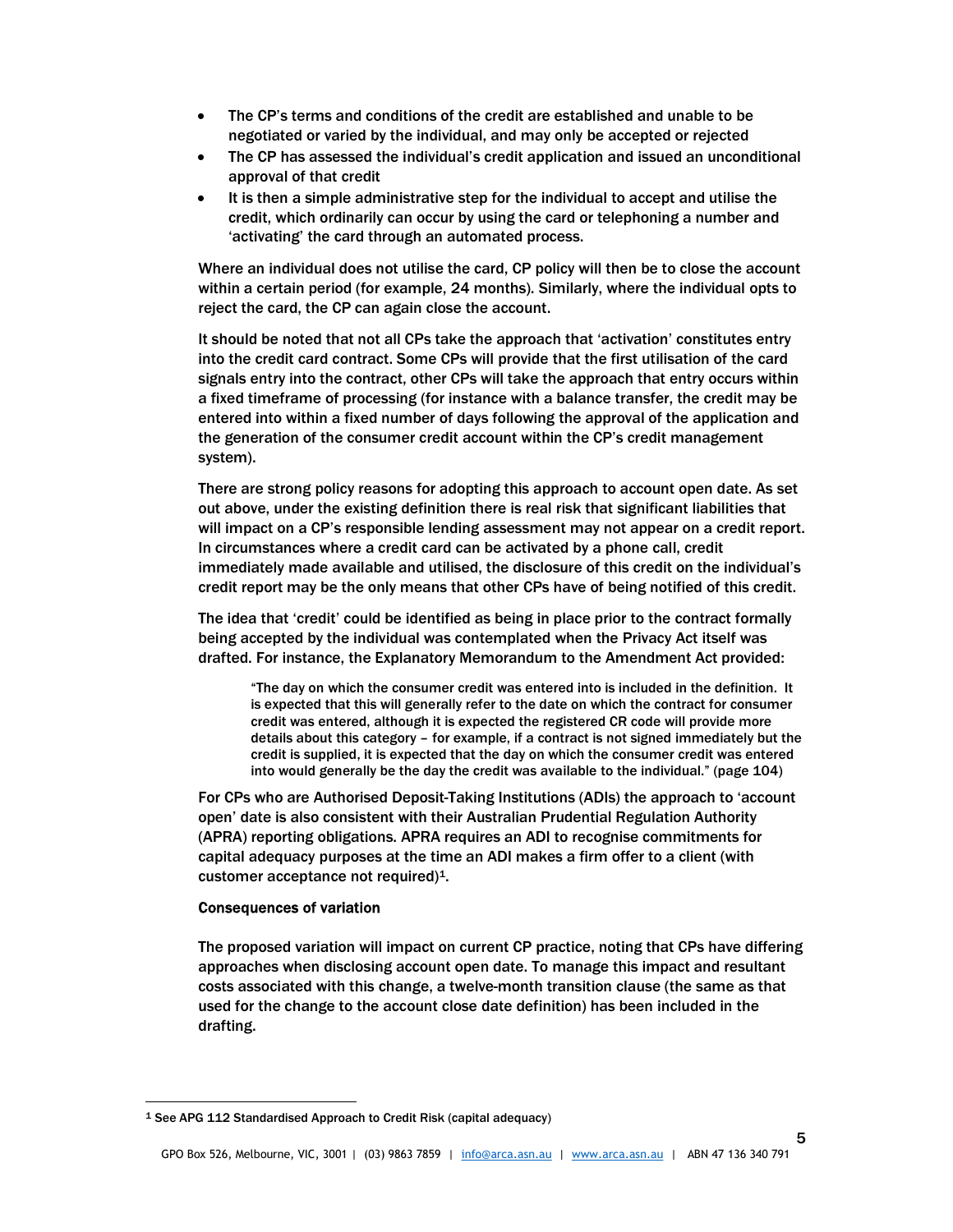The benefits of this variation, as noted above, will include greater consistency in disclosure of account open date, which will have the corresponding impact of improving data quality and promoting reliance on the credit reporting system to aid responsible lending assessments.

#### PWC report

This is a new issue which has arisen after completion of the PWC report.

#### Consultation feedback

The consultation version of the proposed variation included a distinction between credit and charge cards, and other credit products. However, industry feedback indicated that such a distinction was unnecessary, given unconditional approval was a concept applicable to all credit products (and for Authorised Deposit-taking Institutions, consistent with prudential reporting requirements).

Most stakeholders, including most ARCA Members, industry associations and consumer advocates, supported the policy intent expressed above. Notably, consumer advocates highlighted that responsible lending supported use of approval date:

"In theory, the consumer could activate and spend the entire credit limit in the same day: it serves no responsible lending purposes not to list the card on the report until it is activated because other credit could be granted in the meantime without any knowledge of the existence of the approved but so far inactive account." (Joint Consumer Advocate submission, page 17)

Although AFCA supported the policy intent, it raised concerns with the legality of this approach and, more particularly, whether the disclosure of credit 'being entered into' where activation had not occurred was consistent with the National Credit Code (Schedule 1 to the NCCP). ASIC had similarly provided feedback where it noted a concern to ensure the definition of account open date under the CR Code was consistent with the Privacy Act 'the day credit is entered into' wording.

In this regard, ARCA notes the definition of 'credit' under the National Credit Code section 3 is considerably narrower than that under the Privacy Act; it requires a contract to be in place<sup>2</sup> while the Privacy Act recognises credit may be entered into where contract, arrangement or understanding exists.

An ARCA CP provided an objection to the varied account open date definition due to the need to change its current practice, which is to only disclose accounts as open at activation date. This CP raised concern with the prospect of increased customer complaints, including for customers who may be rejected for other credit due to the reported but un-utilised credit. The CP also noted their terms and conditions provided

-

 $^2$  Specifically, the NCC definition provides: Meaning of credit and amount of credit

<sup>(1)</sup> For the purposes of this Code, credit is provided if under a contract:

 <sup>(</sup>a) payment of a debt owed by one person (the debtor) to another (the credit provider) is deferred; or

 <sup>(</sup>b) one person (the debtor) incurs a deferred debt to another (the credit provider).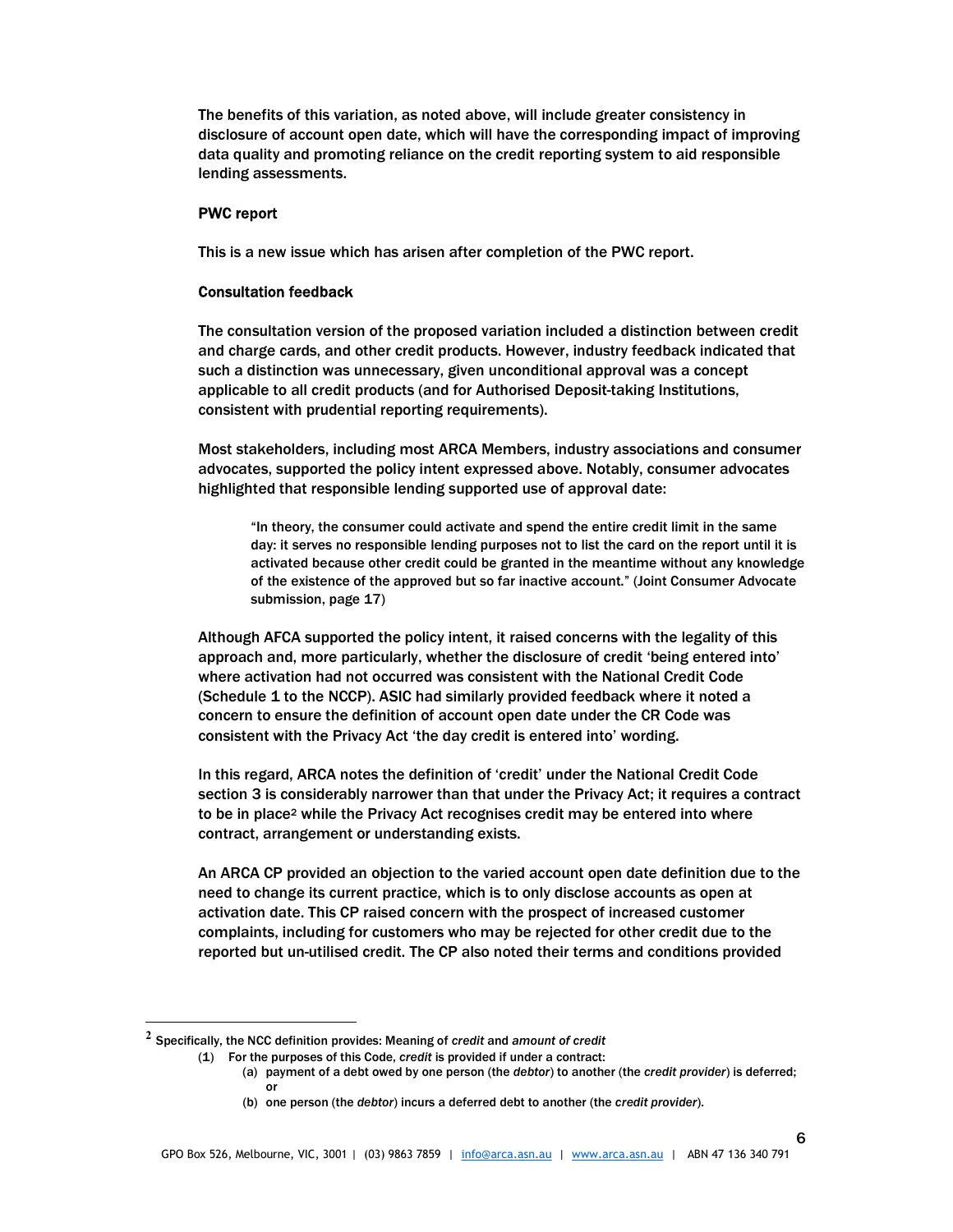the credit contract only exists at card activation, at which point the customer is deemed to have accepted its terms and conditions.

In responding to these concerns, ARCA refers again to the discussion above regarding the broad meaning of 'credit' under the Privacy Act and notes that, under this definition, 'credit' may exist in the form of the arrangement between CP and customer. Regarding the prospect of increased customer complaints, ARCA included the 12-month transition timeframe to manage this issue, and resultant need for CPs to educate and notify their customers of the potential for their 'rainy day bottom drawer' credit card to appear as disclosed credit on their credit file.

7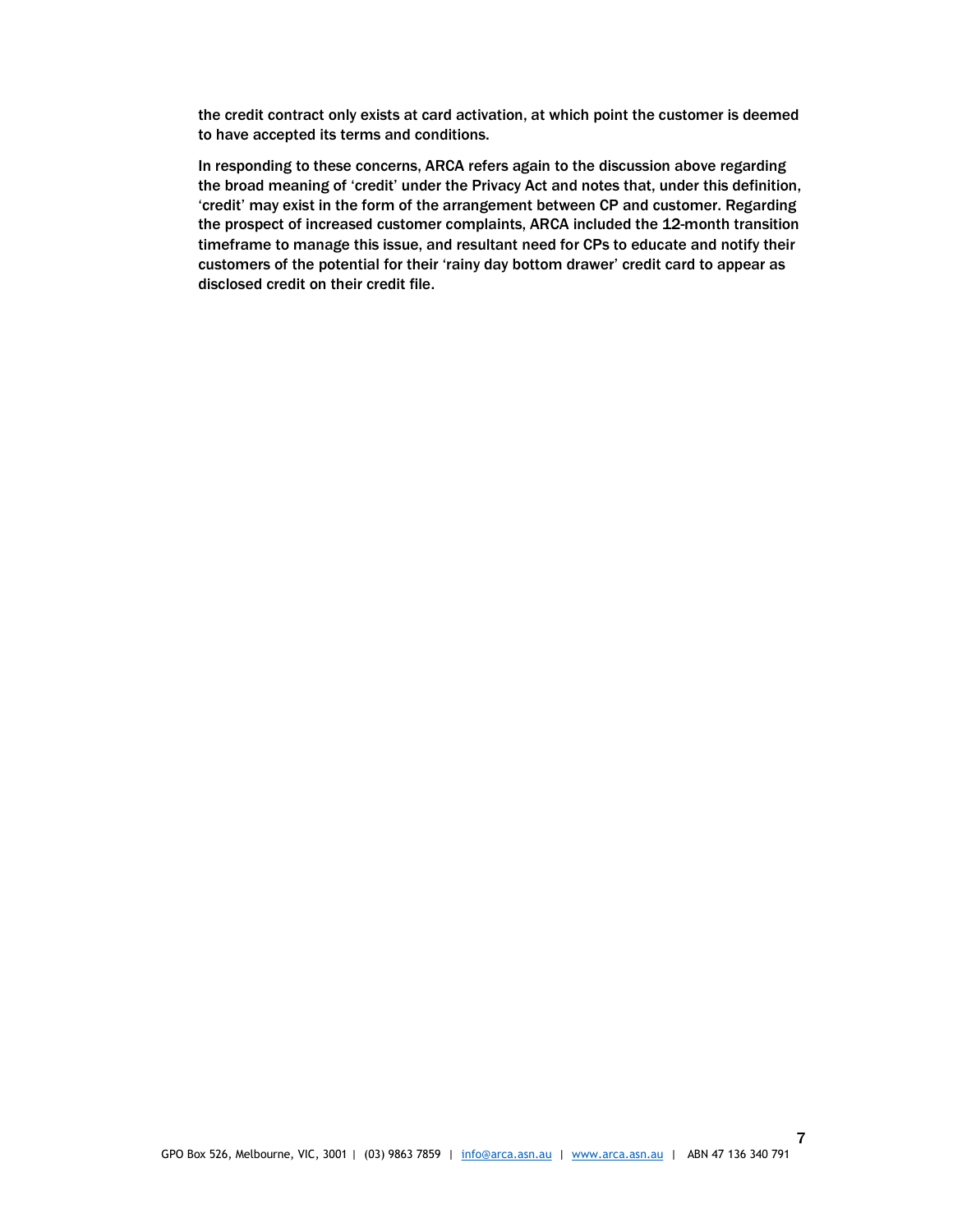## 2. Paragraph 8 – Repayment history information

#### Wording

- "8.1 For the purposes of this paragraph and the definition of repayment history information in Section 6V of the Privacy Act:
- (a) consumer credit is overdue if, after any payments made during that month are taken into account, on the last day of the month to which the repayment history **information** relates, there was remained at least one overdue payment in relation to which the grace period has expired; and
- (b) the grace period allowed by the CP for an overdue payment must be at least 14 days, beginning on the date that the CP's systems first classified the payment as being in arrears.
- 8.2 Where a CP discloses repayment history information about consumer credit provided to an individual, the CP must take reasonable steps to ensure that:
- (a) it does not disclose repayment history information about that credit more frequently than once each month; and
- (b) for each month, as defined in paragraph 1.2 of this CR code, and after any payments made during that month are taken into account, it only discloses whichever of the following is applicable:
	- (i) that the consumer credit was not overdue for that month; or
	- (ii) that there was an amount overdue in relation to the consumer credit for that month; and
- (c) after any payments made during that month are taken into account, the disclosure is expressed as a code representing the following:
	- $(i)$  where the consumer credit is not overdue  $-$  "Current up to and including the grace period"; or
	- (ii) where there is an amount overdue in relation to the consumer credit, the age of the oldest outstanding payment:
		- 1) 15 29 days overdue (this disclosure may only be made at day 15, as this allows for expiry of the 14-day grace period)
		- 2) 30 59 days overdue
		- 3) 60 89 days overdue
		- 4) 90 119 days overdue
		- 5) 120 149 days overdue
		- 6) 150 179 days overdue
		- 7)
		- $\underline{X}$  180 + days overdue."

## Explanation and reasons

The proposed variation addresses an inconsistency in how repayment history information (RHI) is assessed, when comparing the requirements of subparagraphs 8.1(a) and 8.2(c). From discussions with ARCA Members, we understand that there are currently two approaches utilised for RHI assessment. The first approach relies on the wording of 8.1(a) to assess the RHI reported based upon the 'worst' RHI position during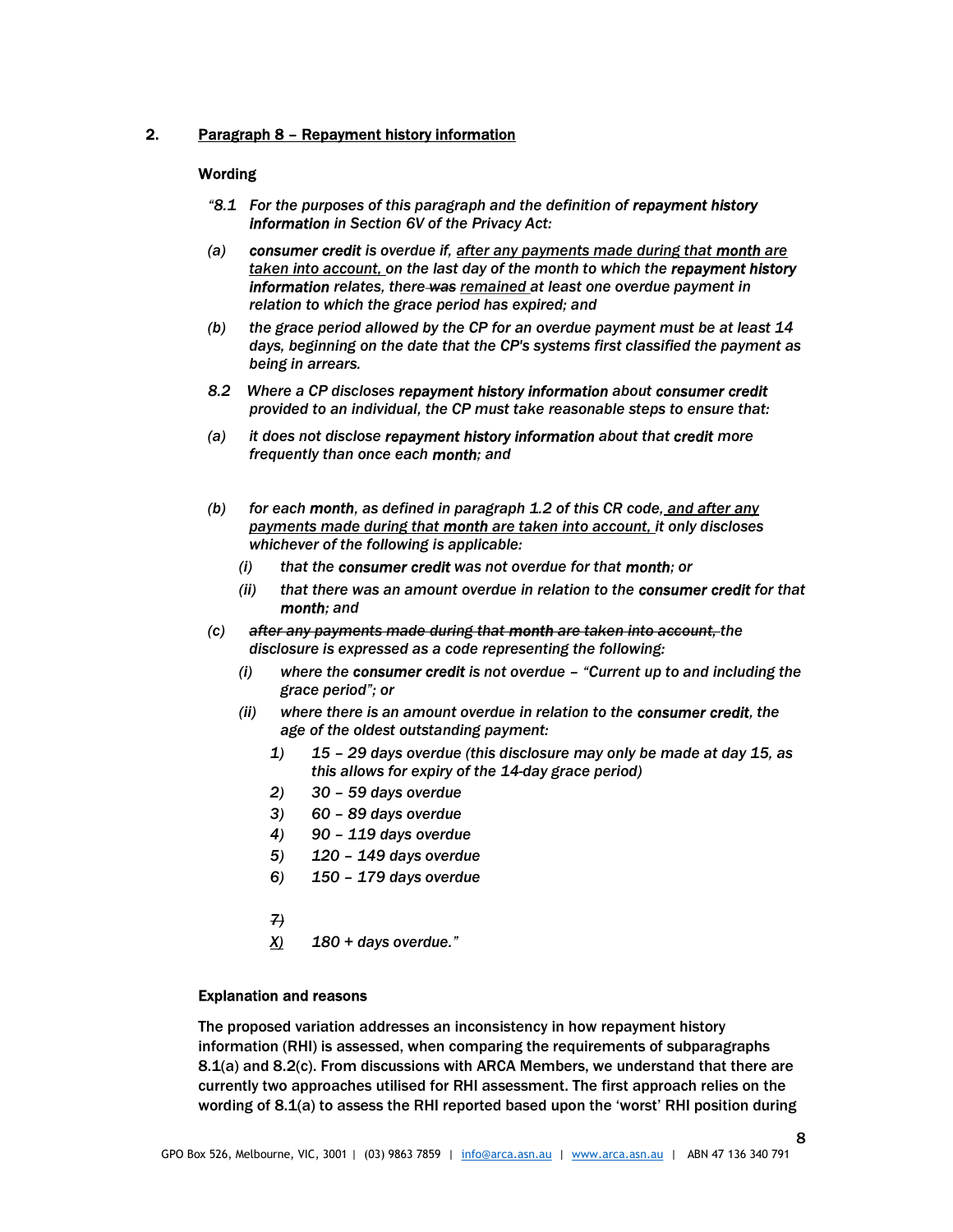the month (allowing for the grace period). The second approach relies on the wording of 8.2(c) (and the view that  $8.1(a)$  is consistent with this wording) to assess the RHI based on the 'point in time' RHI position at the time of the reporting period (again, allowing for the grace period).

The amendments to paragraphs 8.1 and 8.2 to clarify that any RHI assessment must take into account any payments made by an individual during the relevant RHI month. This removes the possibility that a CP will assess an individual's RHI without taking all payments into account, and instead reflecting what the RHI was whichever day in the month that the individual was at their most overdue.

A further minor amendment in RHI reporting is proposed, which is to change the RHI code '7' (which indicates a payment is 180 days or more overdue) with the RHI code 'X'. The industry practice is already to use the RHI code 'X' in these situations, and we understand most stakeholders are familiar and comfortable with this practice. Further, unlike the other RHI code numbers which represent a tightly defined time period, the current RHI code '7' represents a potentially open-ended time period. Using an 'X' code arguably more accurately represents the nature of the RHI being reported.

#### Consequences of variation

ARCA understands that only a handful of CPs utilise the 'worst case scenario' assessment for RHI reporting. While these CPs may incur costs in changing their RHI assessment approach, overall the costs to industry of this change will be minimal.

However, the benefits to both industry and consumers by ensuring a point in time assessment only is applied to RHI reporting are considerable. This mode of assessment will promote RHI as a dataset by ensuring its consistent use, and also promote positive consumer behaviour in making catch up payments before the end of the RHI reporting month.

The change in RHI code '7' to 'X' will incur no costs, given industry practice already supports the use of the 'X' code.

#### PWC report

This is a new issue which has arisen after completion of the PWC report.

#### Consultation feedback

Stakeholders were supportive of the variation to clarify the single method of RHI assessment. Industry stakeholders indicated a preference for a single mode of assessment, to improve the consistency of RHI as a dataset.

A CP provided a submission suggesting further drafting changes to this paragraph, which would tie the RHI 'month' end day to the repayment due date. This feedback goes beyond the intent of the variation (to address the use of differing RHI assessments), and instead proposes to introduce further prescription to RHI reporting. This feedback has not been adopted on the basis that the introduction of such prescription within the CR Code would necessitate significant change to current industry practice. While the CR Code 'month' definition does not require CPs to use calendar month for RHI reporting, many CPs will report based on calendar months.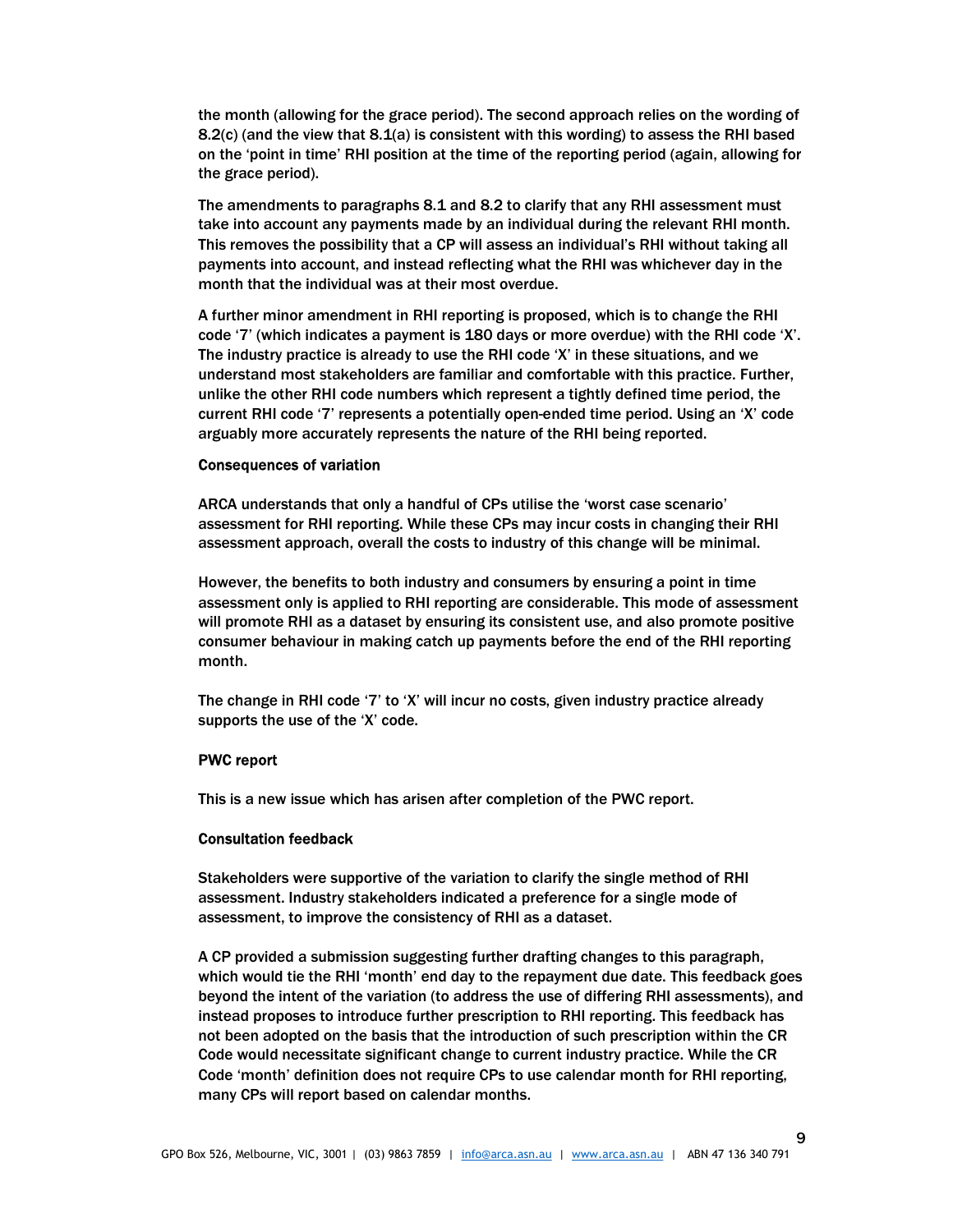Consumer advocate feedback also supports removal of the 'worst case scenario' assessment, noting that allowing a point in time assessment only provides a strong incentive for consumers to get their payment behaviour back on track within the RHI month.

Consumer advocate feedback has not been supportive of the change from RHI status code '7' to 'X'. Consumer advocates have noted:

- A '7' is easier for an individual to understand than an 'X'
- It is concerning that the CR Code is being changed to align with industry practice (including the Australian Credit Reporting Data Standard which provides for an RHI status of 'X' rather than a '7'). There is concern about the precedent set by changing the CR Code to align with industry practice and the data standard, rather than requiring the opposite to occur.

ARCA has not adopted the consumer advocate feedback in the final variation drafting. ARCA agrees as a general principle, industry practice ought to be consistent with the CR Code, and where inconsistency arises, industry practice should align with the CR Code.

However, the change from '7' to 'X' provides an exception to this principle. All consumer credit reports, and consumer facing credit reporting material published by the major CRBs refers only to the RHI status code 'X' to represent 180+ days overdue. The use of the RHI status code '7' appears restricted to the CR Code only.

This practice has not evolved to undermine the CR Code. Instead it appears that when the CR Code was drafted, there was an oversight in the inclusion of '7' as an RHI status code, rather than 'X' (given at the time, 'X' had already been adopted by industry and was being used to represent the 180+ day period).

The proposed variation simply proposes to fix an error which occurred when the CR Code was initially drafted, and which has not yet been rectified.

The use of 'X' rather than '7' for the 180+ days RHI status is preferred in any event on the basis that it represents an open-ended period of time, rather than the other RHI status', each of which represent closed period of time. Given the 'X' has already been integrated into consumer-facing material, and there is no information to demonstrate it is not understood by consumers, there is a risk that requiring this material to change to be consistent with the existing CR Code '7' may be more likely to confuse consumers.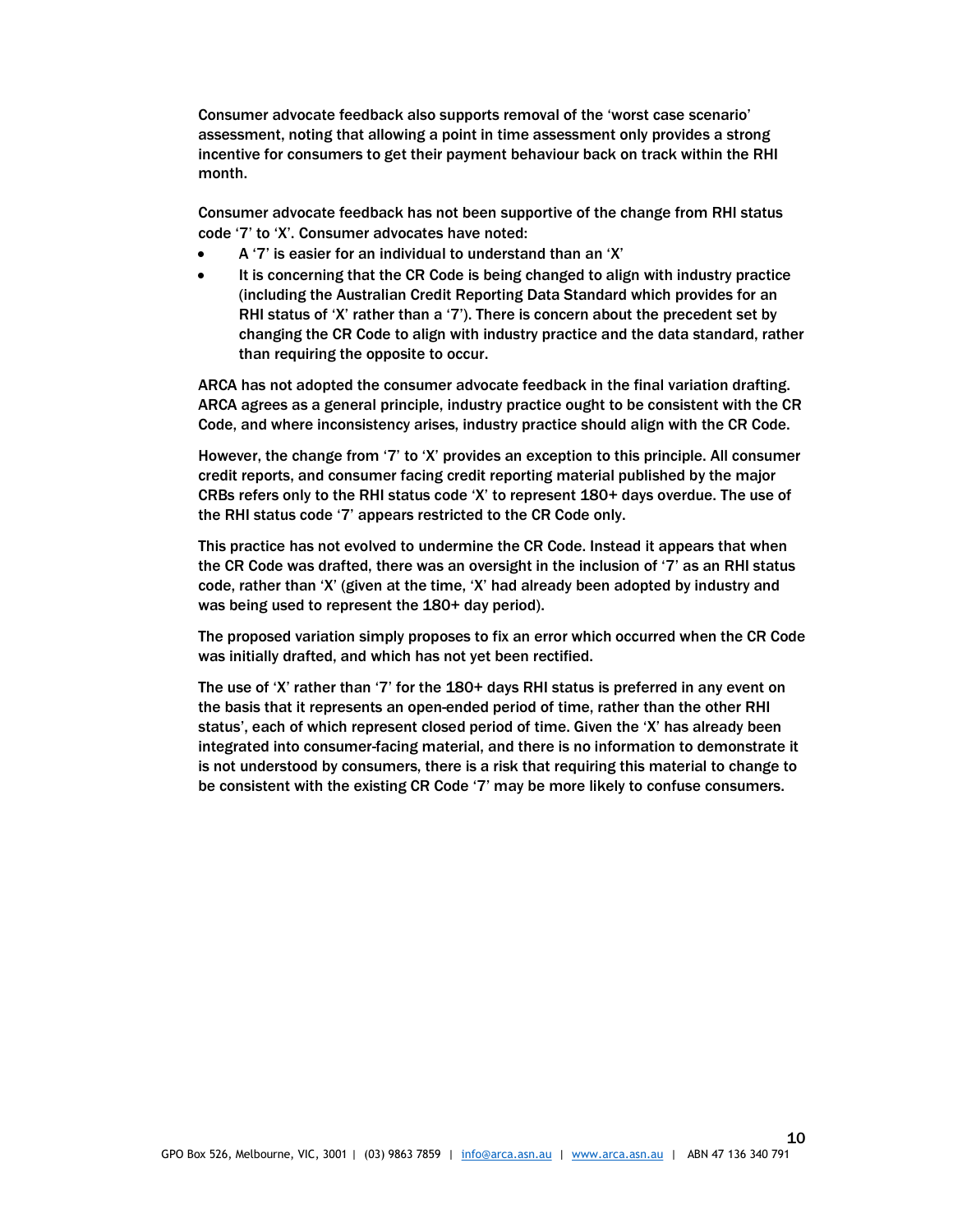## 3. Paragraph 10.1 – Payment information; Paragraph 12.2 – Serious credit infringement

## Wording

- "10.1 For the purposes of the definition of payment information in Section 6T of the Privacy Act, the amount of the overdue payment to which the information relates is taken to be paid when:
- (a) payment is received in cleared funds of the full amount of the overdue payment, including all interest, fees and other amounts that are included in the amount specified as overdue in the default information;
- (b) payment is received in cleared funds of part of the amount of the overdue payment and the CP accepts this amount in full settlement of the overdue payment; or
- $\langle \mathbf{c} \rangle$  the CP waives the overdue payment; or
- (d) the CP agrees to terminate the consumer credit provided to the individual to which the overdue payment relates and replace it with new consumer credit."
- "12.2 If a CP discloses payment information or new arrangement information to a CRB that relates to an overdue amount that is the subject of a serious credit **infringement** disclosure (based on paragraph(c) of the Section  $6(1)$  definition of that term), the CRB must destroy the information relating to the serious credit infringement."

#### Explanation and reasons

The proposed variation relates to a view provided by the OAIC to ARCA in December 2018, on the OAIC's interpretation of 'payment information'. Relevantly, the OAIC provided an opinion that paragraph 10.1 of the CR Code lists circumstances in which an overdue payment is taken to be paid. In practical terms, this means each of the disclosures in paragraph 10.1 ought to then result in a disclosure of 'Paid' ('P') code, rather than other codes (in the context of the OAIC's view, this then has meant the 'Settled' ('S') code is no longer able to be disclosed).

However, paragraph 10.1(d) had also enabled a type of new arrangement information (being a statement that an individual has been provided with new consumer credit in accordance with section 6S) to also be a disclosure of payment information. Given the OAIC's view, it is proposed to remove this provision from the CR Code and enable new arrangement information (currently an 'N' (new consumer credit) or 'V' (varied consumer credit) to continue to be disclosed simply as provided under section 6S rather than the CR Code.

The proposed variation to paragraph 12.2 (serious credit infringement), regarding the obligation to destroy a serious credit infringement is a consequence of the variation to 10.1 and the separation of 'payment information' and 'new arrangement information'. This particular variation did not form part of the consultation, as it was identified subsequently by ARCA. However, this proposed variation fits within the scope of the necessary changes to the CR Code treatment of 'payment information' (and in that regard additional consultation on this particular variation was determined unnecessary).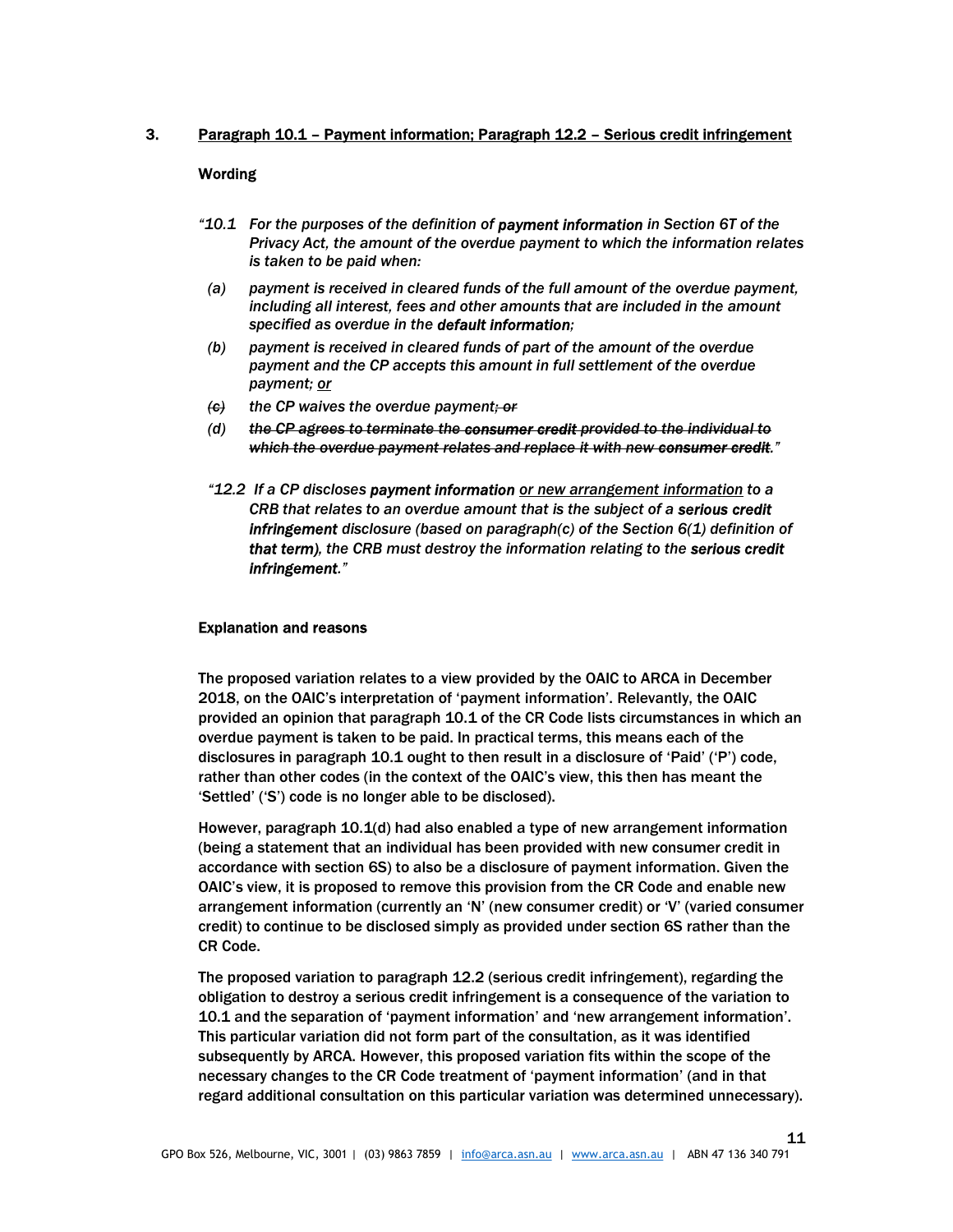## Consequences of variation

The proposed variation reflects the OAIC view on reporting 'payment information', a view which has already largely been implemented by industry. Given the proposed variation merely brings the CR Code into line with this view, and does not otherwise make further changes to practice, the costs of this proposed variation are negligible.

## PWC report

This is a new issue which has arisen after completion of the PWC report.

## Consultation feedback

Stakeholders have supported the variation, on the basis it is necessary to give effect to the OAIC view on 'payment information'.

Consumer advocates have suggested that additional provisions be added to the CR Code to deal with the disclosure of new arrangement information. It has been noted it would be preferable for consumers to not have to cross-reference the Privacy Act to understand credit reports.

ARCA has not proposed this additional change, on the basis that the disclosure of 'new arrangement information' is comprehensively addressed in section 6S of the Privacy Act. The purpose of the CR Code articulated by section 26N of the Privacy Act does not include providing a cross-reference to an existing Act provision; instead the CR Code is intended to provide information about the operative effect of Act provisions or include further obligations. As such, the inclusion of new provisions in the CR Code simply to facilitate cross-referencing to the Privacy Act would be inconsistent with the purpose of the CR Code.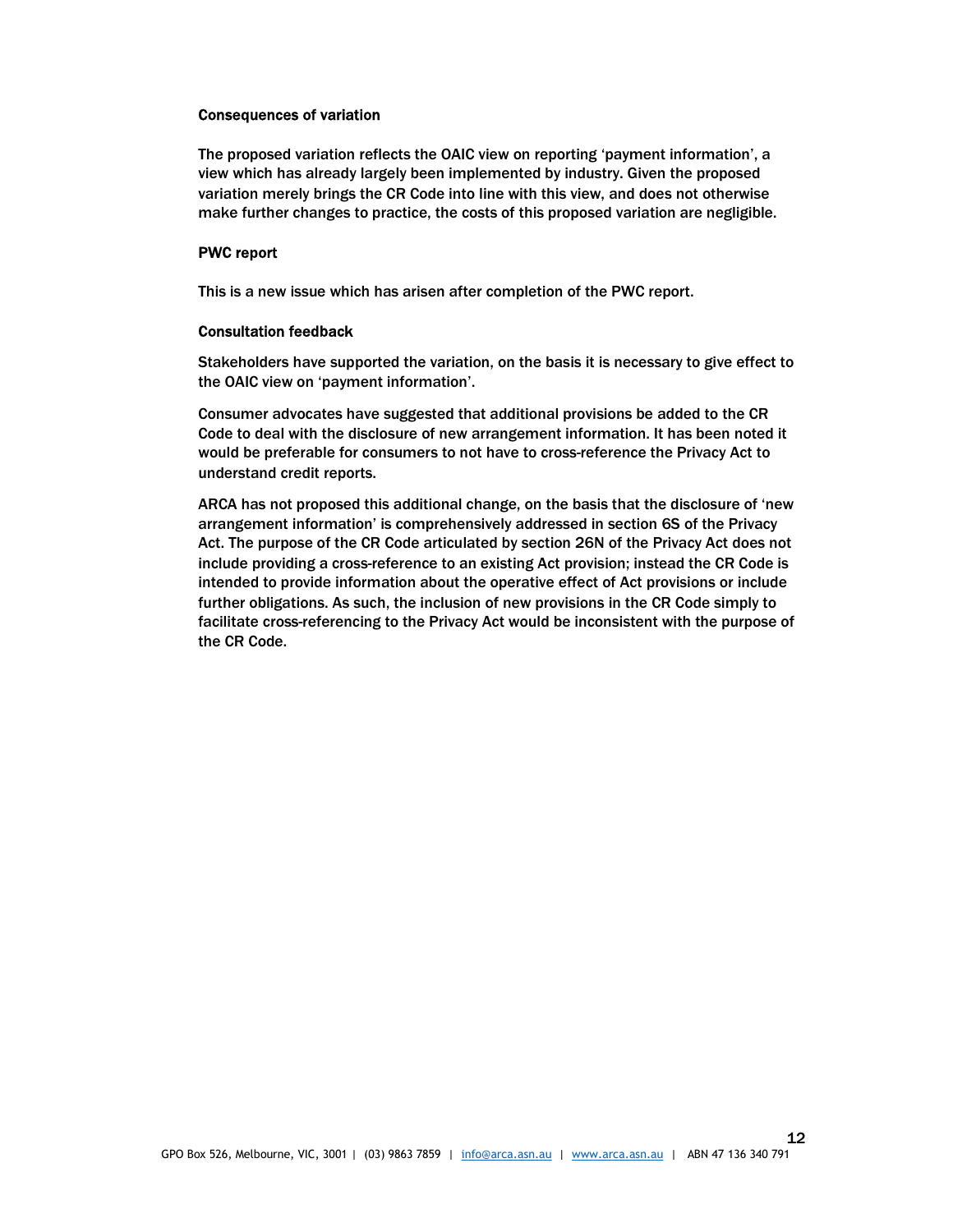# 4. Paragraph 11 – Publicly available information

## Wording

- "11.1 A CRB must only collect publicly available information about an individual:
	- a) from an agency or a state or territory authority; and
	- b) if the content of the information that is collected is generally available to members of the public (whether in the form provided to the CRB or another form and whether or not a fee must be paid to obtain that information); and

 $c)$  if the other requirements of Section 6N(k) are met.

- c) if it relates to activities conducted within Australia or its external territories; and
- d) if it related to the individual's creditworthiness.
- 11.2 For the avoidance of doubt publicly available information does not include:
	- (a) originating process issued by a Court or Tribunal; or
	- (b) any judgment or proceedings where the individual's rights have been subrogated to an insurer; or
	- (c) any judgment or proceedings that is otherwise unrelated to credit; because this information does not relate to the individual's creditworthiness."

#### Explanation and reasons

The proposed variation makes two changes: clarification to the existing requirements for publicly available information; and the introduction of three new exclusions to this definition.

The variation to the meaning of publicly available information clarifies the requirements of publicly available information, drawn from the section 6N(k) definition. While (as illustrated in the discussion around 'new arrangement information' above) the CR Code drafting approach avoids unnecessary repetition of Privacy Act provisions, an exception has been made to the proposed variation to paragraph 11.1. Reiterating the requirements for publicly available information improves understanding of this definition in the CR Code (particularly the need for this information to relate to an individual's creditworthiness to meet this definition) and does not unduly extend this provision.

The variation also provides clear exclusions from the meaning of 'publicly available information', with these exclusions intended to ensure that 'publicly available information' cannot be used as a means to disclose information about court proceedings which does not meet the court proceedings information definition in the Privacy Act, or which otherwise does not relate to the individual's creditworthiness.

The three exclusions are: originating process, subrogated judgments or proceedings, or judgments or proceedings unrelated to credit.

#### Originating process

The exclusion of originating process is intended to close a gap which exists between 'court proceedings information' and 'publicly available information'. The underlying intent of the 'court proceedings information' definition in section 6(1) is to ensure the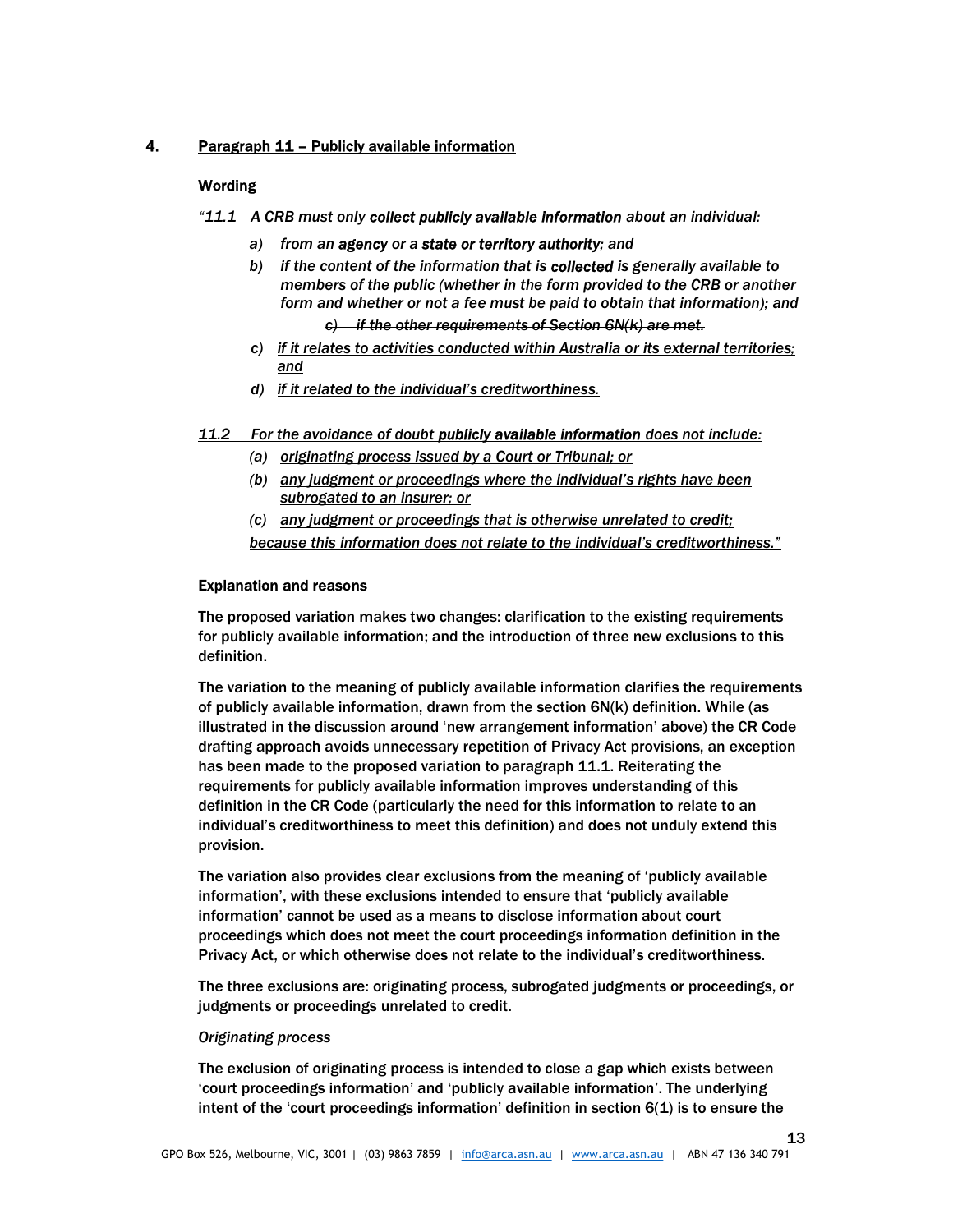only type of court proceedings information available on credit reports is a credit judgement.

An earlier iteration of the 'court proceedings information' definition referred broadly to 'information about a judgment'. In response, in October 2011, the Senate Finance and Public Administration Legislation Committee recommended strengthening this definition, citing concerns with the prospect that this could allow the disclosure of originating summons on credit reports3. Submissions to the Committee noted that originating summons could impact an individual's credit file even without liability having been established, moreover the summons did not necessarily have to relate to credit4.

In addition, a further reason in support of the proposed variation is that no retention period applies to publicly available information (as the information can be disclosed so long as it remains 'publicly available'). This could mean originating proceedings could remain on credit files in excess of the five-year retention period that applies to court proceedings information (section 20W(b), Item 8).<sup>5</sup>

Based on its review of this material, ARCA has formed a view that the same concerns which saw the restriction placed on the 'court proceedings information' definition should apply to the publicly available information definition prohibiting the use of this definition to disclose originating process.

#### Subrogated judgments or proceedings

The exclusion of subrogated judgments or proceedings addresses an issue raised by consumer advocates. Consumer advocates have cited examples where individuals involved in motor vehicle accidents have had their rights subrogated to insurers (and with no control over court proceedings), yet with information in relation to these proceedings disclosed on their credit report. The insurance company will either defend or initiate proceedings in the name of the insured driver against the other driver. This information has no bearing on the individual's creditworthiness, given the individual's rights have been subrogated to an insurer.

This issue will not arise in relation to other forms of insurance, such as consumer credit insurance (where the insured's credit obligations are paid by the insurance company in certain situations), where there is no other party from which to claim compensation. This exclusion will not prevent judgments or proceedings against an individual being collected by a CRB simply because the credit provider's rights of recovery from the borrower are subrogated to an insurance company under a lender's mortgage insurance arrangement.

#### Any judgment or proceeding unrelated to credit

-

The final exclusion is a 'catch all' being judgments or proceedings unrelated to credit. Again, consumer advocates have cited various examples where this issue has arisen including the disclosure of claims for overpaid wages by an individual's former employer, judgment for a strata debt (in another individual's name), a business sale

<sup>3</sup> Senate Finance and Public Administration Legislation Committee Report on the Privacy Amendment Act October 2011, Recommendation 25

<sup>4</sup> Senate Finance and Public Administration Legislation Committee Report on the Privacy Amendment Act October 2011, discussion at paragraphs 9.5 – 9.8

<sup>5</sup> See Consumer Credit Legal Service WA (CCLSWA) submission to the Senate Finance and Public Administration Legislation Committee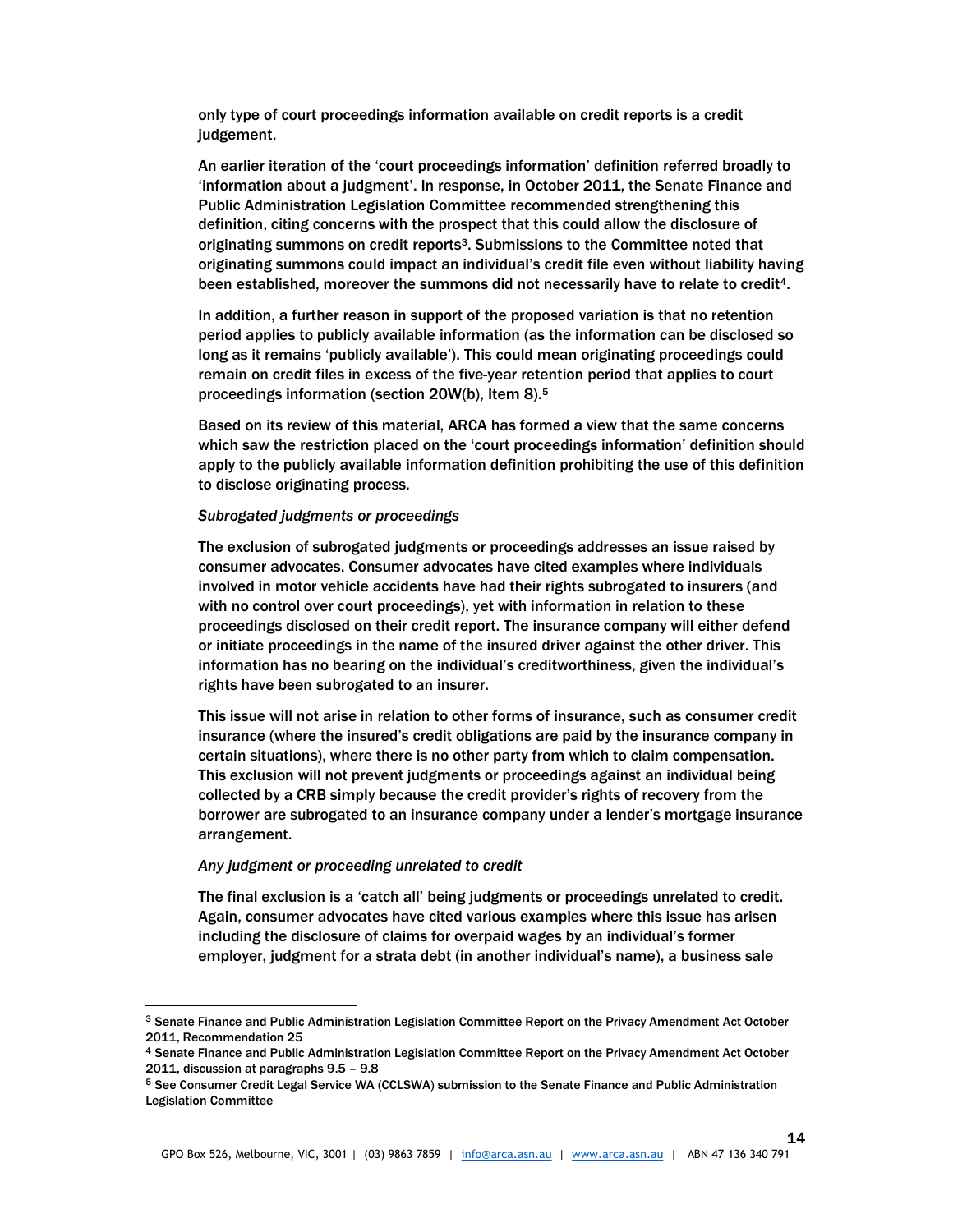agreement debt<sup> $6$ </sup>. Such a 'catch all' exclusion is appropriate and restates the policy intent underlying the 'court proceedings information' definition, outlined above.

#### Consequences of variation

The proposed variation may involve minimal costs incurred by court registries and CRBs reviewing their current processes for disclosure and receipt of information. These costs are easily outweighed by the benefit to consumers, and industry in ensuring that information held on credit files relates to each individual's creditworthiness.

CRBs would reasonably be expected to ascertain whether court registry information previously disclosed meets the court proceedings information or publicly available information definitions and destroy that information which does not meet these definitions. In some instances, it may be difficult for CRBs to make this determination, and additional information may need to be provided by the court registry to ascertain the nature of the proceedings and the type of information disclosed.

## PWC report

-

This proposed variation corresponds to PWC's issues 14a (Reporting court judgments unrelated to creditworthiness) and 14b (Reporting of writ and summons).

In respect to issue 14a, PWC noted that there was already a clear restriction in the Privacy Act preventing court judgments unrelated to creditworthiness to be listed. PWC considered that enhanced monitoring and enforcement activity may be appropriate, as well as enhanced guidance provided to Court registries.

PWC's evaluation of issue 14b provided:

"Given the Act does not specifically prohibit the listing of writ and summons, and the OAIC's recent indication that such listing might not technically breach the Act, it is considered that the imposition of any specific restriction on the listing of writ and summons would represent an effective policy shift and would need to be implemented by changes to the Act. Nevertheless, given the consultation feedback indicated consistent support for a prohibition on the ability for CRBs to list writs and summons and the continued complaints lodged with the OAIC in this respect, it is considered that there is value in further consideration and resolution of this issue". (page 26)

PWC noted the OAIC had expressed that listing a writ might not necessarily breach the Act as it may relate to an individual's creditworthiness. PWC further noted the OAIC view that this would depend on the circumstances of the listing, and could not be generalised across all writs, and it would be necessary to consider if the writ is inaccurate, incomplete or out-of-date.

In considering the OAIC's view, ARCA first notes that only the summary of the view is referred to in the PWC report, the full view has not been available, and the fact scenario upon which the view was formed has not been made available.

In these circumstances, the OAIC view has been treated as factor for consideration by ARCA, but not determinative of this issue.

Instead, as set out above, ARCA has considered the legislative intent underpinning both the 'court proceedings information' and 'publicly available information' definitions. The

<sup>6</sup> Submission by the Financial Rights Legal Centre to the PWC independent review, October 2017, page 29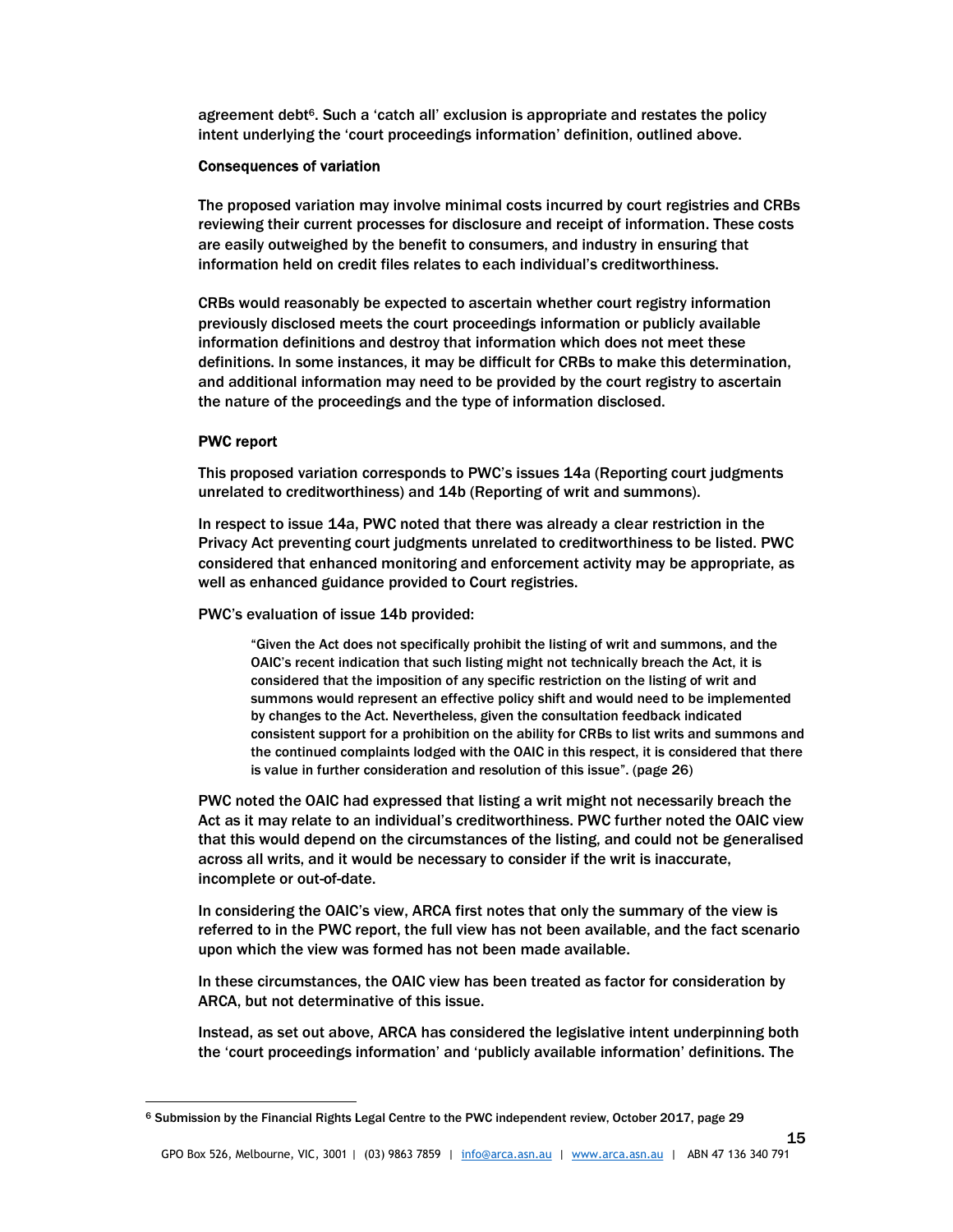material demonstrates a clear intent to exclude originating process from disclosure through the credit reporting system.

While the OAIC view had indicated there was some prospect that originating process may relate to an individual's creditworthiness, this position was not supported by the relevant Senate Committee.

ARCA's view is that originating process should not be treated as a disclosure that relates to an individual's creditworthiness on this basis that this material will be unsubstantiated, and untested. It is a claim against the individual only, and fundamentally cannot be treated as a statement of the individual's creditworthiness until such time as it has been proven.

In these circumstances, ARCA is satisfied that the proposed variation is consistent with the issue outcomes contemplated by PWC. Further, making provision for the exclusions on publicly available information in the CR Code is consistent with s26N of the Privacy Act, on the basis that, clear identification of these exclusions within the CR Code sets out how the Privacy Act definitions of both 'court proceedings information' and 'publicly available information' are to be complied with.

#### Consultation feedback

Most stakeholders strongly supported the proposed variation, with changes to the wording suggested by the Financial Rights Legal Centre agreed to be appropriate by the majority of stakeholders.

Some industry stakeholders questioned whether the exclusion of originating process was appropriate, on the basis that it may have a bearing on an individual's creditworthiness. This position was not accepted, for the reasons set out above.

Some industry stakeholders also cited concerns with the possible exclusion of writs of possession from publicly available information. A writ of possession (referred to in other jurisdictions as a warrant for possession) is a judgment enforcement option, so it will only ever be issued after a judgment has already been issued. ARCA's view is that writs of this nature may be disclosed as publicly available information (provided the writ of possession is a consequence of a judgment that relates to credit).

Credit reporting bodies did question the ability of court registries to differentiate between credit judgments, and other types of court proceedings information (which could not be disclosed). ARCA notes that information reported to a credit reporting body by a court registry should include (at a minimum) the nature of the document (eg. a judgment, a writ and summons etc), and the name of the plaintiff. This court registry would also have information readily available to it to identify the nature of the proceedings (for example, claim under credit contract; claim in respect to motor vehicle accident etc).

Court registries should be able to able to identify the material permitted to be disclosed to a credit reporting body being:

- Credit judgments (as court proceedings information); and
- Enforcement material relating to credit judgments (as publicly available information).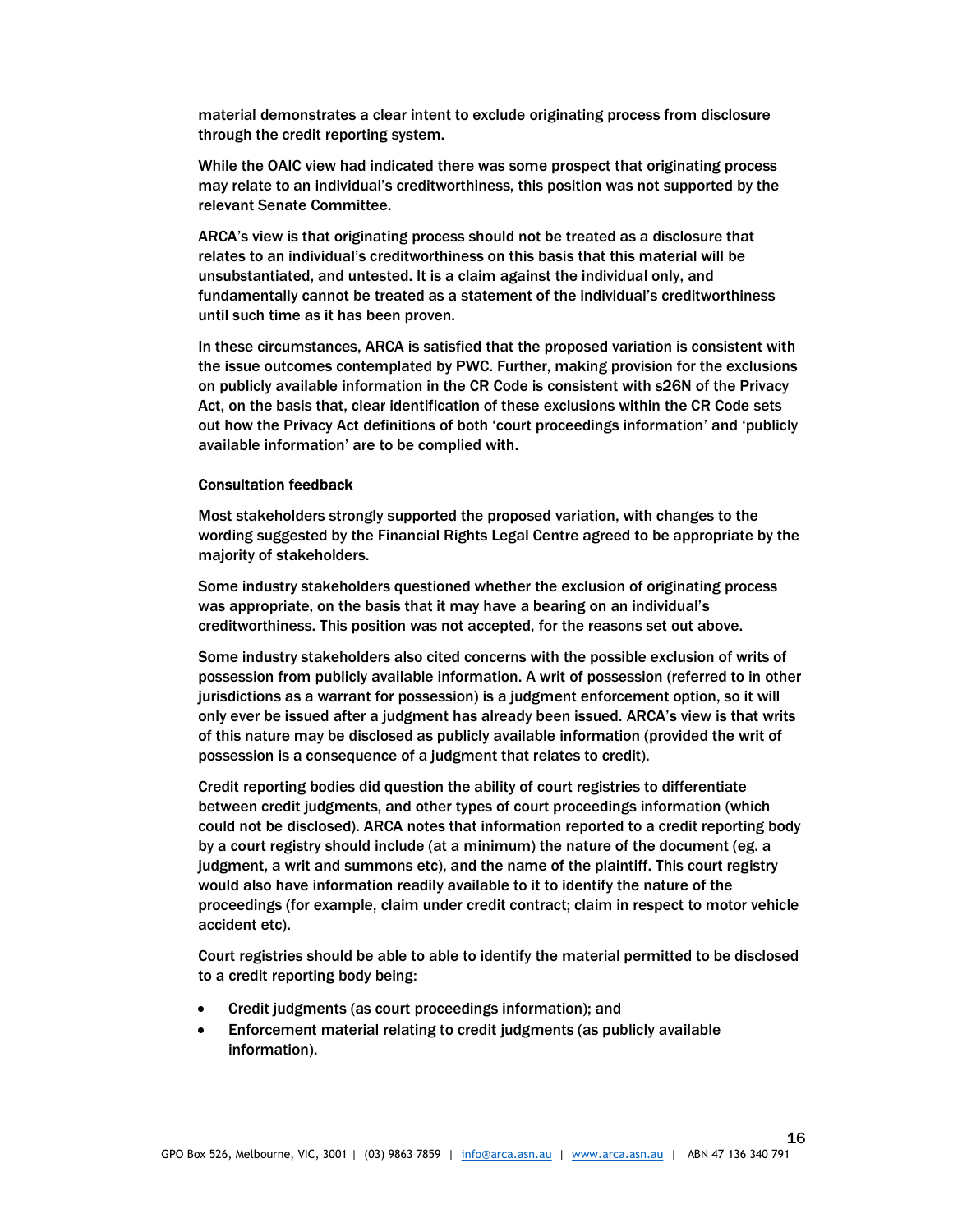To assist the implementation of the proposed variation, information should be provided to court registries to explain the new provision, and restrictions around information disclosures.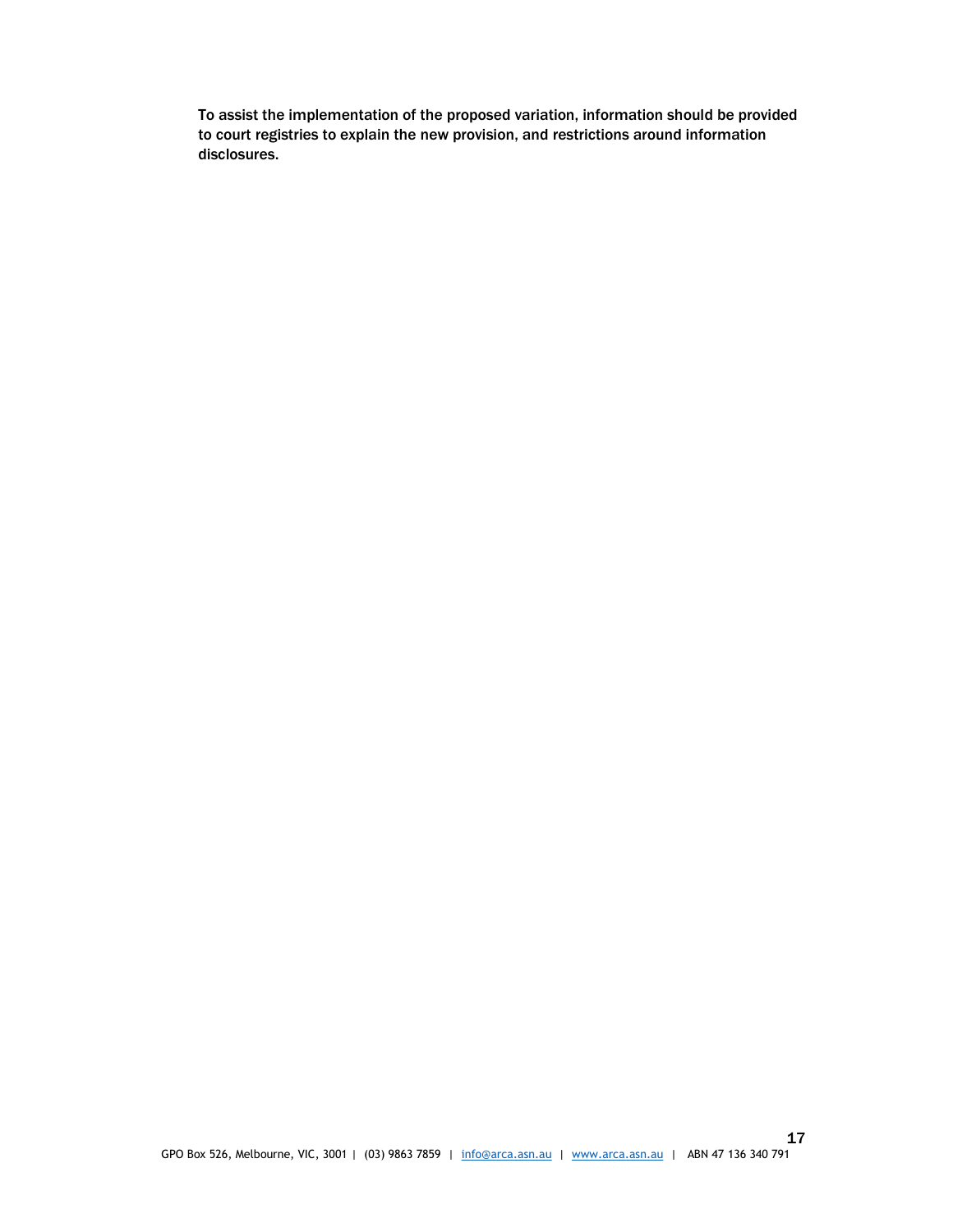## 5. Paragraph 17 – Protection for victims of fraud

## **Wording**

- "17.1 Where an individual believes on reasonable grounds that the individual has been, or is likely to be, a victim of fraud and the individual requests a CRB not to use or disclose their credit reporting information, the CRB must immediately:
- (a) include on the credit reporting information held in relation to the individual a notation about the individual's request and retain this for the duration of the ban period; and
- (b) explain to the individual the effect and duration of the ban period, including that the individual may not be able to access credit during the ban period; and
- (c) explain to the individual that they may request a ban period with other CRBs, and that the individual can consent to the CRB (the first CRB) notifying the CRBs nominated by the individual (the notified CRBs) that the individual has requested that the notified CRB/s not use or disclose the individual's credit reporting information (additional ban period request). Where this additional ban period request is made by the individual:
	- $(i)$  the first CRB must, as soon as reasonably practicable, provide the notified CRB/s with the ban period request provided by the individual to the first CRB;
	- (ii) The notified CRB must treat the additional ban period request provided by the first CRB as if it had been provided by the individual directly to the notified CRB.
- 17.3 Where a CRB has established a ban period in relation to credit reporting information about an individual, the CRB must notify the individual not less than 5 business days before the end of the ban period:
- $(a)$  of the date the **ban period** is due to finish;
- (b) about the individual's rights under Part IIIA, the Regulations and this CR code to extend the **ban period**; and
- (c) what, if any, information the CRB requires to support the individual's allegation of fraud.
- 17.4 For the purposes of paragraph 17.1(c), where an individual seeks to extend a ban period under paragraph 17.3, the individual can consent to the first CRB notifying the previously notified CRBs of the request to extend to the ban period and, where this ban period extension request is made by the individual:
- (a) the first CRB must, as soon as reasonably practicable, provide the notified CRB/s with the ban period extension request and any supporting material provided by the individual to the first CRB;
- (b) the notified CRB must treat the **ban period** extension request provided by the first CRB as if it had been provided by the individual directly to the notified CRB."

## Explanation and reasons

The proposed variation to paragraph 17 introduces a new obligation on CRBs, which will require that, where requested by an individual, the CRB will notify that individual's ban period request to other CRBs. The CRB will similarly be obliged to notify these additional CRBs where the individual requests an extension of the ban period.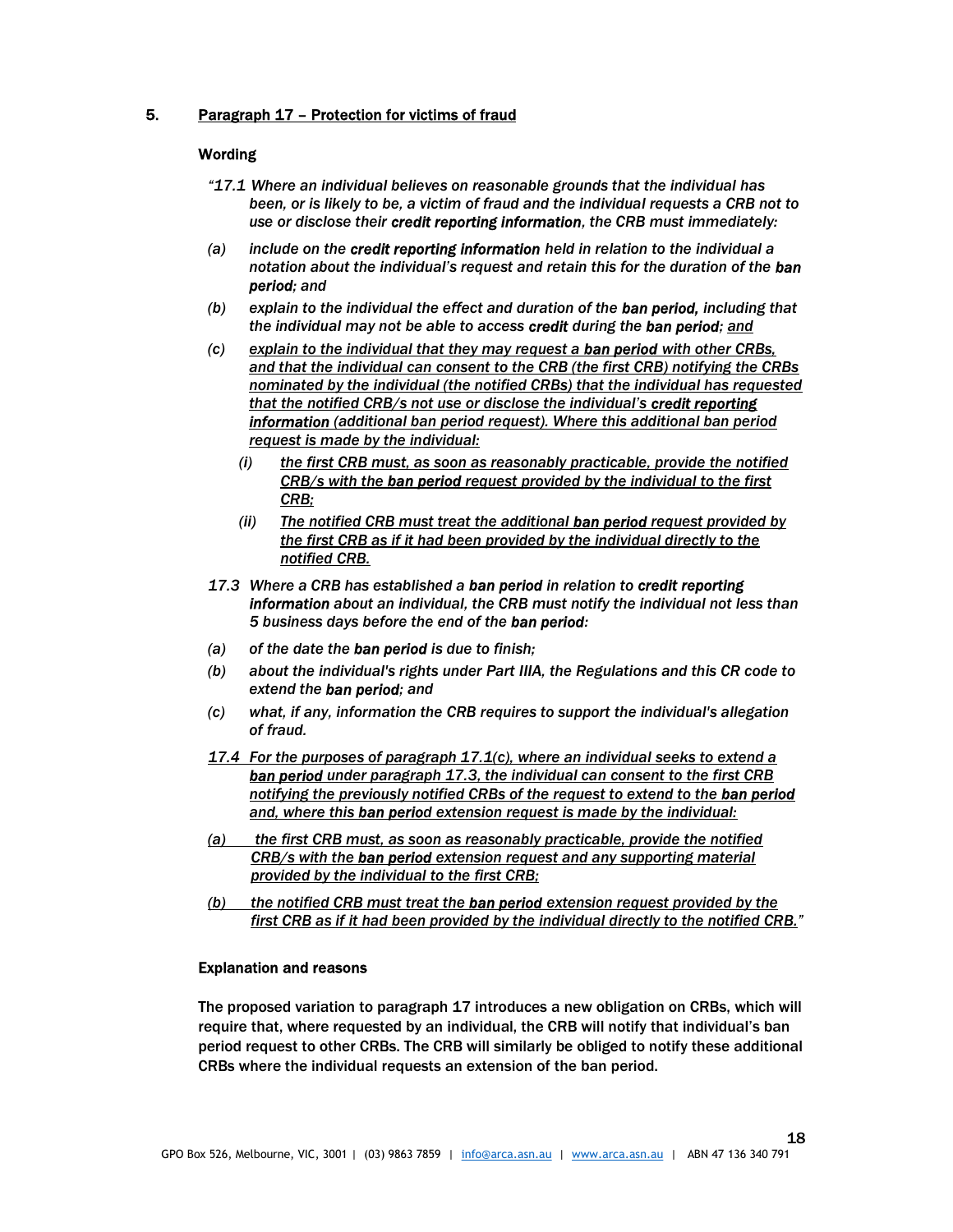The intention of this variation will be to provide a simple and expedient means for an individual to protect the entirety of their credit report, with multiple CRBs, through a single ban period request.

The variation addresses concerns raised by stakeholders about whether the current ban period process is effective and efficient. As detailed below, much of the feedback conflates ban period issues with corrections issues, and through the consultation process it was difficult to identify appropriate changes to the CR Code which would deliver improvements to current practice. However, information from the key-consumer facing organisation dealing with identity theft and fraud, IDCARE, highlighted the issues consumers face in multiple contacts with CRBs (to establish and maintain ban periods), and delays which arise as a result.

Situations of identity theft and fraud are time sensitive; delays in implementing ban periods could quite easily lead to adverse consumer outcomes. Faced with this, the proposed variation addresses a failing in the current ban period process, and should facilitate better outcomes for consumers responding to identity theft and fraud.

Notably, the variation imposes a new obligation on CRBs, but does not stipulate how that obligation need necessarily be met. It will be a matter for CRBs to determine the most effective means to fulfil this obligation, whether through manual process of contacting the notified CRBs, or another agreed process (for instance, use of an automated solution, and also facilitation through a third-party organisation, such as IDCARE).

#### Consequences of variation

The proposed variation will impact predominantly CRBs, who will need to implement a coordinated system of notifications. This change will therefore involve an immediate cost for CRBs. However, over time, the potential for efficiencies to improve in dealing with ban period processes (including less need for direct contact between each CRB and individual), may actual reduce the overall operational costs for CRBs.

The proposed variation will deliver a clear consumer benefit, by enabling a much simpler and more efficient ban period process. This in turn may increase knowledge of ban periods as an effective means to prevent credit application fraud.

Coordinated ban periods may also provide benefits across the rest of industry, by encouraging the use of ban periods by individuals, which could have the potential to limit the funds currently lost as a result of credit application fraud.

#### PWC report

This variation was addressed in issue 21 (notification where allegations of fraud) of PWC's report. PWC's evaluation of the issue concluded:

- The mechanism for dealing with fraud could be bolstered
- Conceptually, PWC supported shifting part of the obligations for responding to the fraud from the consumer onto CRBs and CPs
- However, further consultation was required regarding the current ban period process to consider the appropriateness of that process, and to assess the costs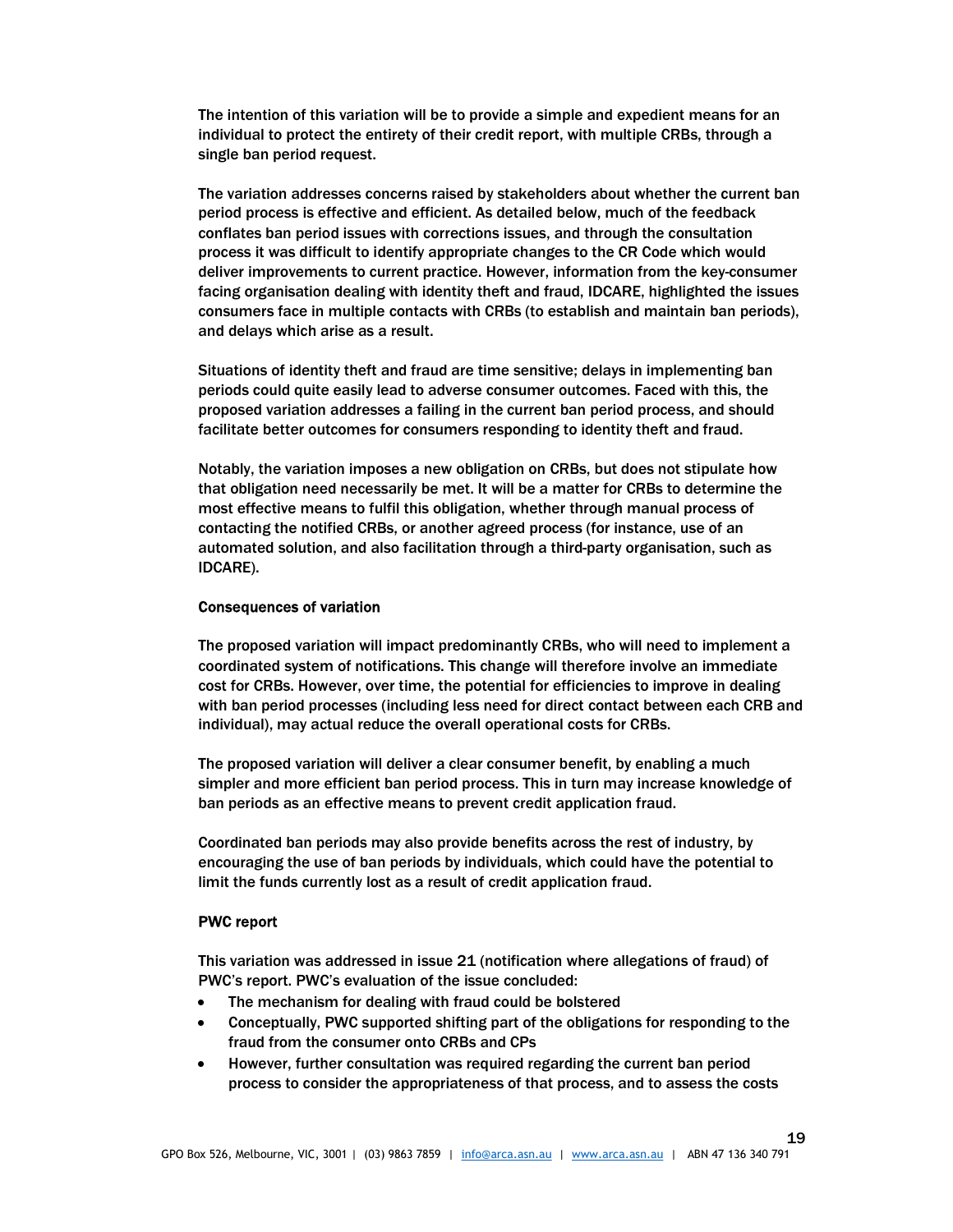and benefits of any shifting of obligations to CRBs and CPs, and to formulate a workable solution to the issue.

#### Consultation feedback

The stakeholder feedback on this issue was not straightforward as there was a tendency to conflate issues with fraud processes (including ban periods) and corrections issues.

In addressing this feedback, ARCA has dealt with the specific issues regarding ban periods separate to the corrections issues, which are addressed in the discussion of the variation to paragraph 20 below.

Although consumer advocates acknowledged client interaction in identity theft and fraud cases predominantly occurred after information had been disclosed on an individual's credit report, they were supportive of extensions to current ban period provisions and imposing an obligation on CRBs to act as an information hub in cases of identity fraud.

Industry stakeholders expressed greater reticence about changing the ban period provisions. CRBs identified concerns with the creation of an obligation to enable a coordinated ban period. Preference was expressed for adoption of a similar co-ordination provision used in the New Zealand Privacy Code (which enabled that an arrangement for notification may be established and maintained by a CRB). ARCA did not adopt this suggestion on the basis that the wording of the New Zealand provision was inconsistent with the drafting approach used for the CR Code, which has required the identification of clear obligations and timeframes for compliance.

CRB feedback also raised the need for clear evidence of the issues consumers have experienced with ban periods, which would justify a change to the CR Code. In response to this feedback, ARCA did consider whether an alternative approach to the variation would simply be the introduction of a requirement for CRBs to provide consumers seeking a ban with the contact details of the other CRBs (with whom a ban period may also be obtained).

However, this alternative approach was not adopted after late consultation feedback was provided by IDCARE, a national identity and cyber support operating as a not-forprofit Australian charity with direct experience in assisting individuals seeking ban periods. IDCARE has been operational since October 2014, and since that time had referred approximately 11,400 consumers to CRBs to seek a credit report and ban.

IDCARE provided a submission which, like many stakeholders, details issues both in the establishment of ban periods, and seeking corrections on credit reports.

In terms of ban periods, IDCARE highlighted that, based on their experience, the requirement for a consumer to contact each of the three main CRBs to establish a ban period caused delays, and increased the risk of harm to the consumer. IDCARE noted their clients cite very high levels of dissatisfaction with the current process, and particularly their direct engagement with CRBs. IDCARE's preference would be for an organisation such as IDCARE to be afforded the key contact role for consumers in their dealings with CRBs (and managing applications for credit reports, seeking bans and corrections related activities).

IDCARE also proposed: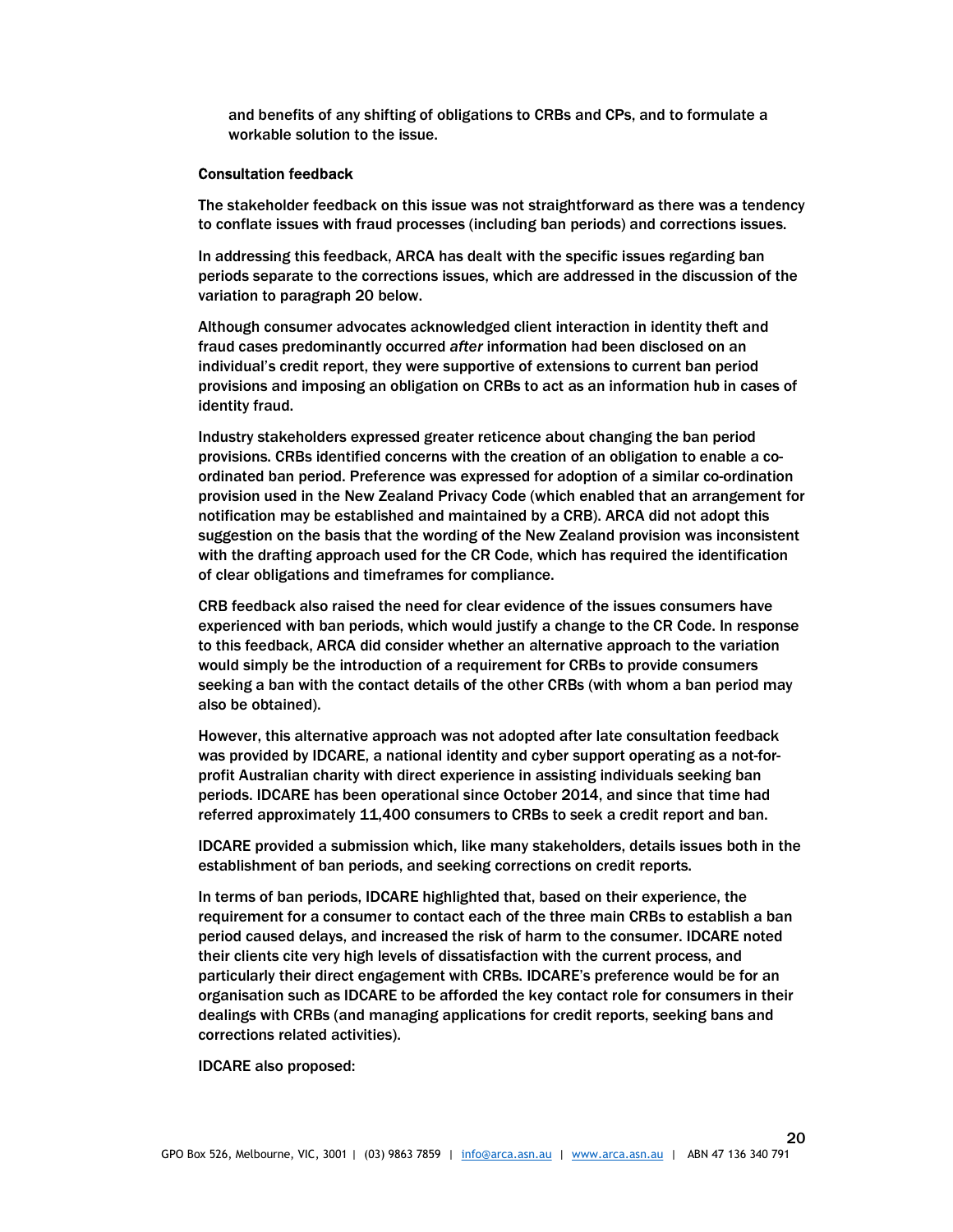- abolition of the 21-day ban period, and instead adoption of a model enabling each consumer to determine the relevant ban period
- explicit guidance and compliance with ban, report and corrections processes
- policy and legislative change to provide greater protections for children and individuals who have had their identity information stolen, but who do not have a credit report that can be subject to a ban.

While IDCARE did not expressly support the variation to enable coordination of ban periods, its feedback does provide insight into the current difficulties of the ban period process and the adverse consequences experienced by consumers, particularly arising from multiple contacts with CRBs. ARCA considers the implementation of a coordinated ban period obligation will be a critical first step to improving the consumer experience in cases of identity theft and fraud.

IDCARE's suggestion that an organisation such as itself be enabled as a 'identity theft and fraud hub' for consumers has merit, and provides an interesting counterpoint to suggestions from consumer advocates that CRBs play this 'hub' role.

ARCA did not consider that the creation of a 'hub' through the CR Code was necessary or appropriate. Appointing a third-party organisation or a CRB as an information hub would effectively mandate CPs and CRBs to deal direct with that organisation (rather than the consumer). Imposing an 'information hub' obligation on CRBs would create a new obligation potentially at odds with the existing first responder correction provisions in the Privacy Act. Conversely, mandating CPs and CRBs to deal direct with a third-party organisation rather than the consumer is unnecessary, given a consumer can always appoint the third-party organisation as their agent, and under the terms of appointment, authorise that third-party organisation to handle all necessary contact related to their identity theft or fraud matter.

In any event, as noted above, the implementation of the proposed coordinated ban period obligations in the CR Code may be facilitated, in part, through the use of a thirdparty organisation such as IDCARE.

IDCARE's proposal regarding greater guidance for ban, report and correction processes is addressed in detail in the context of the corrections variations, in the discussion of paragraph 20 below.

IDCARE's proposals on the abolition of the fixed 21-day ban period, and the introduction of greater prospective protection of identity for individuals including children, also have merit, but fall outside the scope of the CR Code. Both proposals could be considered in any future Privacy Act review.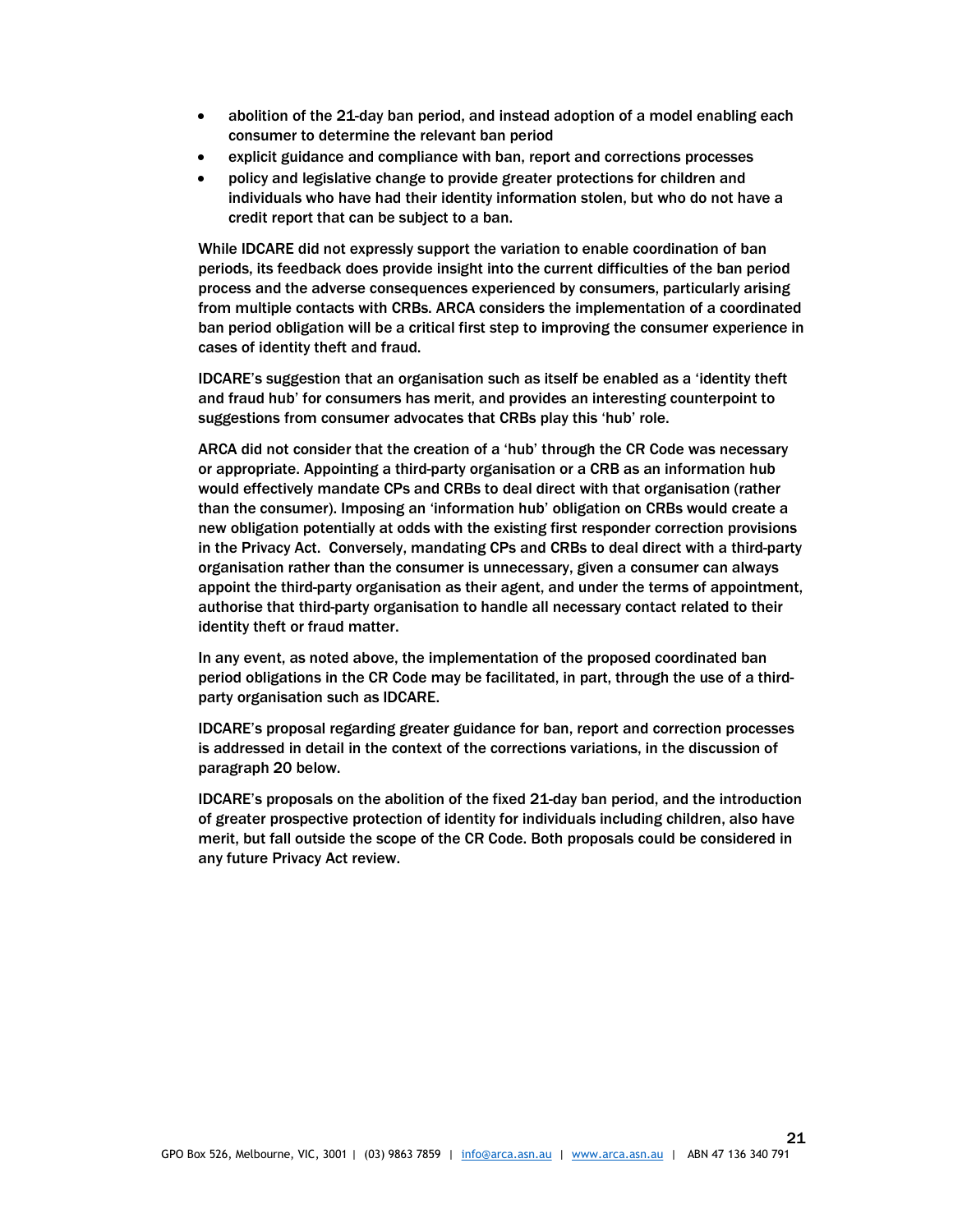## 6. Paragraph 19 and introduction – Direct marketing practices

# Wording

- 19.4 "Where credit reporting information is provided to an access seeker free of charge by a CRB as required by Part IIIA, the Regulations or this CR code:
	- (a) the CRB must provide the **access seeker** with access to:
		- (i) all credit information in relation to the individual currently held in the databases that the CRB utilises for the purposes of making disclosures permitted under Part IIIA; and
		- (ii) all current CRB derived information about the individual that is available;
	- (b) the CRB must present the information clearly and accessibly and provide reasonable explanation and summaries of the information to assist the access seeker to understand the impact of the information on the individual's credit worthiness;
	- $(c)$  the CRB may only provide the **access seeker** with a direct marketing communication where the access seeker has provided his or her consent to receipt of this communication by opting in to providing this consent. A preticked consent box does not constitute opting in; and
	- (d) if the CRB does not provide the information to the access seeker in the manner requested by the **access seeker**, the CRB must take reasonable steps to provide access in a way that meets the needs of the CRB and the individual."

Introduction:

#### 8. Relevant documents

The CR code should be read in conjunction with related legislation, regulations, standards, determinations, OAIC guidance and fact sheets, including:

- (a) the Privacy Act (including the Australian Privacy Principles);
- (b) the Privacy Regulations 2013;
- (c) the Competition and Consumer Act 2010 (Cth) (including the Australian Consumer Law);
- (d) the Acts Interpretation Act 1901 (Cth)."

#### Explanation and reasons

These proposed variations remove the use of 'pre-ticked' marketing consents for consumers accessing free credit reports, and further reinforce the need for all credit reporting activity to be consistent with the Australian Consumer Law, and the Australian Privacy Principles.

It should be noted that the introduction to the CR Code is not an operative provision, and the additional wording in the proposed variation will not impact on the Commissioner's administration and enforcement of the CR Code.

The variations respond to consumer advocate concerns with CRB marketing practices, and access to credit reporting information.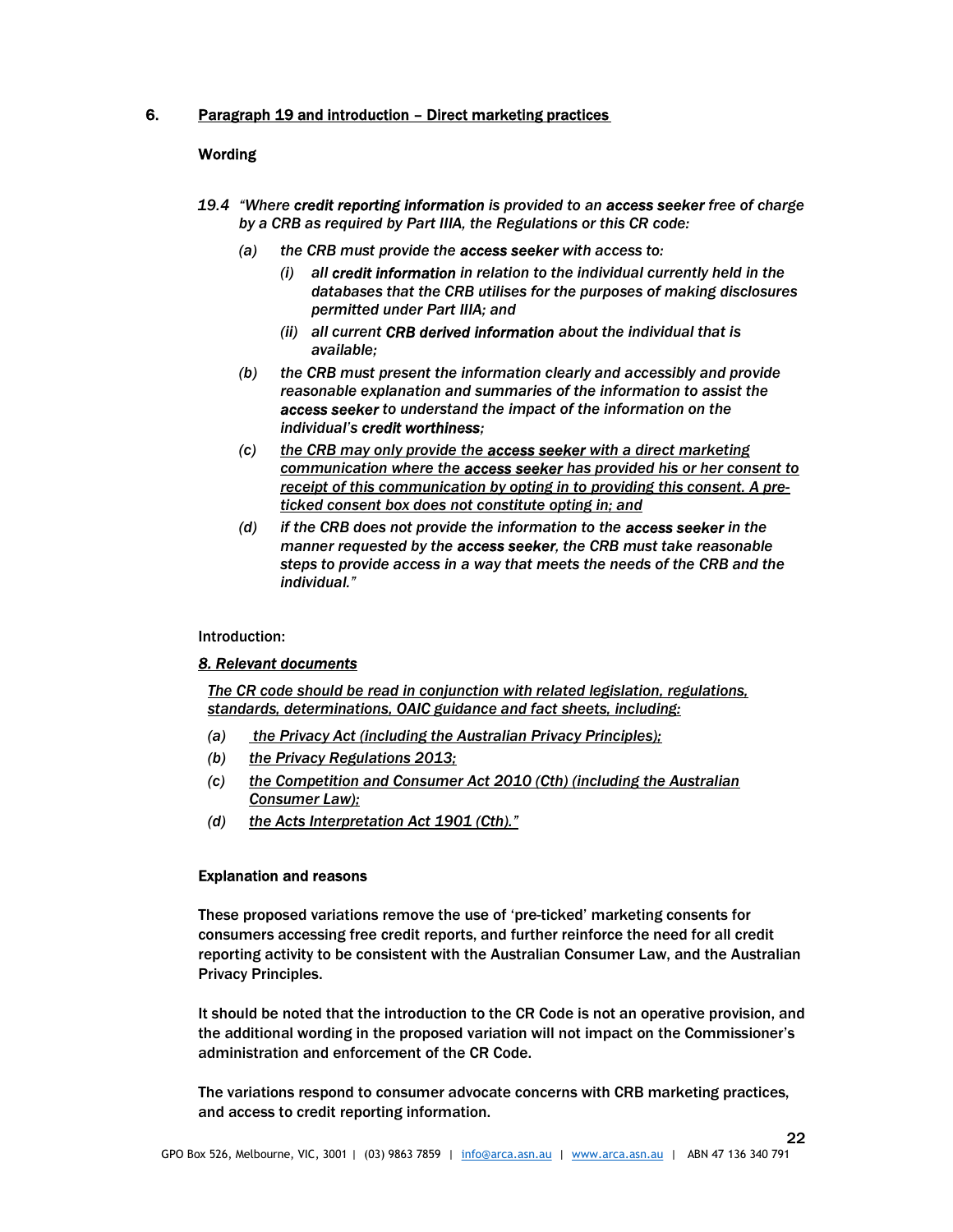As detailed below, the consumer advocate feedback did propose far more extensive changes to the CR Code than was adopted in the variations. These additional proposed variations were either unnecessary (for instance, prohibitions on misleading and deceptive conduct which are already contained in the Australian Consumer Law) or outside the scope of the CR Code (prohibitions on sale of paid credit reports or requirements to include credit scores with free credit reports).

#### Consequences of variation

These changes to the CR Code will have limited cost.

ARCA understands a CRB who had utilised pre-ticked marketing consents has already ceased this practice, and it is further understood that no other CRBs currently use preticked marketing consents. The benefit of this change will likely be the 'future proofing' of the CR Code to mitigate the risk of a CRB adopting the use of a pre-ticked marketing consent in the future.

The proposed variation to the introduction simply reinforces the existing legal framework, and the need for marketing practices to comply with that framework. Any change in practice to comply with the legal framework is a necessity of legal compliance, and not a cost attributable to this variation.

Reinforcing the legal framework has an obvious benefit. It emphasises the need for all marketing practices to be lawful, irrespective whether these practices occur in the context of free access to a credit report or indeed in respect to any product marketed by a CRB.

## PWC report

This issue was partly dealt with in the PWC report as issue 8 'incorrect information provided to consumers requesting a free credit report'. However, the context of the issue as addressed in the PWC report was quite broad; a concern about aggressive marketing practices by CRBs, focussed on when individuals seek access to a free credit report.

PWC noted that many stakeholders had suggested appropriate redress either under the Australian Consumer Law or Australian Privacy Principle 7 (direct marketing). In its evaluation of the issue, PWC suggested that the OAIC and ACCC monitor complaints concerning CRB market practices, and also seek to increase awareness of consumers of existing legal rights to redress.

PWC did not recommend a change to the CR Code, on the basis that any such change was outside the scope of the CR Code (and ought to be dealt with under the Australian Privacy Principles or the Australian Consumer Law).

However, ARCA's view is that the variation to paragraph 19.4 is within the scope of the CR Code. Section 20R(4) of the Privacy Act provides that CRBs must give access to credit reporting information in the manner set out in the CR Code. This is a broad provision. Given the variation deals with how access is given, and applies particularly to marketing consents in the context of free access, ARCA considers this variation is within the scope of s26N(2) of the Privacy Act (which sets out matters the CR Code must deal with, relevantly including provisions permitted by Part IIIA).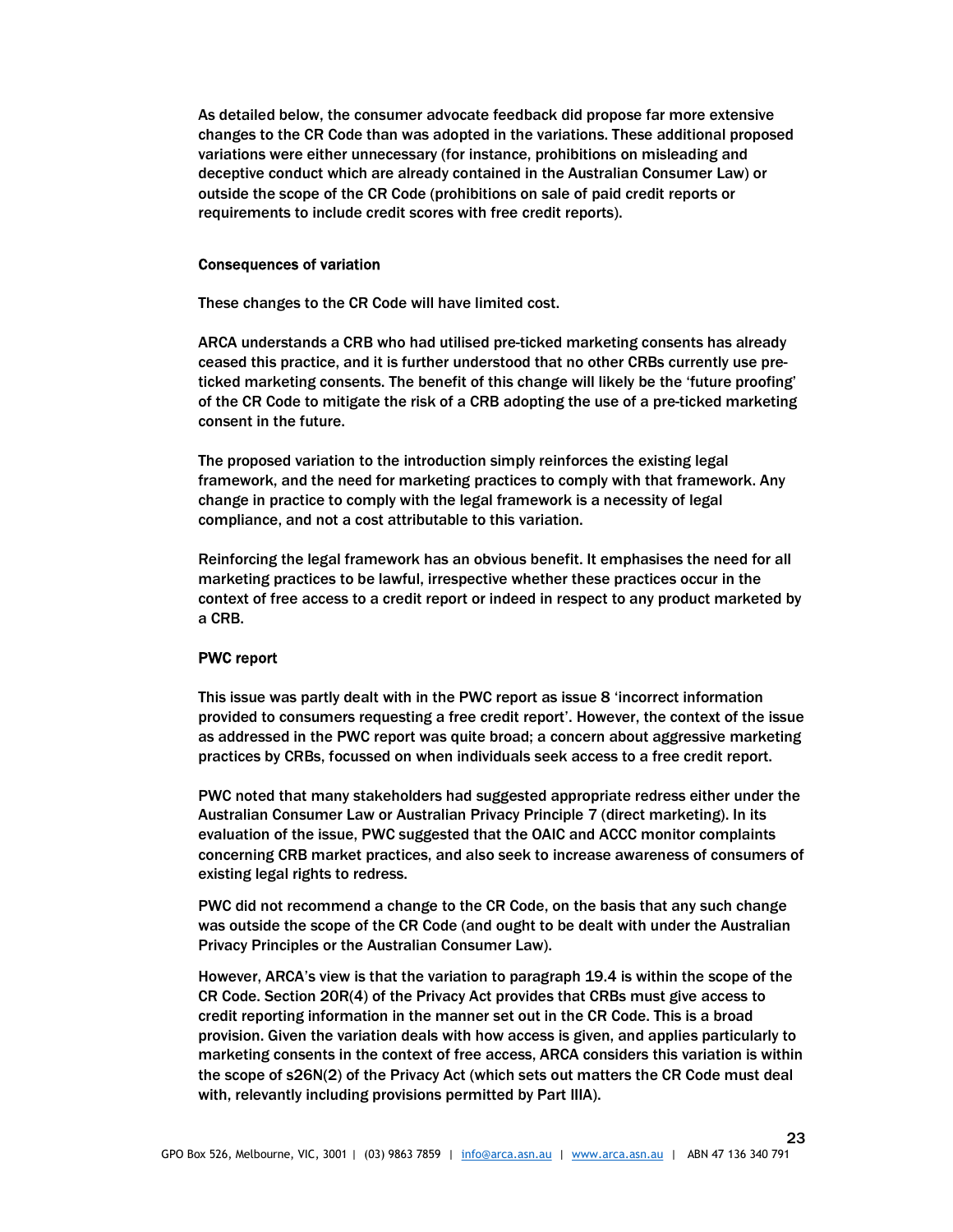#### Consultation feedback

-

In the consultation draft, two variations were proposed: the pre-ticked marketing consent provision, and a provision requiring a CRB to differentiate between its free and fee-based credit reports.

The pre-ticked marketing consent provision was supported by all stakeholders. Consumer advocates had further suggested inclusion of further drafting that "the CRB must not have any pre-ticked consent boxes relating to marketing on its online accessseeking platforms, and forms submitted that have included a pre-ticked consent box constitute neither opting in nor indicate the genuine consent of the access seeker". A small change to the drafting was made in response to this feedback (the inclusion of the sentence 'A pre-ticked consent box does not constitute opting in'). However, the remaining changes were not adopted on the basis that requiring the abolition of preticked consent boxes on all CRB online access-seeking platforms was beyond the scope of the variation sought, and does not appear appropriate or warranted given the proposed variation already effectively prohibits the use of pre-ticked consent boxes for consumers accessing free credit reports.

The provision requiring a CRB to differentiate between its free and fee-based credit reports was initially included at the request of consumer advocates. However, upon reviewing the drafting, consumer advocates identified that the proposed provision did not achieve its intended purpose and had the potential to legitimise upselling of paid credit reports by a CRB. Consumer advocates instead suggested that a provision be included which provided: "CRBs must not mislead consumers about their right to access their own credit reporting information for free, or about the differences in content between free and purchased reports; or indicate that exerting that right would negatively impact their creditworthiness."

This proposal was not adopted in the variation drafting. To begin, the inclusion of a specific provision precluding misleading conduct by CRBs in the context of free credit reports was considered a re-statement of the existing prohibitions on misleading and deceptive conduct under the Australian Consumer Law (a schedule to the Competition and Consumer Act)7. Feedback from industry stakeholders (both ARCA Members and industry associations), strongly opposed adopting cross-references to other legal provisions within the CR Code. Communications Alliance, in particular, noted that its experience with the Telecommunications Consumer Protections Code had highlighted that cross-referencing ought to be avoided and, in its place, it was suggested that opening statements could be included within a code setting out relevant legislation and other material which ought to be read in conjunction with the relevant code.

This industry stakeholder feedback was adopted, and the introduction provision was included in the final draft of the proposed variations.

Consumer advocates also sought a prohibition on the sale of paid credit reports by CRBs, and a requirement that free credit reports include credit scores. These changes

 $7$  Consumer advocates had identified that the provision is 'in line with and builds upon Australian Privacy Principle 7 and ASIC's RG234 and makes clear that CRBs are to cease the damaging practice of upselling'. However, the relevant legal provision which prohibits misleading and deceptive conduct is the ACL provision; APP7 does not contain such a provision and RG234 does not apply to CRBs.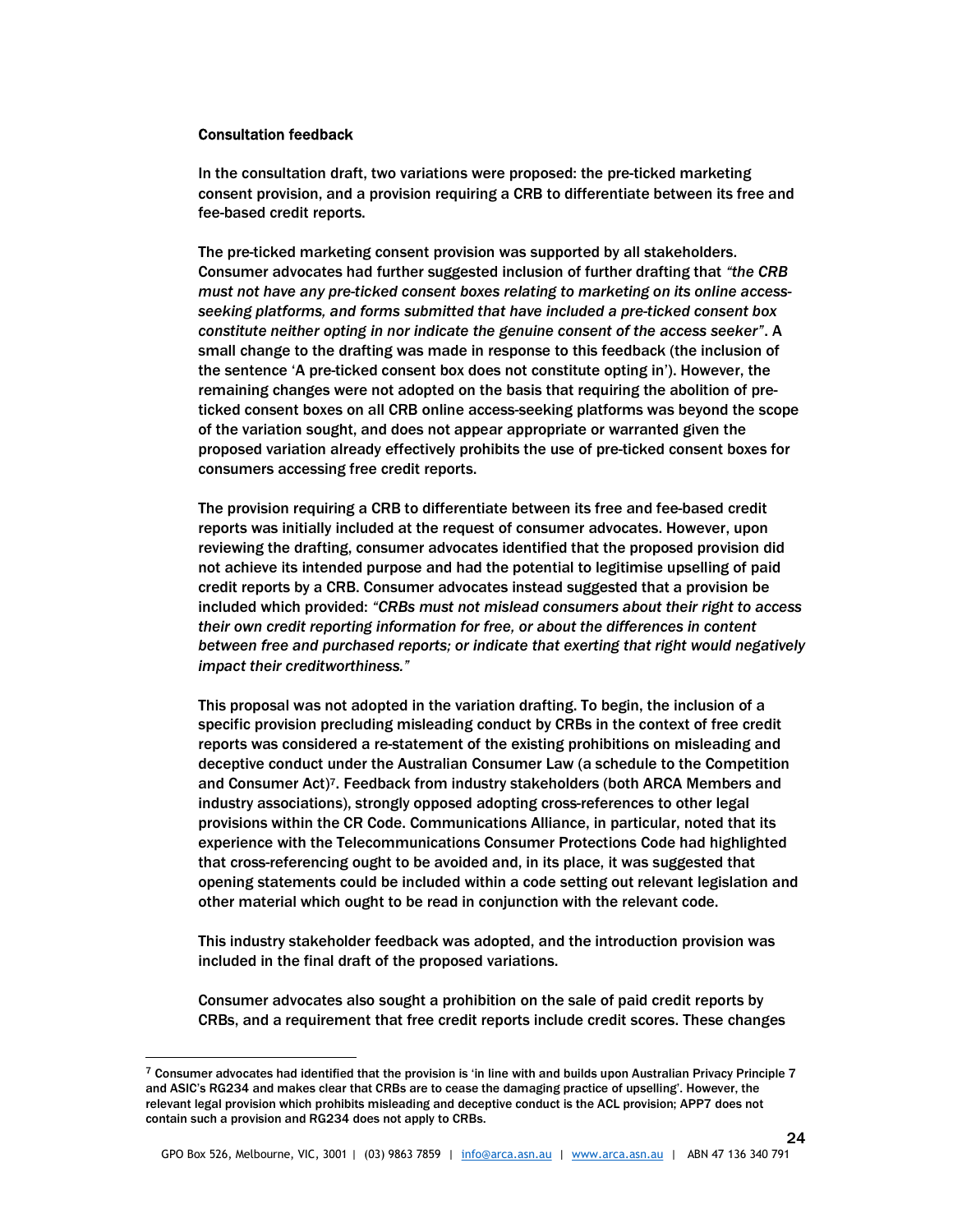were not adopted. Prohibiting CRBs from selling credit reports would place a restriction on current commercial practice and is not within the scope of either the Privacy Act (which, in section 20R, simply regulates access to credit reporting information) or the CR Code.

Requiring free credit reports to include credit scores was considered in the context of issue 6 in the PWC report. In evaluating this issue, PWC referred to the Privacy Commissioner's 2016 determination in the FRLC and Veda matter8, where the Commissioner determined that a credit score was not credit reporting information 'held' by a CRB, and therefore the CRB was not required to give access to that information. PWC noted that it was generally considered that any change in this position would require an amendment to the Privacy Act and a shift in policy position.

PWC did note there were a number of arguments made both opposing the interpretation in the determination, as well as supporting that interpretation, and that further consultation was "required to better evaluate the desire and corresponding hesitation to disclose credit scores on free credit reports".

ARCA notes the position remains unchanged since the PWC report; that is, that the inclusion of credit scores on free credit reports will require a change to the Privacy Act, and this requires a reconsideration of the policy position. For this reason, this proposed change remains outside the scope of the CR Code.

-

<sup>8</sup> Financial Rights Legal Centre Inc. & Others and Veda Advantage Information Services and Solutions Ltd [2016] AICmr 88 (9 December 2016)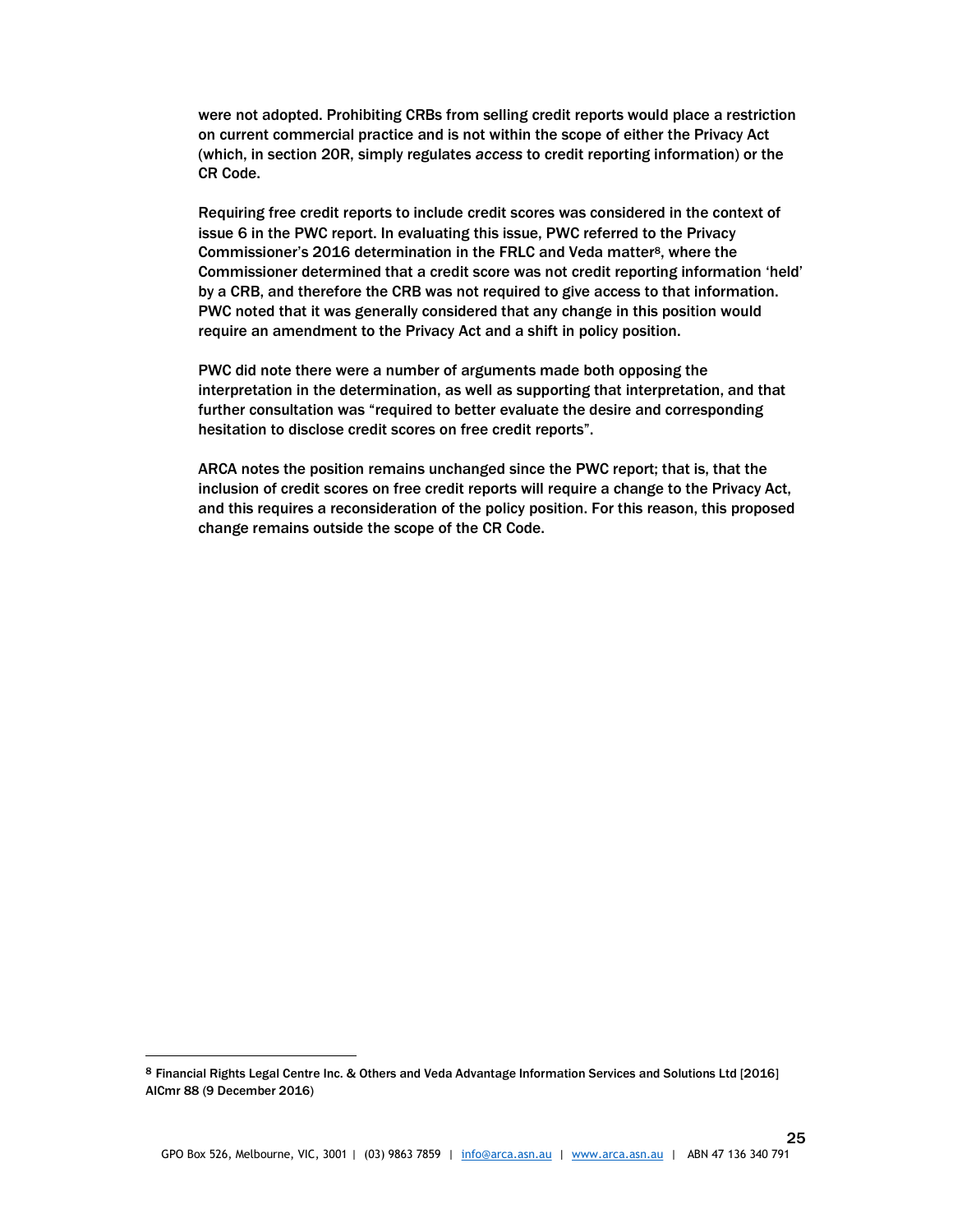# 7. Paragraph 20 – Corrections

## **Wording**

- "20.2 A When a CRB or CP (the consulted CRB or CP) is consulted by another CRB or CP (the first responder CRB or CP) about a correction request must take reasonable steps to respond to the consultation request as soon as practicable.::
	- (a) the first responder CRB or CP must take reasonable steps to provide the consultation request to the consulted CRB or CP within a time period of five business days of the correction request being made;
	- (b) when making the consultation request, the first responder CRB or CP must notify the consulted CRB or CP the date when the 30-day period to resolve the individual's correction request ends (the correction period);
	- (c) the consulted CRB or CP must take reasonable steps to respond to the consultation request as soon as practicable, and not less than five business days before the end of the correction period (unless the consultation request is made less than five business days before the end of correction period, in which case the response must be provided as soon as practicable);
	- (d) where the consulted CRB or CP will be unable to respond to the consultation request by the end of the correction period, it must advise the first responder CRB or CP at least five business days before the end of the correction period of the delay (unless the consultation request is made less than five business days before the end of correction period, in which case the advice must be provided as soon as practicable), the reasons for this and the expected timeframe to respond to the consultation request. This timeframe must be reasonable.

#### 20.4 When correcting credit-related personal information:

- (a) If a CRB or CP receives a correction request, they must determine whether the credit-related personal information needs to be corrected as soon as practicable.
- (b) If the CRB or CP is satisfied that credit-related personal information needs to be corrected (whether in response to a correction request, or under section 20S or section 21U), the CRB's or CP's obligation to take reasonable steps to correct the information will be satisfied where the CRB or CP, or a CRB or CP consulted in relation to the correction request (as applicable):
	- (i) corrects the credit information where this correction is in response to a correction request, within five business days of determining the correction should occur and otherwise as soon as practicable; and
	- (ii) takes reasonable steps to ensure that any future derived information is based on the corrected credit information; and
	- (ii) takes reasonable steps to ensure that any derived information that is based on the uncorrected credit information is not disclosed or used for the purpose of assessing the credit worthiness of the individual to whom the information relates."

26

#### Explanation and reasons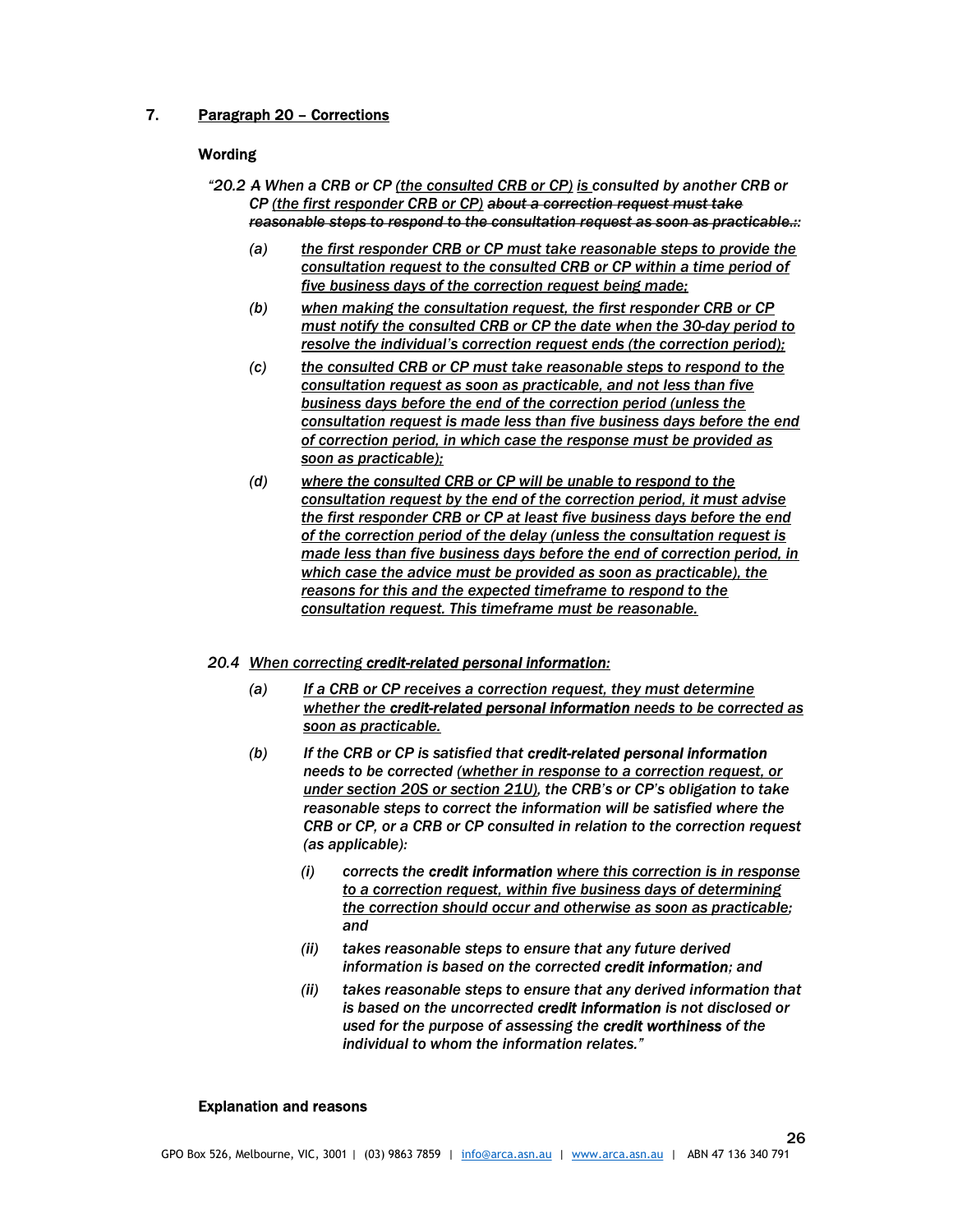Two variations are proposed to the corrections provisions, as follows:

 Timeframes for consultation requests: A range of stakeholders (including consumer advocates, debt buyers and mortgage insurers) shared a common concern with the first responder provisions, and particularly, the current drafting of paragraph 20.2 of the CR Code which imposes an obligation on a 'consulted CP or CRB' but without a specific timeframe for that consulted CP or CRB to respond (beyond 'as soon as reasonably practicable'). The proposed variation addresses this concern by implementing a consultation timeframe (subject to the consultation request being received at least 5 business day before the end of the corrections period), to ensure the consulted CP or CRB is obliged to respond to the consultation request so that the first responder CP or CRB can meet their 30-day correction timeframe. The initial drafting of this provision had proposed a three-business day timeframe, however, this was changed to five business days at the suggestion of both industry and consumer advocate stakeholders.

This proposed variation will improve the corrections process, particularly first responder corrections, by ensuring that both the first responder CP or CRB, and the consulted CP or CRB, are obliged to take all necessary steps to ensure the 30-day correction timeframe can be met.

 Shortened timeframe for response to correction requests: the second proposed variation to the corrections provisions (paragraph 20.4) introduces an obligation for a CP or CRB to, as soon as practicable, determine whether a correction should occur, and once this determination has been made, make this correction within a five business day timeframe. This obligation should provide an ability for expedient correction processes, but without implementing a blanket reduction in the timeframe for simple correction scenarios.

This variation responds to stakeholder concerns with the strict reliance on the 30 day correction timeframe, even in straight-forward situations. Industry indicated that it would process corrections with expediency, but implementing a blanket reduction in the 30-day correction timeframe for 'simple situations' could be difficult, given apparent 'simple situations' could sometimes become more complex than anticipated.

This new provision balances this concern by preserving the CP or CRB ability to determine whether to correct (in a timeframe 'as soon as practicable'), but then requiring expedient correction to occur once this determination has been made. In practice, this should mean that certain corrections can be determined and processed within far less than the 30-day correction timeframe. Where a CP or CRB unnecessarily delays in processing a correction (yet has all available information to determine this correction, and subsequently processes this correction without requesting additional information), it will be open to the individual to raise a possible breach of this provision of the CR Code.

## Consequences of variation

These variations may require review of current corrections processes by CPs and CRBs, focusing particularly on CP or CRB response times to consultation requests, and the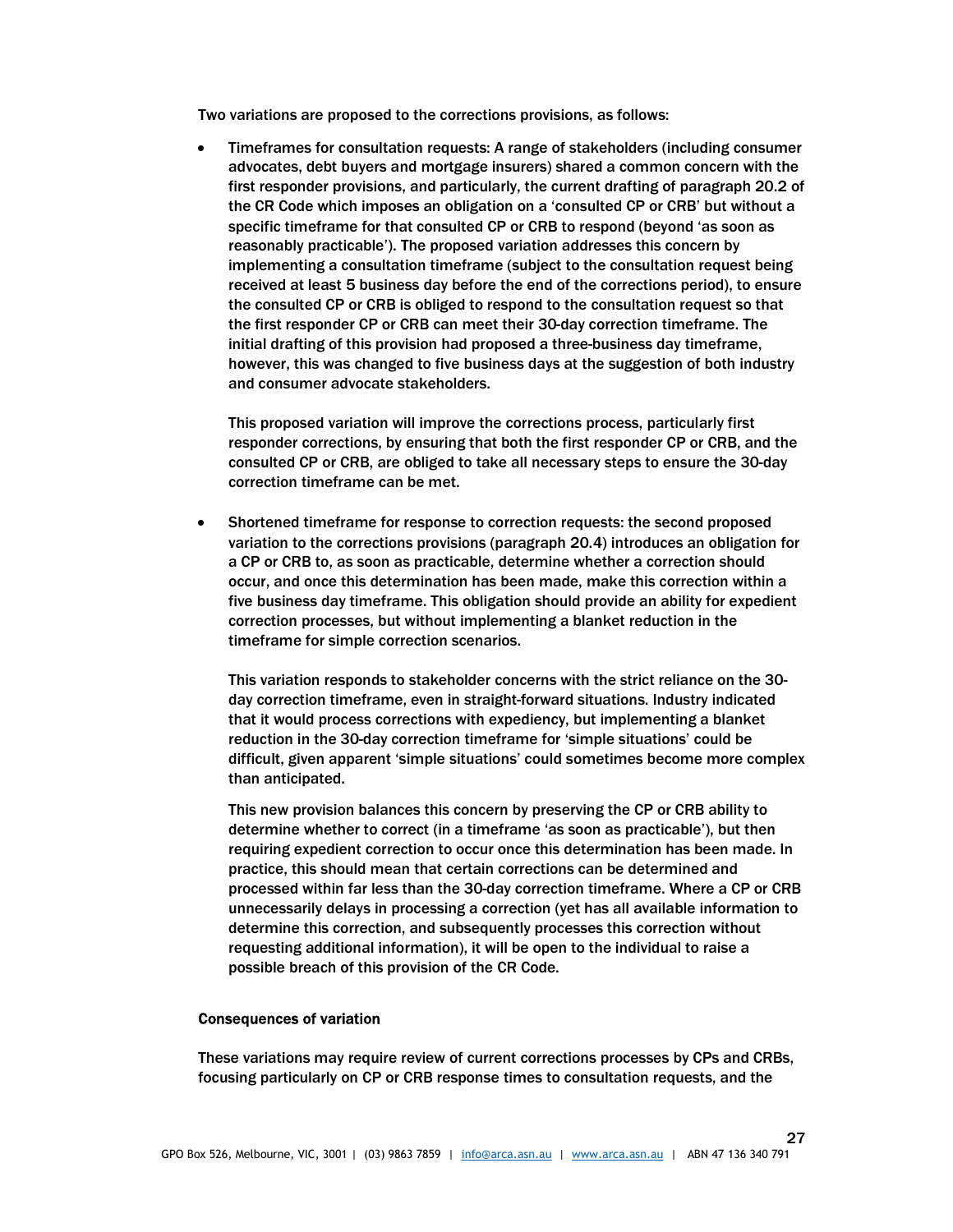processing timeframes for determined corrections. This review of current processes will lead to costs being imposed on industry.

However, these costs will be outweighed by the benefits which will flow to both industry and consumers from more efficient and timely corrections processes. Removing incorrect credit reporting information from the credit reporting system benefits industry and consumers, as it will improve data quality and will also enable more efficient processing of credit applications (noting that often the reason why a consumer requires a correction to occur with expediency is to allow a credit application to proceed).

## PWC report

The PWC review had identified the following corrections issues which required further consideration (issue 18):

- Review of correction timeframe possible shortening of the 30-day correction time period in certain circumstances. PWC had noted this may be impractical given the need for CRBs to consult with third parties to achieve a correct outcome.
- Separating obligations of CPs and CRBs in paragraph 20.3. PWC had stated that this represented a fundamental change to the operation of the Code, and would require further consultation to confirm its practicality.
- Including identification information in paragraph 20.9 notifications (this has already been addressed in a variation to paragraph 20.9).
- Imposing responsibility for correction on the original CP in debt transfers. PWC had recommended further consultation to better assess the costs and benefits of this suggestion.
- Requiring better internal dispute resolution (IDR) procedures for CRBs. PWC determined this suggestion would require a policy change and could not be operationalised via the Code.

## Consultation feedback

The stakeholder feedback was largely supportive of the two proposed variations, with industry stakeholders and EDR schemes raising no objection these variations, and feedback instead focussing on the relevant timeframes for both variations.

In respect to paragraph 20.4, additional feedback was provided by the OAIC about the drafting of the 'obligation to determine the correction' within the context of the original paragraph which provides this determination has already been made. Minor amendments were made to the drafting to address this feedback.

Consumer advocates welcomed the drafting changes proposed in paragraphs 20.2 and 20.4, although had further suggestions for improvement as follows:

 In respect to paragraph 20.2, consumer advocates supported a five business day time period and, where a consulted CP or CRB is unable to respond by the end of the correction period, a requirement to ensure that timeframe nominated by the consulted CP or CRB for a response be reasonable. Both suggested changes were adopted in the final drafting.

Consumer advocates also noted they consider that it remained unclear how responsibility for consulted CPs or CRBs can be effectively enforced, and what recourse exists where there is responsibility to do so. Consumer advocates sought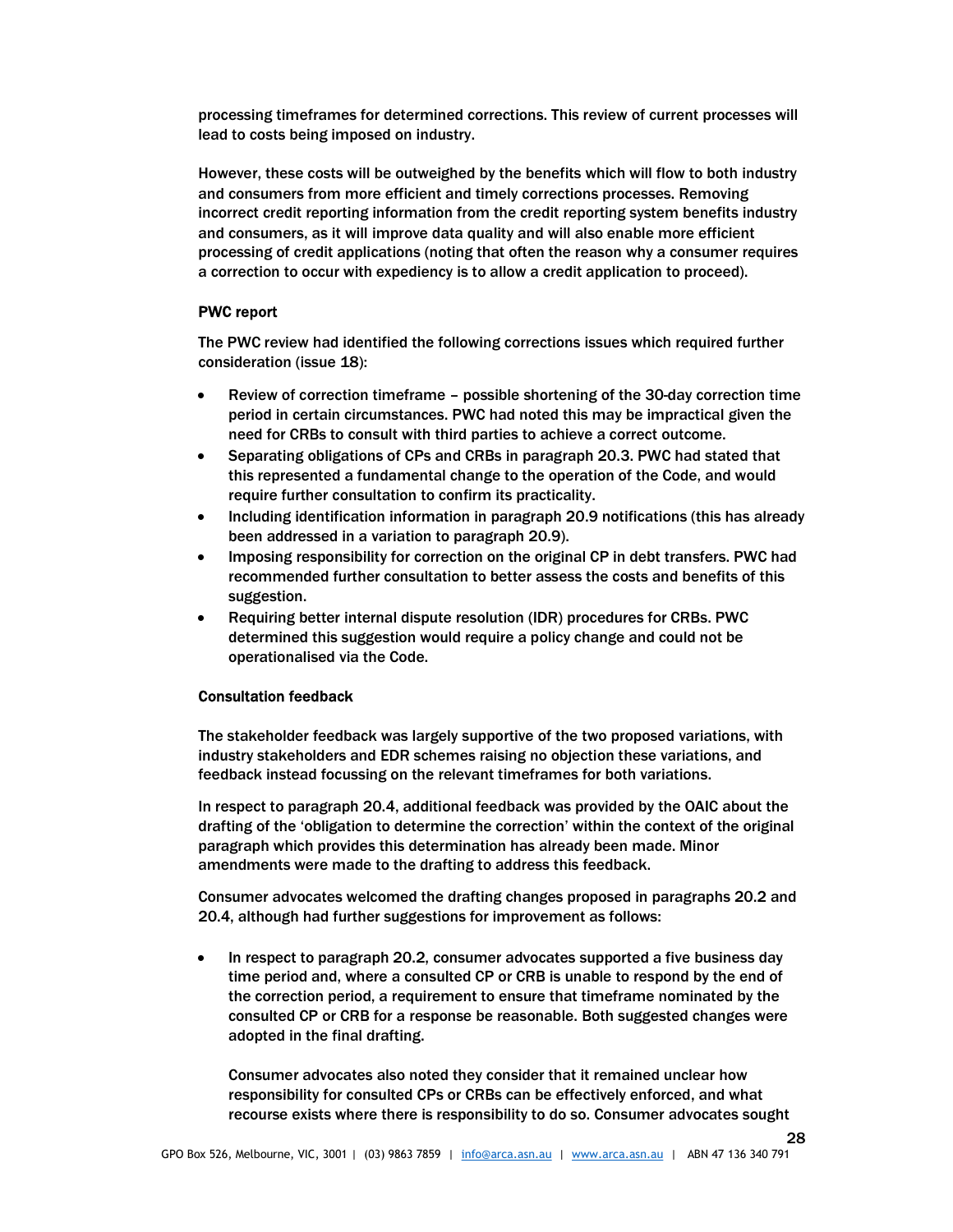explicit provision in the CR Code drafting that a failure to comply with the consultation request constitutes a breach of the CR Code, and the process for recourse following this breach.

ARCA's view is that the obligations imposed on consulted CPs and CRBs are set out in both the CR Code and Privacy Act, and a failure to comply with these obligations will constitute a breach of both the CR Code and the Act. Uncertainty in the application of these provisions should be addressed in corrections guidance (detailed further below), rather than additional drafting in the CR Code.

• In respect to paragraph 20.4, consumer advocates supported a three business day time period for correction. Consumer advocates noted this timeframe should apply where correction requests are made to CRBs and there is no need to involve the CP (who disclosed the incorrect information) to determine the inaccuracy of the information.

ARCA has proposed a five business day time period, consistent with the time period in paragraph 20.2. Further provisions which would apply specifically to certain types of correction requests (i.e. the 'simple' correction) have not been included in the drafting. As set out above, the danger in making specific provision for 'simple' corrections is that correction requests need to be determined on a case-by-case basis, given sometimes even correction requests which appear on their face to be straightforward can become complex.

The remaining stakeholder feedback about the corrections provisions focussed on issues which have not been addressed in variations to the CR Code. ARCA has set out its response to these remaining issues below:

#### General feedback detailing issues in corrections

As highlighted in the discussion above, stakeholders provided information about issues with corrections processes including:

- Different standards for correcting information applied by different CPs and CRBs. In identity fraud cases involving multiple credit applications, this discrepancy in approach becomes most acute. The joint consumer advocate, Legal Aid Queensland and IDCARE submissions all cited examples of this issue.
- CPs or CRBs failing to act as 'first responder' when initially approached by consumers seeking a correction, instead referring the consumer to the organisation responsible for the entry of information.

ARCA considers this feedback highlights a possible gap between the current legal framework, and the implementation of this by CPs and CRBs. Further provisions in the CR Code will not address this gap, as these provisions would simply repeat the existing obligations. The gap should instead be addressed through the development of specific corrections guidance which sets out in detail the expectations for how a CP or CRB should implement these obligations. It is noted that the development of guidance is supported by the joint consumer advocate, Legal Aid Queensland and IDCARE submissions.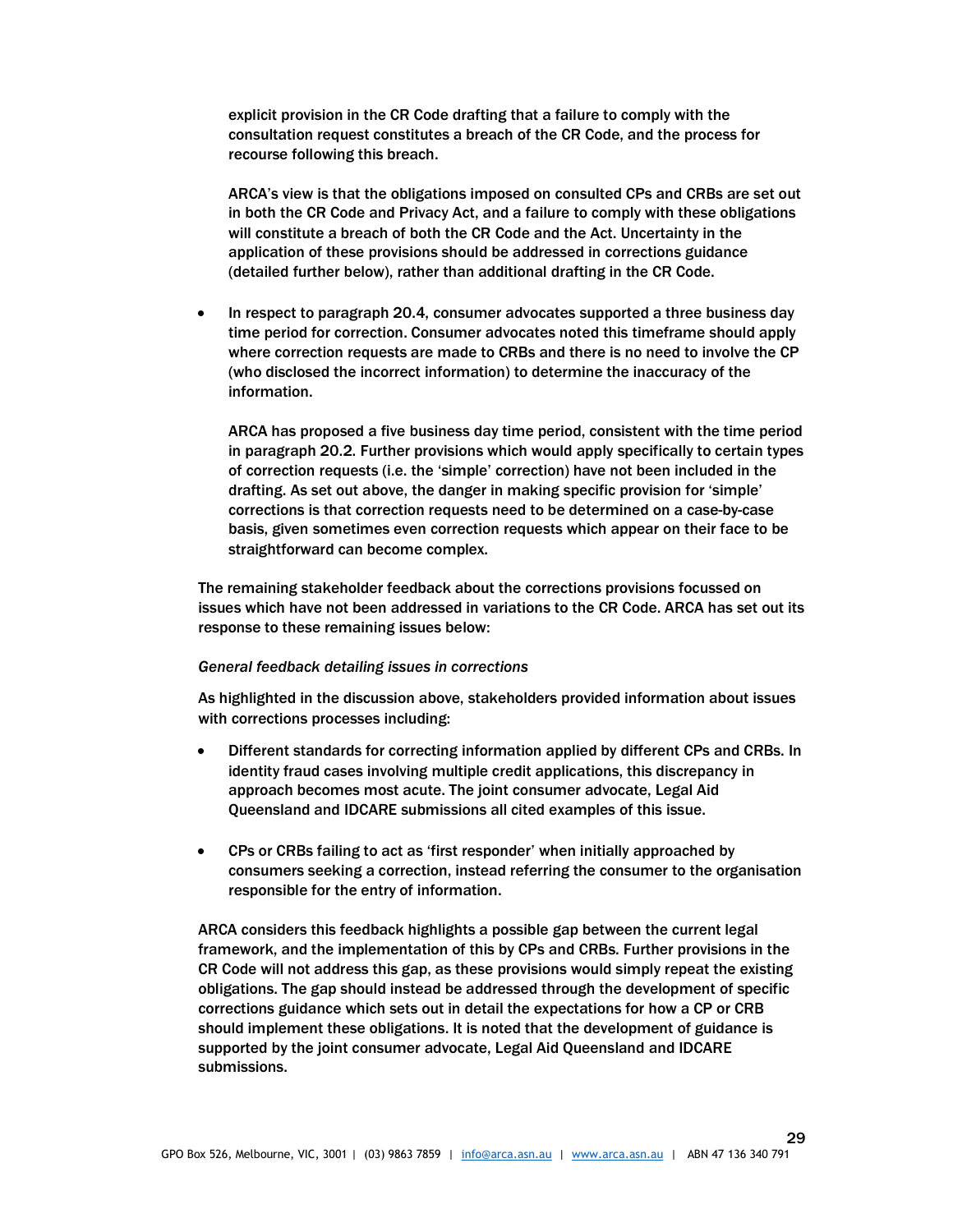ARCA proposes to develop this guidance by engaging with all impacted stakeholders. This guidance will be developed by November 2019, and will then be published by ARCA on its public website.

#### Separating obligations of CPs and CRBs

Consumer advocates have identified issues with the operation of the first responder provisions, which is that, consumer advocates have observed CPs or CRBs directing consumers to the CP or CRB, rather than dealing with the correction request themselves. Consumer advocates have proposed that redrafting the obligations for CPs and CRBs in the CR Code will:

- Make it clear what obligations and responsibilities are attributed to the entities
- Add clarity to the CR Code
- More clearly hold CPs and CRBs accountable to their obligations.
- Make it clear which entity is in breach of the CR Code if the correction does not happen in a timely manner and the consumer suffers additional detriment due to delay
- Ensure necessary communications occur.

ARCA has not adopted this proposed variation because separating the CP and CRB obligations within the CR Code will increase the length and complexity of this provision in the CR Code, without making any material change to the operation of the CR Code.

While ARCA appreciates the consumer advocate concerns about the 'passing on' of responsibility, the appropriate response to that is for more stringent guidance around corrections processes (see the discussion above), and, in addition, increased monitoring and enforcement action by the Privacy Commissioner to ensure that CPs and CRBs, where contacted by a consumer seeking a correction, are acting as first responder, in the manner prescribed by the Privacy Act and CR Code.

In this context, it is noted that the proposed variation to paragraph 20.2 should improve the operation of the first responder provisions, by imposing more onerous obligations on the consulted CP or CRB, and better enabling the first responder CP or CRB to meet the 30-day correction timeframe.

#### Imposing responsibility for corrections on original CPs

Consumer advocates have submitted that the proposed variation to paragraph 20.2 will be insufficient to address the difficulties faced by consumers and CPs correcting credit reporting information following a debt transfer. Consumer advocates have proposed an amendment to the CR Code which provides that, where the acquiring CP is unable to obtain relevant information from the original CP within the paragraph 20.2 timeframe, the consumer must be given the benefit of the doubt and the listing be corrected or removed (as appropriate). Consumer advocates say this provision will incentivise CPs to improve information sharing with debt buyers, and will also assist consumers dealing with listings where the original CP has gone into liquidation.

AFCA indicated that its experience had demonstrated issues with original CPs not cooperating with the correction process. AFCA suggested a solution could either be for the correction obligation to be imposed on the original CP, or alternatively, if the acquiring CP cannot demonstrate the information is accurate and up-to-date, this information should be removed.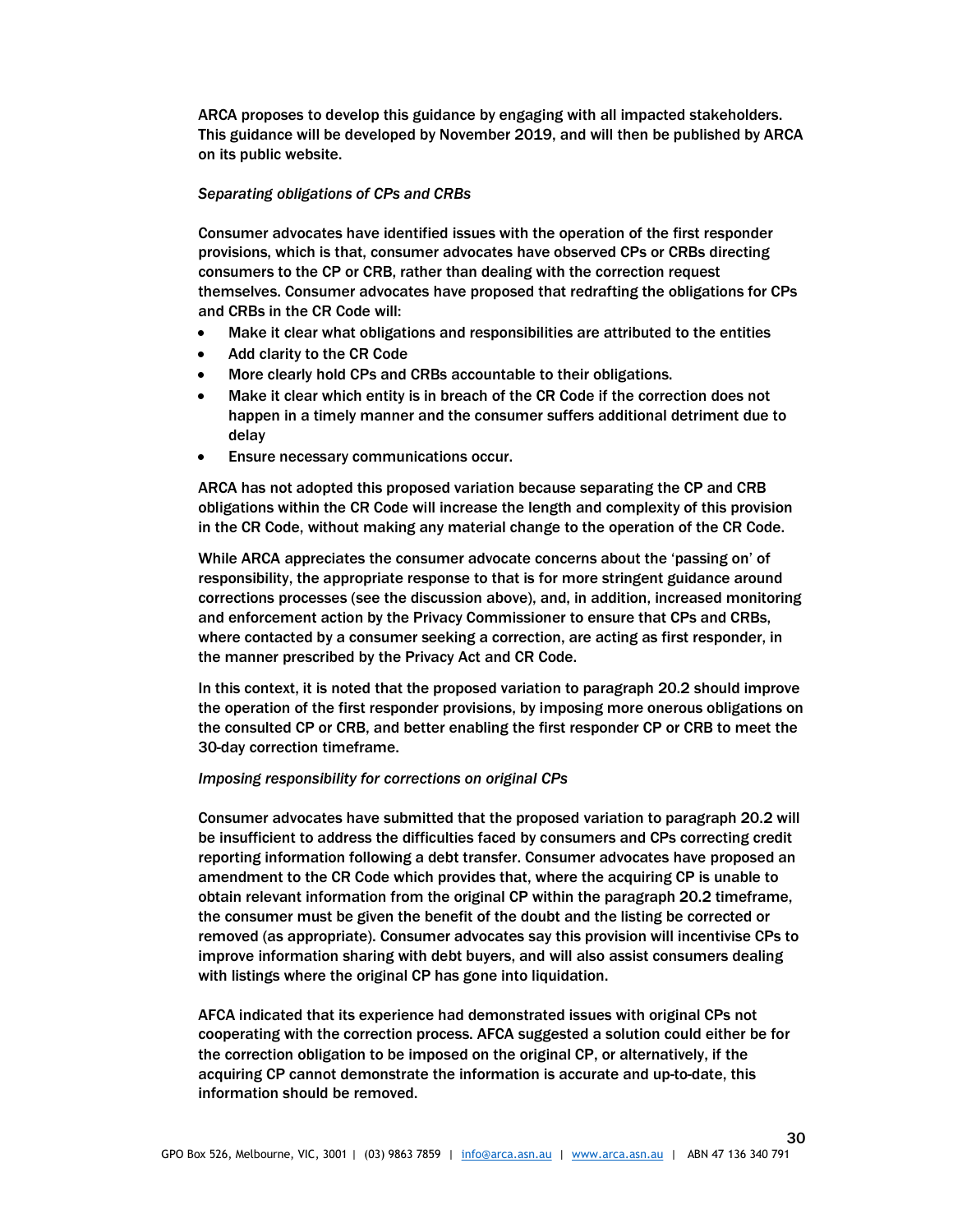The debt buyer industry association, ACDBA, provided similar feedback concerning issues experienced by its members in processing correction requests and obtaining relevant information from the original CP. ACDBA noted that its members have experienced issues in dealing with AFCA with these issues. The preferred approach for the ACDBA would be for the original CP to be responsible for dealing with the correction of information reported by the original CP.

ARCA acknowledges that stakeholders have raised significant concerns with the sharing of information between original and acquiring CPs, and the impact this has on the corrections process. However, ARCA does not consider a variation to the CR Code is the appropriate response to these issues for the following reasons:

- Imposing responsibility for the correction request on the original CP: the inclusion of such a provision within the CR Code is not supported by the absolute nature of the assignment from original CP to acquiring CP, nor is it supported by section 6K of the Privacy Act which expressly provides for the acquisition of the rights of the CP (and notably extending to any application or credit being taken to have been made to the acquiring CP).
- Requiring the information to be corrected because of failure to meet the correction timeframe: inclusion of a provision of this nature was considered at the time of drafting CR Code. At the time, it was accepted that data accuracy was paramount, as was the need to ensure that credit repair did not exploit this type of provision. For this reason, 20.3 was drafted to instead provide that, where a CP or CRB could not respond to a correction request within the 30-day timeframe, they were required to seek an extension of time from the consumer and otherwise advise the consumer of their rights to refer the dispute to an EDR scheme. The CP or CRB was also required to provide the response to the consumer within the extended period, regardless whether the consumer agreed to the extension or not.

The provision in paragraph 20.3 balances the needs of consumers for the expedient processing of correction requests, with the corresponding need to maintain the integrity of the data held in the credit reporting system.

The issues that persist with original/acquirer CP disputes would be better addressed in the corrections guidance, which is set out in more detail above. The guidance should place clear constraints on circumstances in which a correction can be made due to a failure to provide supporting documentation.

ARCA appreciates the concern expressed by both consumer advocates and AFCA about the need to preserve the interests of a consumer who may inadvertently find themselves caught in a 'finger pointing' stand off between an original CP and an acquiring CP. However, this concern must be balanced against the need to preserve the integrity of the credit reporting system – given undermining the operation of the system will also lead to consumer detriment, and fuel the likes of credit repair.

In this regard, this guidance should deal explicitly with expectations for information provided by an original CP to an acquirer CP (either at the time of debt assignment, or in response to a correction request) including the nature of information provided and reasonable timeframes for provision of information (allowing for retrieval of information from archive facilities).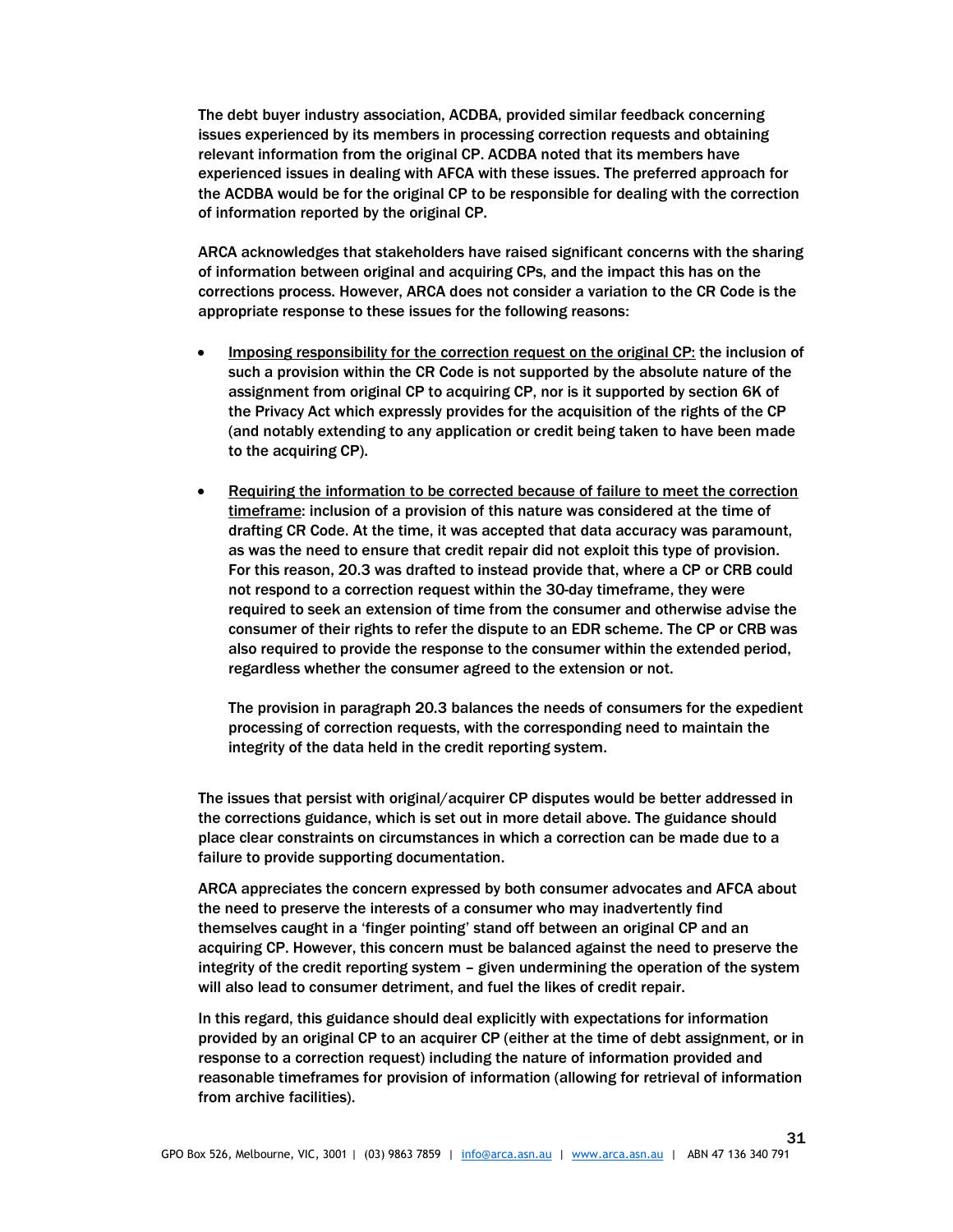The corrections guidance can also address the scenario of the obligations of a first responder CP or CRB to correct information in a situation where it is unable to obtain supporting information from a CP or CRB to verify the information, for instance, where the original CP is in liquidation (and access to records is not provided by the liquidator). While each case will depend on its circumstances, the nature of the correction sought and the information provided by the consumer to substantiate the need for a correction, if a first responder is unable to verify the correctness of the information, it may be open for them to presume the information does not meet the requirements of sections 20S or 21U (as applicable), and correction may be made.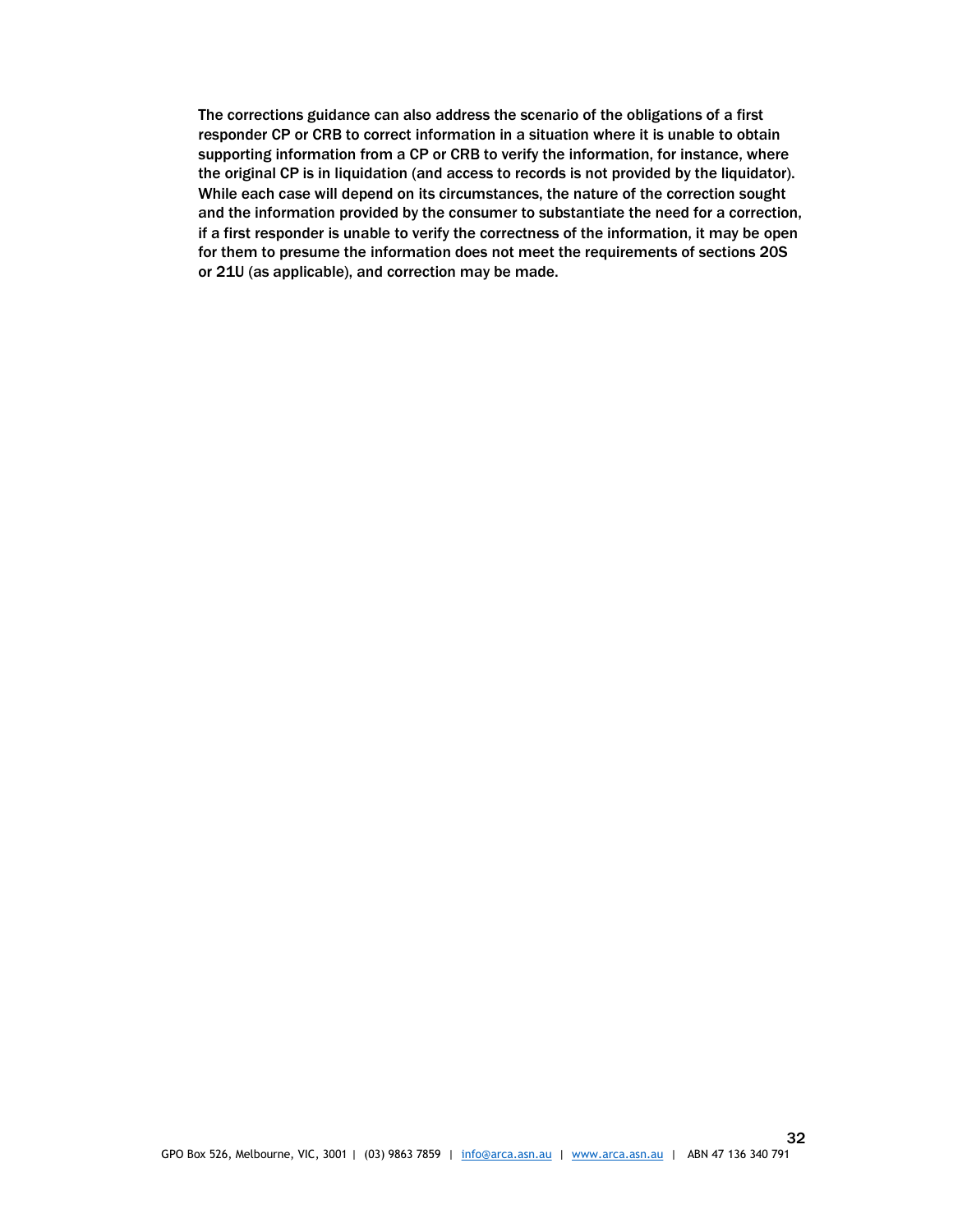# 8. Paragraph 21 – Complaints

## **Wording**

- "21.1 Where a CRB or CP is required by Australian law, a condition of a licence issued by a regulatory authority or an enforceable Industry Code requirement to meet complaints handling requirements, the CRB or CP must comply with those requirements for the purposes of a complaint under Part IIIA. Any other CRB or CP must comply with the following sections of ISO 10002-2006-ISO 10002:2018(E) Quality management - Customer satisfaction - Guidelines for complaints handling in organisations for the purposes of a complaint under Part IIIA:
	- (a) Section 4 Guiding Principles;
	- (b) Section 5.2  $5.1$  Leadership and commitment;
	- (c) Section 6.4 Resources;
	- (d) Section 8.1 Collection of information; and
	- (e) Section 8.2 Analysis and evaluation of complaints"

#### Explanation and reasons

The proposed variation to paragraph 21 replaces the references to the superseded ISO complaint handling standard with the current ISO complaint handling standard.

It is proposed that ARCA will apply again, within the next six months, to vary this paragraph further. The use of the ISO standard as the complaint handling standard for CRBs or CPs not covered by another complaint handling standard is acknowledged as problematic. The ISO standard is difficult and extremely costly for consumers to access and provides only very high-level detail about complaint handling standards.

ARCA has written separately to the OAIC outlining its intention to develop a complaint handling standard to replace the ISO standard. A copy of this correspondence is set out in Annexure H. Once this complaint handling standard is developed, ARCA will apply to vary paragraph 21 to specifically refer to this complaint handling standard.

#### Consequences of variation

Given the limited nature of the proposed variation, there will be no costs associated with this variation. The benefits, again, are limited and will simply be ensuring the currency of this cross-reference within the CR Code.

## PWC report

This is a new issue which has arisen after completion of the PWC report.

## Consultation feedback

The consultation feedback predominantly concerned the development of the further complaint handling standard to replace the ISO standard reference. It was proposed that this issue could be solved within the drafting of paragraph 21 by referring to a complaint handling standard 'approved by the Commissioner'. However, feedback from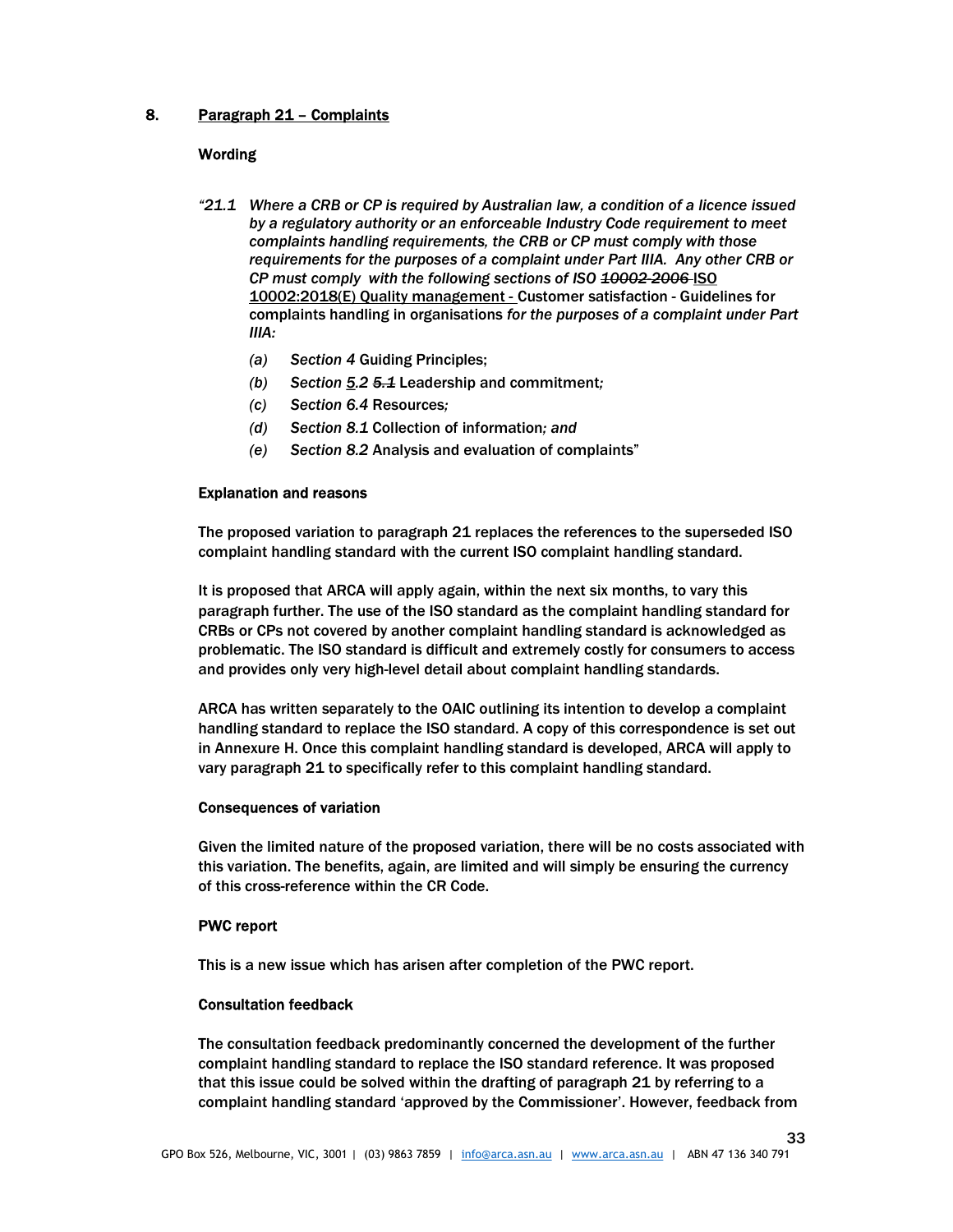the OAIC indicated that such a provision would be problematic as there was no clear authority for the Commissioner to approve a complaint handling standard, this drafting has not been adopted.

The consultation feedback also suggested including additional complaint handling provisions within the CR Code (in addition to the replacement to the ISO standard). In particular, consumer advocates submitted that the CR Code should explicitly set out basic principles for internal dispute resolution processes, similar to the Code of Banking Practice and the Life Insurance Code of Practice and that this could be included as an interim measure (pending updating of the complaint handling standard).

ARCA's view is that this feedback ought to be considered when the further variation application is made for paragraph 21. In the absence of the replacement complaint handling standard, it is difficult to identify the necessity of the inclusion of basic principles within the CR Code. It should be observed that the approach to inclusion of specific CR Code complaint handling standards for CPs already subject to industry complaint handling standards was avoided in the initial drafting of paragraph 21, on the basis that it created a potential for a CP to have to manage two different sets of complaint handling standard.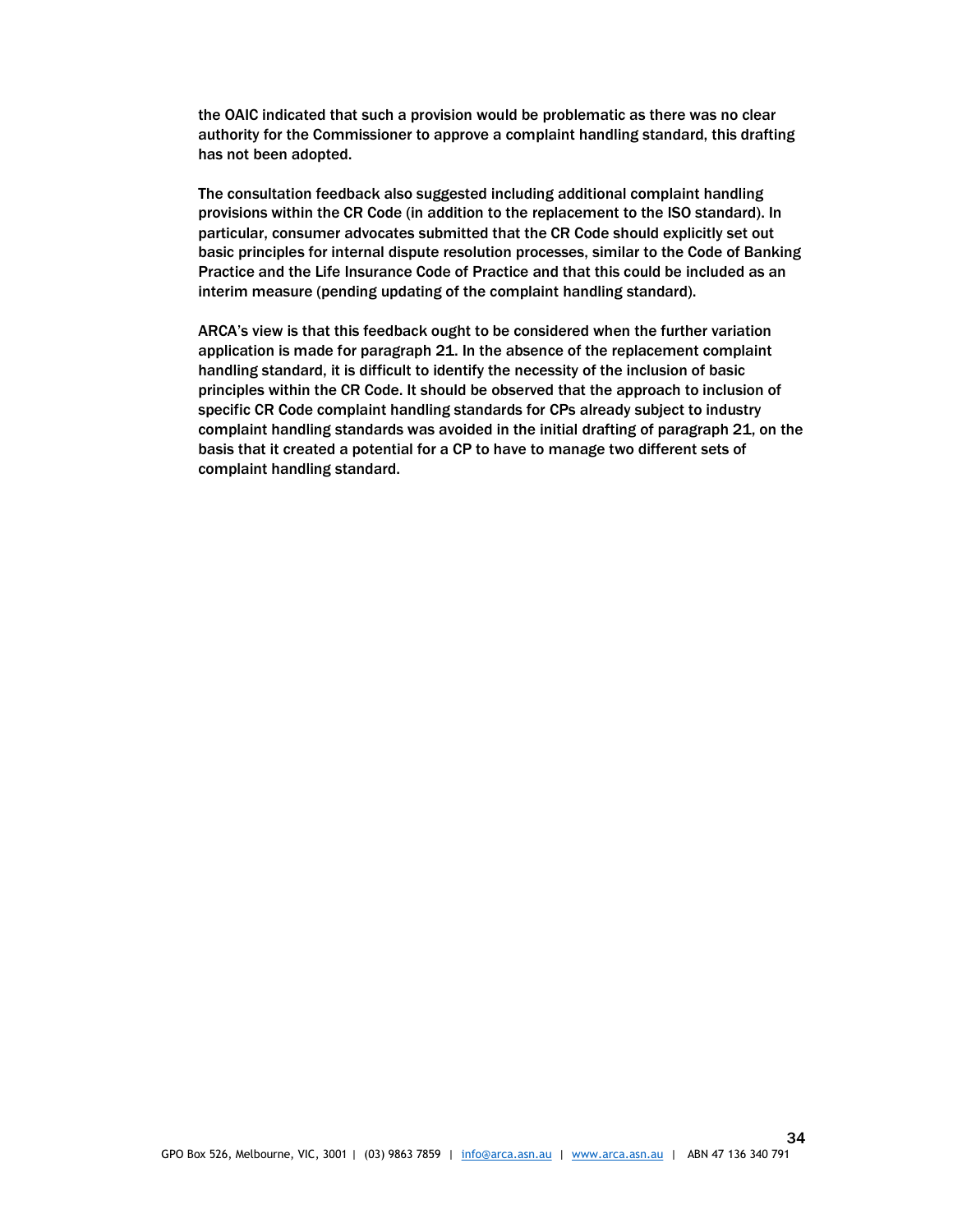## 9. Paragraph 24.3 – Further review of the CR Code

## **Wording**

"24.3 The Commissioner will initiate an independent review of the operation of this CR code within  $34$  years of the date of the commencement of the initial independent review, and thereafter, every 4 years (following commencement of each independent review). within 3 years of the date of the commencement of this CR code."

## Explanation and reasons

The proposed variation replaces the existing independent review provision, with a provision that will provide for ongoing independent reviews of the CR Code.

The independent review period proposed is every four years, from commencement of each independent review. This provides a fixed time for each independent review (noting the next review will commence in mid-2021, four years after commencement of the PWC review). It allows time for both the review, and sufficient operation of the CR Code provisions. Given the review process has been used to facilitate variations to the CR Code, it was considered undesirable to allow a period any longer than four years between reviews.

## Consequences of variation

The variation is an administrative variation, clarifying the operation of the independent review. The costs of the review process will be the same, although a more frequent review process will mean those costs are incurred more frequently. For the reasons set out above, the proposed four-year review time frequency is appropriate.

## PWC report

PWC recommended that: "a review of the Code should be undertaken following the second anniversary of the commencement of mandatory [comprehensive credit reporting] CCR, to ensure that issues which arise as a result of the increased volume of information in the credit reporting system are captured and addressed".

The PWC recommendation was provided at a time when the introduction of mandatory CCR legislation appeared imminent. This legislation is yet to be passed by Parliament, and it is unclear that it will be passed (noting the Government is now in caretaker mode until the Federal Election on 18 May 2019). In any event, from late 2018, the largest credit providers have commenced voluntary contribution of CCR information. To the extent that the future review of the CR Code is intended to identify any changes to the CR Code responding to operational issues with CCR contribution, then the voluntary contribution of this information should be sufficient to enable these issues to be identified, and provide value input to the next CR Code review.

## Consultation feedback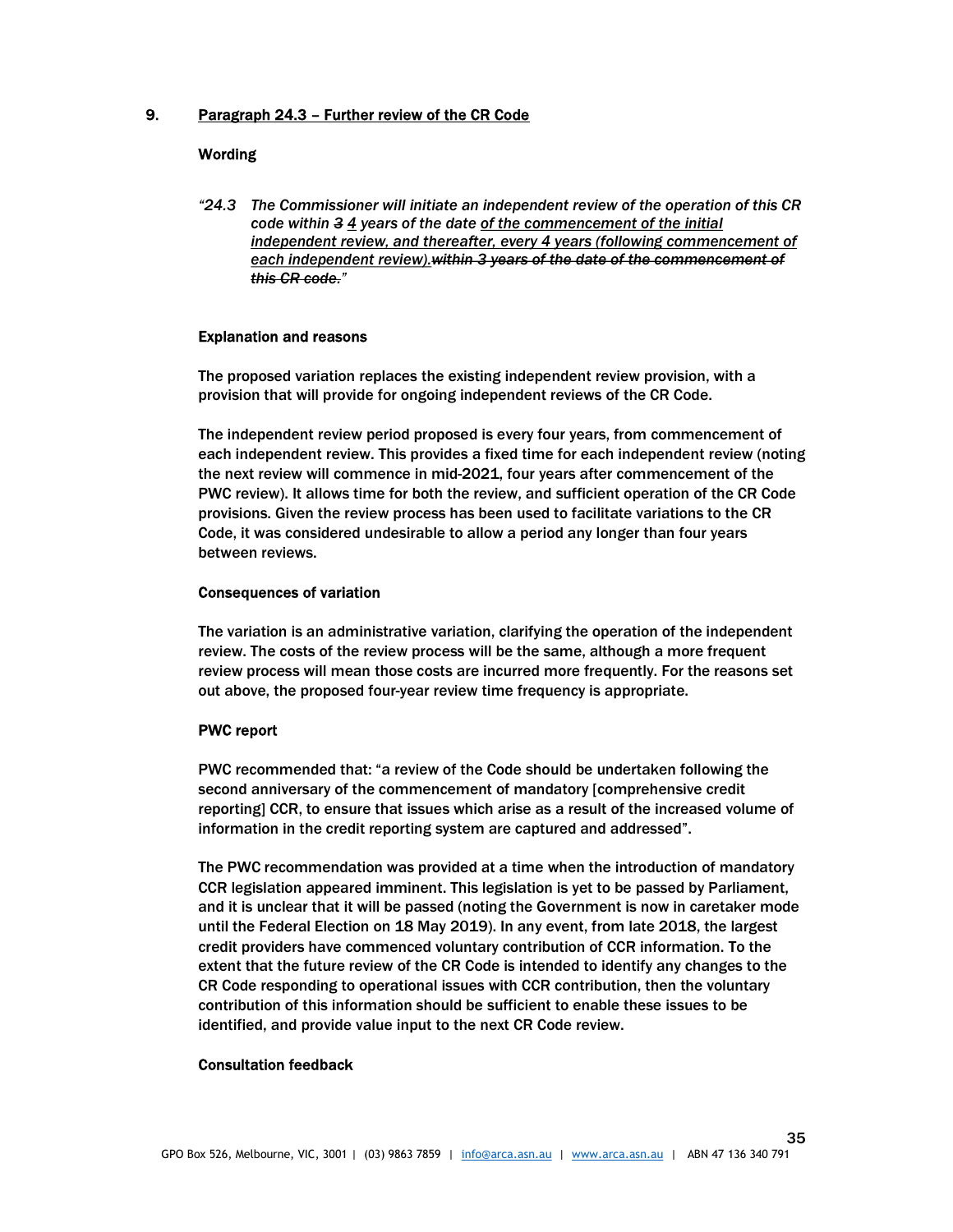Stakeholders were supportive of the proposed review provision, with the four-year period fixed to commencement of each review being a suggestion from consumer advocates (responding to the consultation draft). Consumer advocates noted that a fixed review schedule was important, as the review schedule should not be tied to how long each review takes. Industry stakeholders (including ARCA Members, and industry associations) identified preference for this approach rather than a review period tied to the completion of each review.

Legal Aid Queensland suggested a five-year period was preferable, given the time and resources required for each independent review. Legal Aid Queensland further suggested that to address the issue of significant changes in the five-year period, a mechanism could be included in the CR Code to trigger an unscheduled review. These suggestions were not adopted based on the strong support from other stakeholders (including the consumer advocate submission) for the four-year period.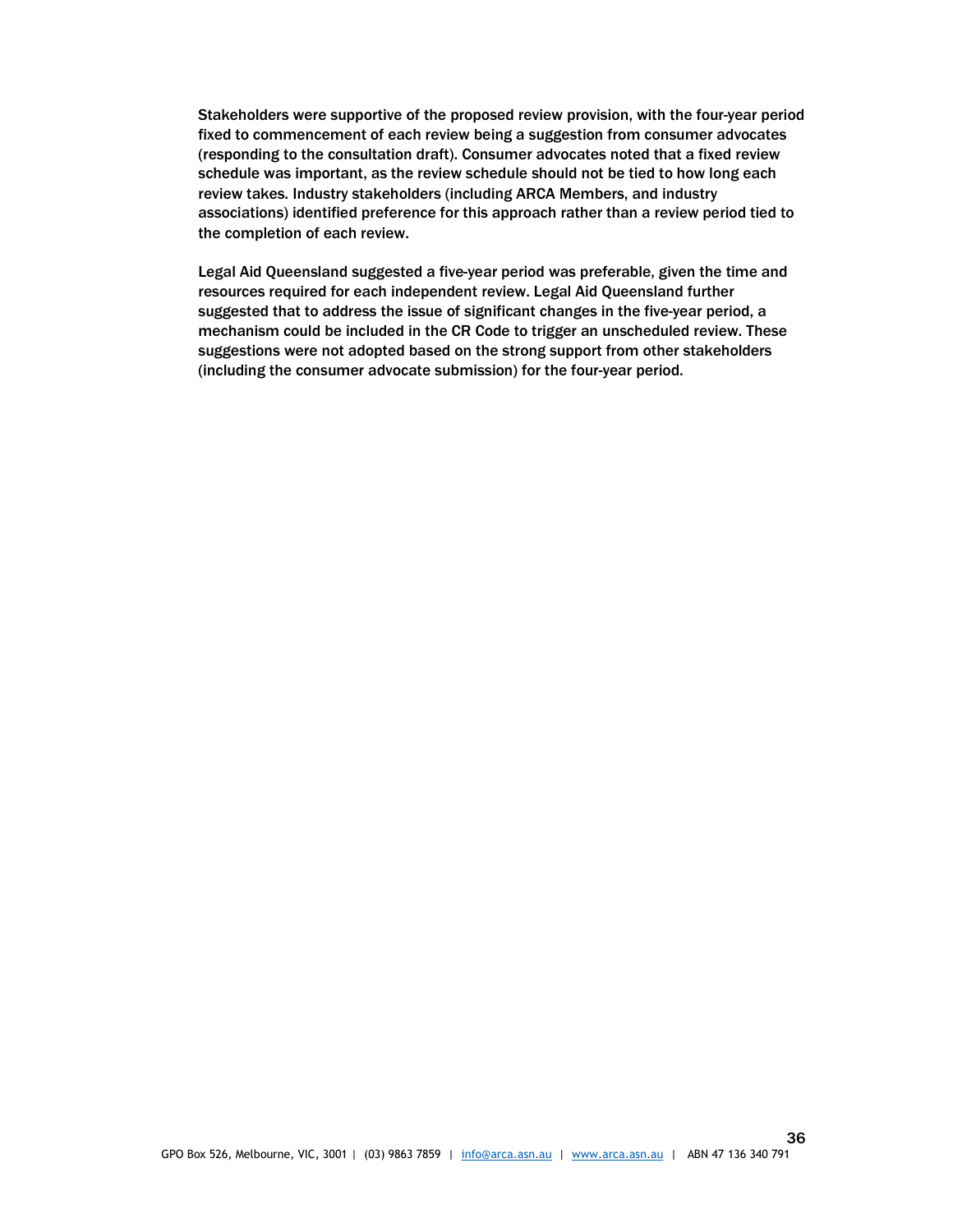# ANNEXURE C – CONSULTATION STATEMENT

The consultation for the proposed variations occurred in two stages:

- An informal consultation to scope out the variations to the CR Code, conducted in the latter half of 2018. Consultation material distributed by ARCA as part of the informal consultation process is contained in Annexure D – Informal consultation material.
- A formal consultation on the proposed variations between 30 January 2019 and 28 February 2019. ARCA placed a prominent link on its public website (www.arca.asn.au) to the CR Code Variation. Consultation material distributed by ARCA and made available on its public website as part of the formal consultation process is contained in Annexure E – Formal consultation material.

The table below sets out consultation which occurred as part of both the informal, and formal consultation process.

| <b>Industry Association Stakeholders</b>                       |                  |                                                                                                                                    |                                                                                                                                     |  |
|----------------------------------------------------------------|------------------|------------------------------------------------------------------------------------------------------------------------------------|-------------------------------------------------------------------------------------------------------------------------------------|--|
| <b>Stakeholder</b>                                             | Date             | <b>Nature of Engagement</b>                                                                                                        | <b>Outcome/Feedback provided</b>                                                                                                    |  |
| Australian Bankers' Association<br>$(ABA)^*$                   | 21 November 2018 | Email to ABA providing<br>consultation information and<br>request to participate in industry<br>association consultation session   | No response received, no<br>feedback provided                                                                                       |  |
|                                                                | 30 January 2019  | Email to ABA providing<br>consultation information and<br>request to participate in industry<br>association consultation session   |                                                                                                                                     |  |
| Australian Collectors and Debt<br>Buyers' Association (ACBDA)* | 4 December 2018  | Attendance at industry association<br>consultation (see Annexure F -<br><b>Industry Association Consultation</b><br>Outcomes note) | Verbal feedback provided at EDR<br>Schemes consultation - recorded<br>in Annexure $F$ – Industry<br><b>Association Consultation</b> |  |
|                                                                | 20 February 2019 | Attendance at industry association<br>consultation (see Annexure F -<br><b>Industry Association Consultation</b><br>Outcomes note) | Outcomes notes                                                                                                                      |  |
| Australian Finance Industry<br>Association (AFIA)*             | 4 December 2018  | Attendance at industry association<br>consultation (see Annexure F -<br><b>Industry Association Consultation</b><br>Outcomes note) | Verbal feedback provided at EDR<br>Schemes consultation - recorded<br>in Annexure $F -$ Industry                                    |  |

## External Stakeholder Engagement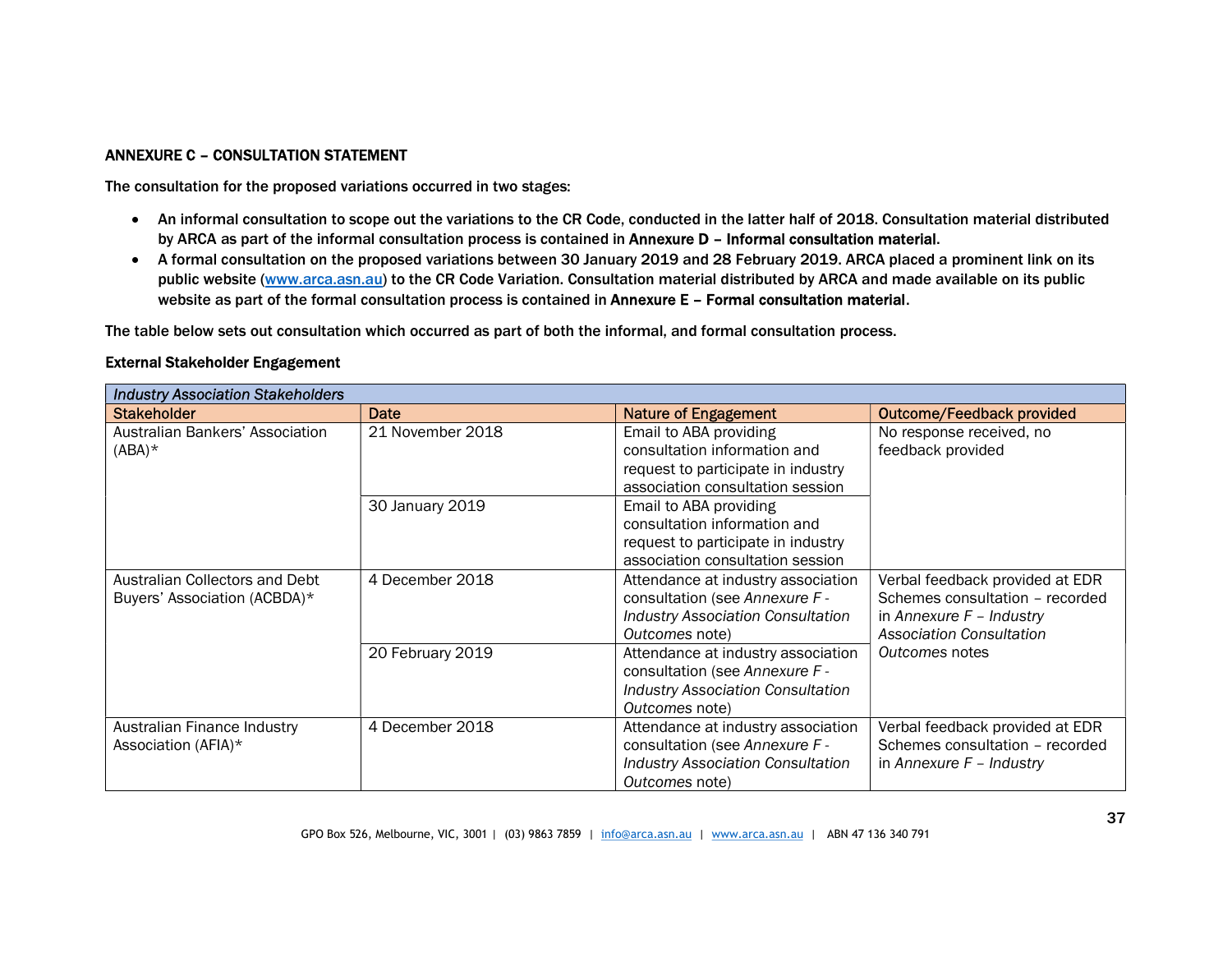|                                                     | 20 February 2019 | Attendance at industry association<br>consultation (see Annexure F -<br><b>Industry Association Consultation</b><br>Outcomes note) | <b>Association Consultation</b><br>Outcomes notes                                                                                   |
|-----------------------------------------------------|------------------|------------------------------------------------------------------------------------------------------------------------------------|-------------------------------------------------------------------------------------------------------------------------------------|
| Australian Institute of Credit<br>Management (AICM) | 4 December 2018  | Attendance at industry association<br>consultation (see Annexure F -<br><b>Industry Association Consultation</b><br>Outcomes note) | Verbal feedback provided at EDR<br>Schemes consultation - recorded<br>in Annexure $F -$ Industry<br><b>Association Consultation</b> |
|                                                     | 20 February 2019 | Attendance at industry association<br>consultation (see Annexure F -<br><b>Industry Association Consultation</b><br>Outcomes note) | Outcomes notes                                                                                                                      |
| <b>Communications Alliance</b>                      | 4 December 2018  | Attendance at industry association<br>consultation (see Annexure F -<br><b>Industry Association Consultation</b><br>Outcomes note) | Verbal feedback provided at EDR<br>Schemes consultation - recorded<br>in Annexure $F -$ Industry<br><b>Association Consultation</b> |
|                                                     | 20 February 2019 | Attendance at industry association<br>consultation (see Annexure F -<br><b>Industry Association Consultation</b><br>Outcomes note) | Outcomes notes                                                                                                                      |
| Data Governance Australia (DGA)*                    | 21 November 2018 | Email to DGA providing<br>consultation information and<br>request to attend industry<br>association consultation                   | No response received, no<br>feedback provided                                                                                       |
| Insurance Council Australia (ICA)*                  | 10 December 2018 | Discussion with ICA and ARCA re<br>possible CR Code changes                                                                        | No significant feedback provided                                                                                                    |
|                                                     | 4 February 2019  | ICA confirmed they won't<br>participate in industry association<br>session; comfortable with<br>proposed variations                |                                                                                                                                     |
| Mortgage Finance Association<br>Australia (MFAA)*   | 21 November 2018 | Email to MFAA providing<br>consultation information and<br>request to attend industry<br>association consultation                  | No response received, no<br>feedback provided                                                                                       |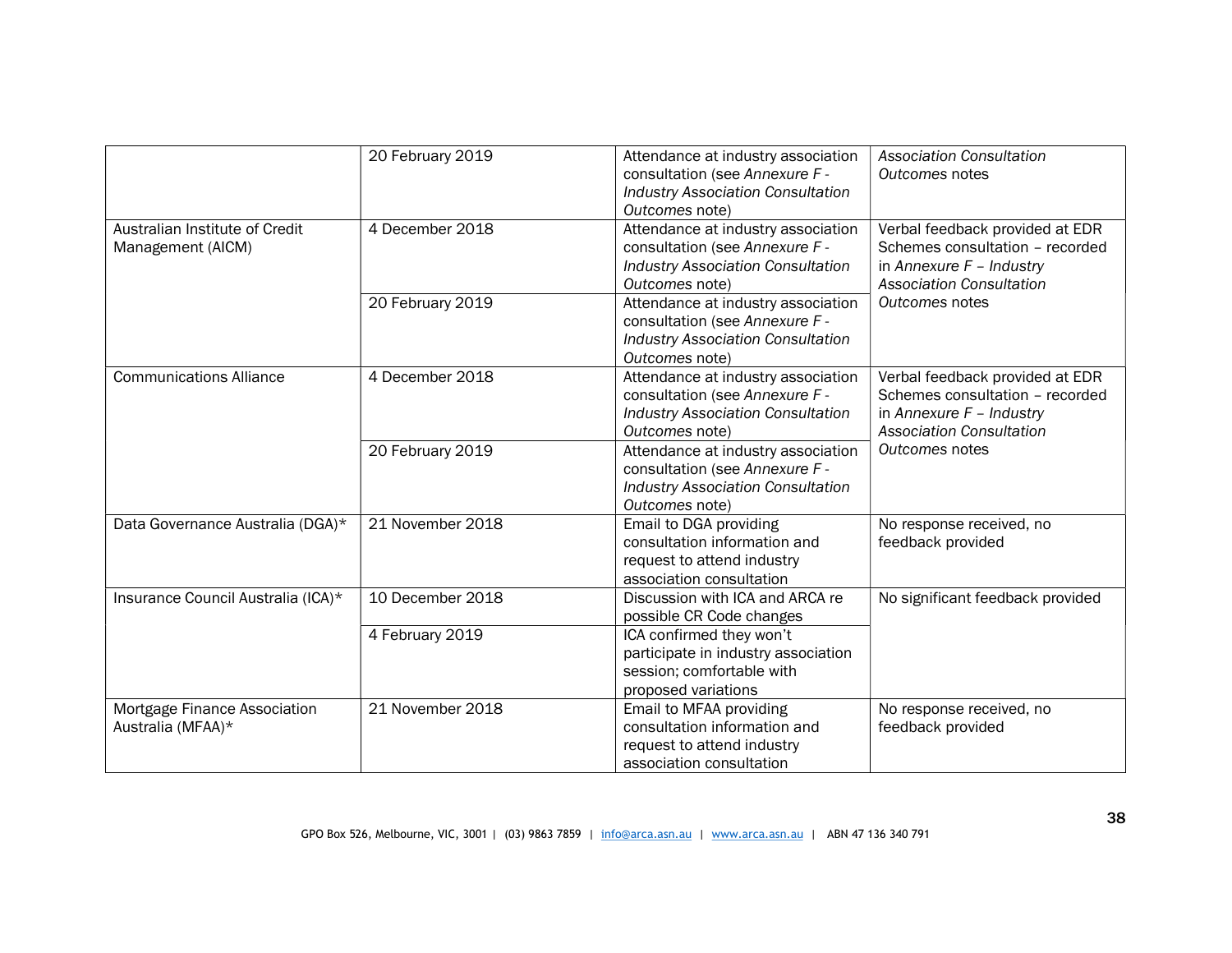|                                            | 30 January 2019                | Email to MFAA providing          |                                   |
|--------------------------------------------|--------------------------------|----------------------------------|-----------------------------------|
|                                            |                                | consultation information and     |                                   |
|                                            |                                | request to attend industry       |                                   |
|                                            |                                | association consultation         |                                   |
| <b>National Credit Providers</b>           | 21 November 2018               | Email to NCPA providing          | No response received, no          |
| Association (NCPA)*                        |                                | consultation information and     | feedback provided                 |
|                                            |                                | request to attend industry       |                                   |
|                                            |                                | association consultation         |                                   |
| <b>External Dispute Resolution Schemes</b> |                                |                                  |                                   |
| <b>Stakeholder</b>                         | <b>Date</b>                    | <b>Nature of Engagement</b>      | <b>Outcome/Feedback provided</b>  |
| <b>Australian Financial Complaints</b>     | 5 December 2018                | Attendance at AFCA consultation  | Verbal feedback provided at AFCA  |
| Authority* (formerly Financial             | 30 January 2019 and 6 February | Emails to AFCA providing         | consultations                     |
| <b>Ombudsman Service and Credit</b>        | 2019                           | consultation information and     |                                   |
| Investments Ombudsman)                     |                                | request to attend EDR scheme     |                                   |
|                                            |                                | consultation on 20 February 2019 |                                   |
|                                            | 13 March 2019                  | Attendance at AFCA consultation  |                                   |
| Energy and Water Ombudsman                 | 30 January 2019 and 6 February | Emails to EWON providing         | No feedback provided              |
| NSW*                                       | 2019                           | consultation information and     |                                   |
|                                            |                                | request to attend EDR scheme     |                                   |
|                                            |                                | consultation on 20 February 2019 |                                   |
| Energy and Water Ombudsman                 | 30 January 2019 and 6 February | Emails to EWOV providing         | Verbal feedback provided at EDR   |
| Victoria*                                  | 2019                           | consultation information and     | Schemes consultation - recorded   |
|                                            |                                | request to attend EDR scheme     | in Annexure $F - EDR$ Schemes     |
|                                            |                                | consultation on 20 February 2019 | <b>Consultation Outcomes note</b> |
|                                            | 20 February 2019               | Attendance at EDR scheme         |                                   |
|                                            |                                | consultation (see Annexure F -   |                                   |
|                                            |                                | <b>EDR Schemes Consultation</b>  |                                   |
|                                            |                                | Outcomes note)                   |                                   |
| Telecommunications Industry                | 30 January 2019 and 6 February | Emails to TIO providing          | Verbal feedback provided at EDR   |
| Ombudsman                                  | 2019                           | consultation information and     | Schemes consultation - recorded   |
|                                            |                                | request to attend EDR scheme     | in Annexure $F - EDR$ Schemes     |
|                                            |                                | consultation on 20 February 2019 | <b>Consultation Outcomes note</b> |
|                                            | 20 February 2019               | Attendance at EDR scheme         |                                   |
|                                            |                                | consultation (see Annexure F -   |                                   |
|                                            |                                |                                  |                                   |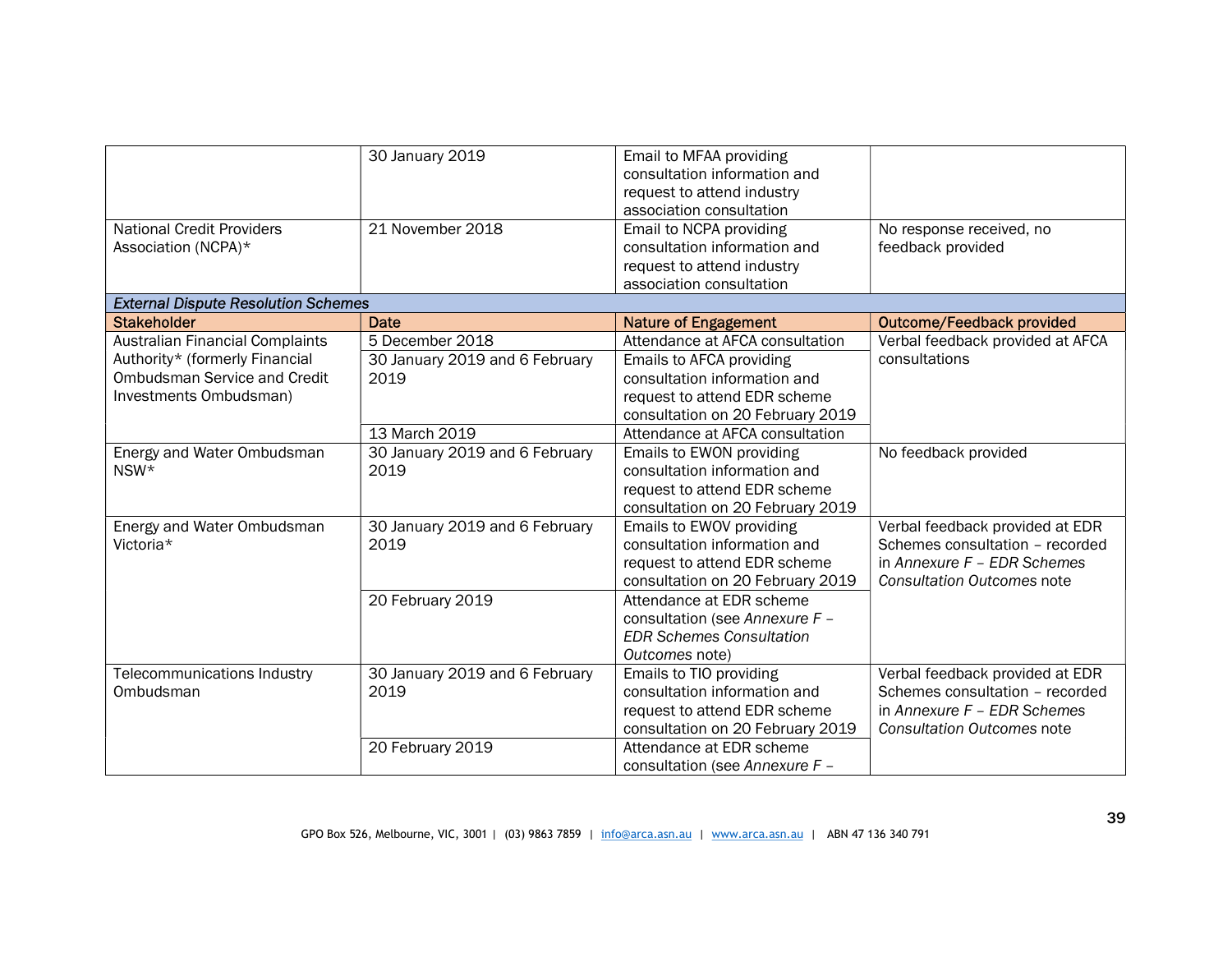|                                        |                             | <b>EDR Schemes Consultation</b>       |                                    |
|----------------------------------------|-----------------------------|---------------------------------------|------------------------------------|
|                                        |                             | Outcomes note)                        |                                    |
|                                        |                             |                                       |                                    |
| <b>Government or Regulators</b>        |                             |                                       |                                    |
| <b>Stakeholder</b>                     | Date                        | <b>Nature of Engagement</b>           | <b>Outcome/Feedback provided</b>   |
| Attorney-General's Department          | 30 January 2019             | Email to AGD providing                | No response received, no           |
|                                        |                             | consultation information and          | feedback provided                  |
|                                        |                             | request for feedback                  |                                    |
| Australian Securities and              | 30 January 2019             | Email to ASIC providing               | Specific feedback provided by ASIC |
| Investments Commission (ASIC)          |                             | consultation information and          | regarding variation to paragraph   |
|                                        |                             | request for feedback                  | 6.2(a)                             |
|                                        | 14 February 2019            | Verbal feedback provided by ASIC      |                                    |
|                                        |                             | on paragraph 6.2(a)                   |                                    |
| <b>Consumer advocates</b>              |                             |                                       |                                    |
| <b>Stakeholder</b>                     | <b>Date</b>                 | <b>Nature of Engagement</b>           | <b>Outcome/Feedback provided</b>   |
| <b>Consumer Action Law Centre</b>      | 30 January 2019; 6 February | Emails to CALC providing              | No specific feedback provided -    |
| $(CALC)*$                              | 2019                        | consultation information and          | but endorsed joint consumer        |
|                                        |                             | request to attend consumer            | advocate submission                |
|                                        |                             | advocate consultation                 |                                    |
| <b>Financial Counselling Australia</b> | 30 January 2019; 6 February | Emails to FCA providing               | No feedback provided               |
|                                        | 2019                        | consultation information and          |                                    |
|                                        |                             | request to attend consumer            |                                    |
|                                        |                             | advocate consultation                 |                                    |
| <b>Financial Rights Legal Centre</b>   | 2 May 2018                  | Informal telephone discussion with    | Extensive feedback provided -      |
| $(FRLC)*$                              |                             | ARCA to discuss second trance         | written submission addressing all  |
|                                        |                             | variation issues                      | proposed variations                |
|                                        | 10 May 2018                 | Informal telephone discussion with    |                                    |
|                                        |                             | ARCA to discuss second trance         |                                    |
|                                        |                             |                                       |                                    |
|                                        |                             | variation issues                      |                                    |
|                                        | 12 September 2018           | Informal telephone discussion with    |                                    |
|                                        |                             | ARCA to discuss second trance         |                                    |
|                                        |                             | variation issues                      |                                    |
|                                        | 10 December 2018            | Attendance at FRLC consultation       |                                    |
|                                        |                             | (see Annexure F - Consumer            |                                    |
|                                        |                             | <b>Advocate Consultation Outcomes</b> |                                    |
|                                        |                             | note)                                 |                                    |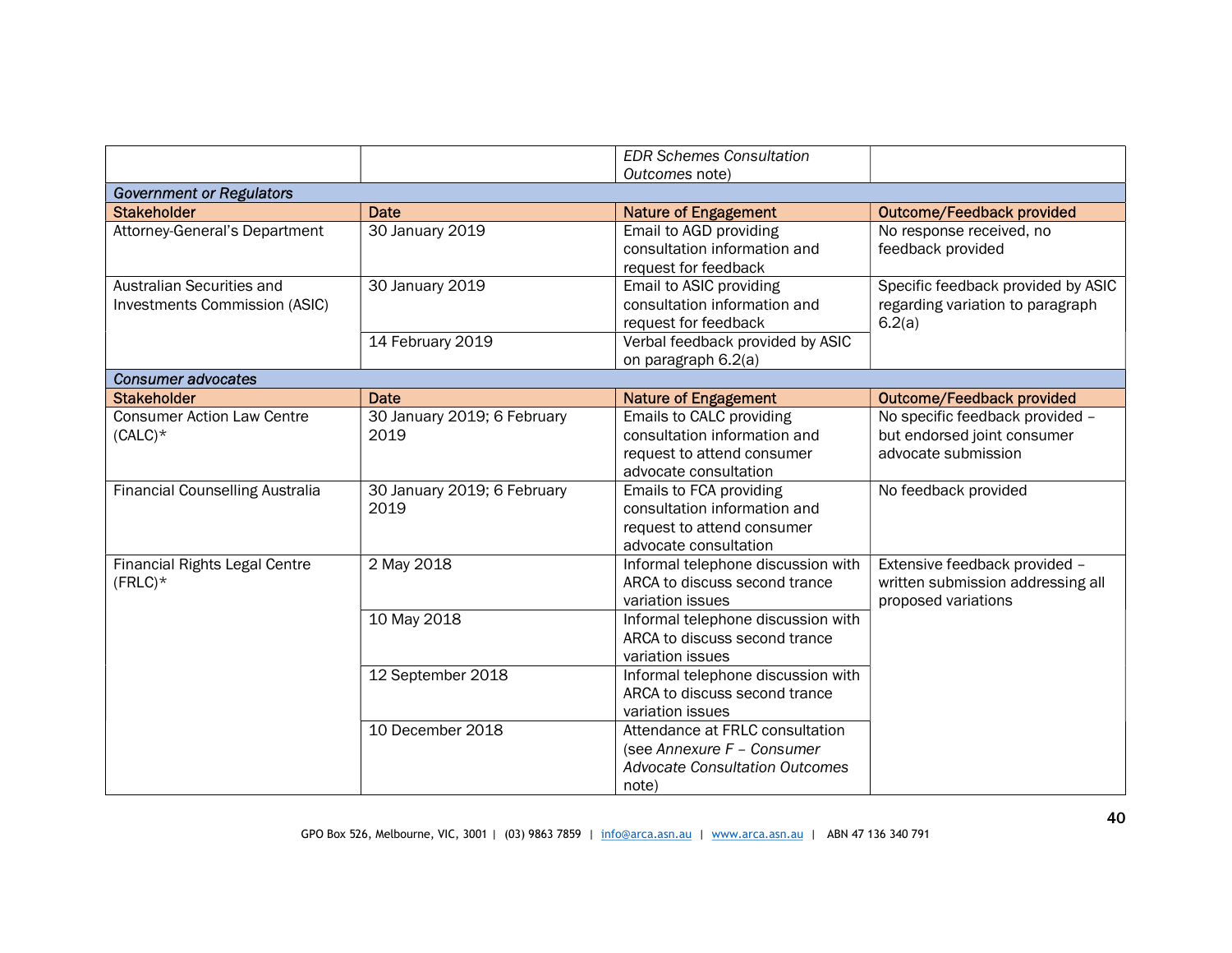|                           | 30 January 2019; 6 February | Emails to FRLC providing              |                                   |
|---------------------------|-----------------------------|---------------------------------------|-----------------------------------|
|                           | 2019                        | consultation information and          |                                   |
|                           |                             | request to attend consumer            |                                   |
|                           |                             | advocate consultation                 |                                   |
|                           | 7 February 2019             | Email to ARCA raising issue with      |                                   |
|                           |                             | paragraph 21 (CRB complaint           |                                   |
|                           |                             | handling standard)                    |                                   |
|                           | 13 February 2019            | Attendance at consumer advocate       |                                   |
|                           |                             | consultation (see Annexure F -        |                                   |
|                           |                             | <b>Consumer Advocate Consultation</b> |                                   |
|                           |                             | Outcomes note)                        |                                   |
|                           | 28 February 2019            | Written submission provided for       |                                   |
|                           |                             | FRLC, CALC, Consumer Credit           |                                   |
|                           |                             | Legal Service (WA) and Australian     |                                   |
|                           |                             | Privacy Foundation (see Annexure      |                                   |
|                           |                             | F - CR Code Variation Written         |                                   |
|                           |                             | Submissions)                          |                                   |
| Legal Aid Queensland*     | 30 January 2019; 6 February | Emails to Legal Aid Queensland        | Extensive feedback provided -     |
|                           | 2019                        | providing consultation information    | written submission addressing all |
|                           |                             | and request to attend consumer        | proposed variations               |
|                           |                             | advocate consultation                 |                                   |
|                           | 13 February 2019            | Attendance at consumer advocate       |                                   |
|                           |                             | consultation (see Annexure F -        |                                   |
|                           |                             | <b>Consumer Advocate Consultation</b> |                                   |
|                           |                             | Outcomes note)                        |                                   |
|                           | 19 February 2019            | Written submission provided (see      |                                   |
|                           |                             | Annexure F- CR Code Variation         |                                   |
|                           |                             | <b>Written Submissions)</b>           |                                   |
| <b>Other stakeholders</b> |                             |                                       |                                   |
| <b>Stakeholder</b>        | <b>Date</b>                 | <b>Nature of Engagement</b>           | <b>Outcome/Feedback provided</b>  |
| CreditWise*               | 30 January 2019             | Email to CreditWise providing         | No response received, no          |
|                           |                             | consultation information and          | feedback provided                 |
|                           |                             | request for feedback                  |                                   |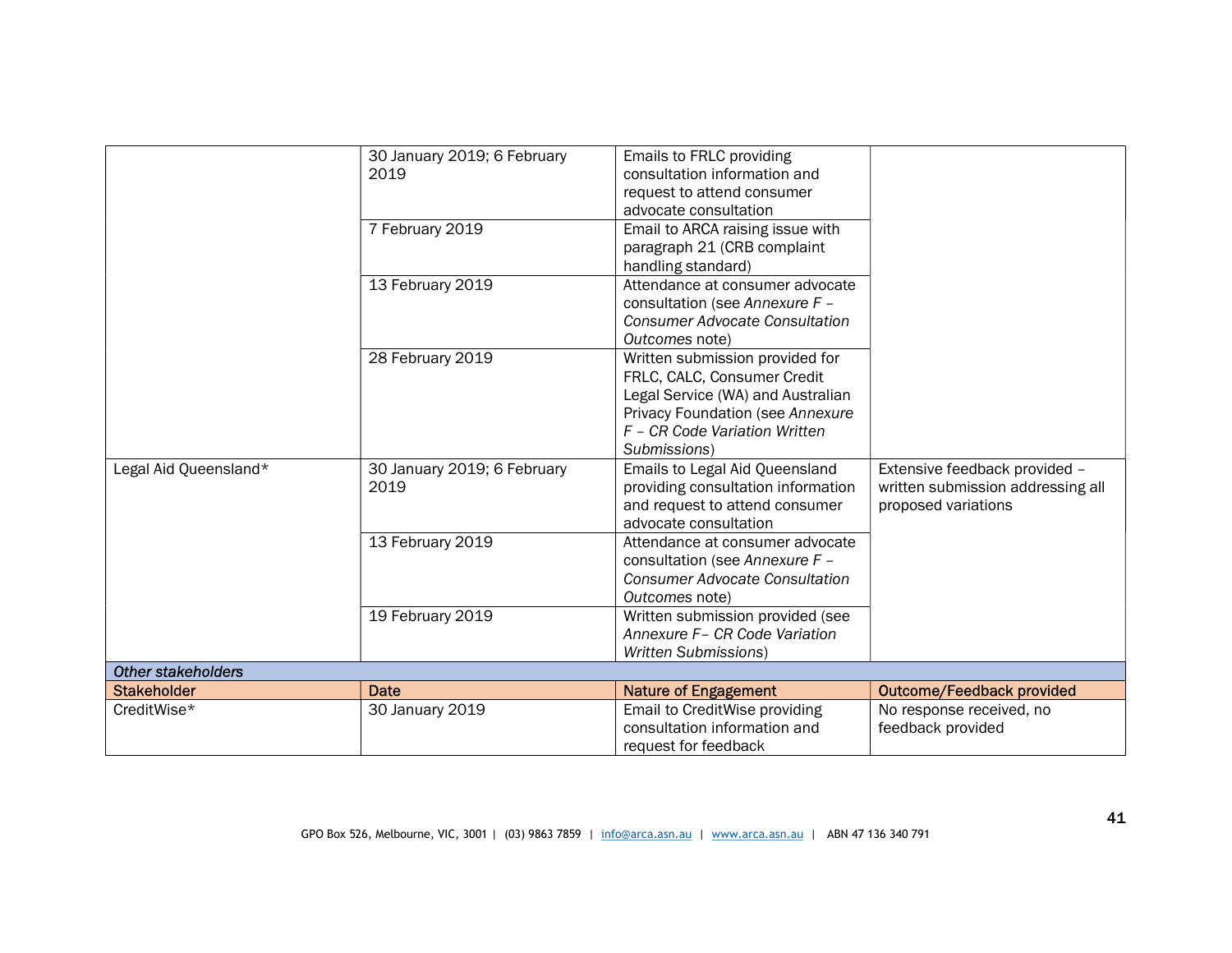| Law Council of Australia*  | 30 January 2019                | Email to Law Council of Australia<br>providing consultation information<br>and request for feedback                                     | No specific feedback provided                                                              |
|----------------------------|--------------------------------|-----------------------------------------------------------------------------------------------------------------------------------------|--------------------------------------------------------------------------------------------|
|                            | 11 February 2019               | Attendance at meeting of the<br>Privacy Law Committee of the<br><b>Business Law Section, briefing</b><br>provided on CR Code variations |                                                                                            |
| MyCRA Lawyers*             | 30 January 2019                | Email to MyCRA Lawyers providing<br>consultation information and<br>request for feedback                                                | No response received, no<br>feedback provided                                              |
| <b>IDCARE</b>              | 11 March 2019<br>13 March 2019 | Attendance at meeting with ARCA<br>Written submission provided                                                                          | Feedback provided - written<br>submission addressing paragraph<br>17 and 20 of the CR Code |
| CP (identity confidential) | 7 February 2019                | Email to ARCA providing feedback<br>on paragraph 8 CR Code                                                                              | Feedback provided - 2 email<br>submissions addressing paragraph                            |
|                            | 22 February 2019               | Discussion with ARCA regarding<br>paragraph 8 CR Code                                                                                   | 8 of the CR Code                                                                           |
|                            | 27 February 2019               | Email to ARCA providing further<br>feedback on paragraph 8 CR Code                                                                      |                                                                                            |

\* Stakeholders who participated in the CR Code Review (either by providing a written submission, or attendance at a consultation session, or both)

# ARCA Member Engagement

- ARCA has provided its Members (full list of current Members is available at https://www.arca.asn.au/members/our-members.html) information about the CR Code variation through its monthly Member update newsletter (the CReditorial).
- ARCA has also formed a 'CR Code Review Member Workgroup' to provide feedback on both the CR Code Review, and the now the CR Code variations. This workgroup includes attendees from the following Member organisations: American Express, AMP, ANZ, Bank of Queensland, BCU, Bendigo and Adelaide Bank, Commonwealth Bank of Australia, Compuscan, Credit Union Australia, Equifax, Experian Australia, Good Shepherd Microfinance, HSBC Bank Australia Limited, illion, ING Direct, Latitude Financial Services, Macquarie Group, ME Bank, MoneyMe, National Australia Bank Limited, Pepper, Suncorp, Teachers Mutual Bank, Toyota Finance Australia Limited, Westpac Banking Corporation.
- ARCA held Workgroup meetings on 1 August 2018, 13 September 2018, 16 October 2018, 4 December 2018, 5 February 2019, 27 February 2019 to seek Member feedback on the CR Code variations.